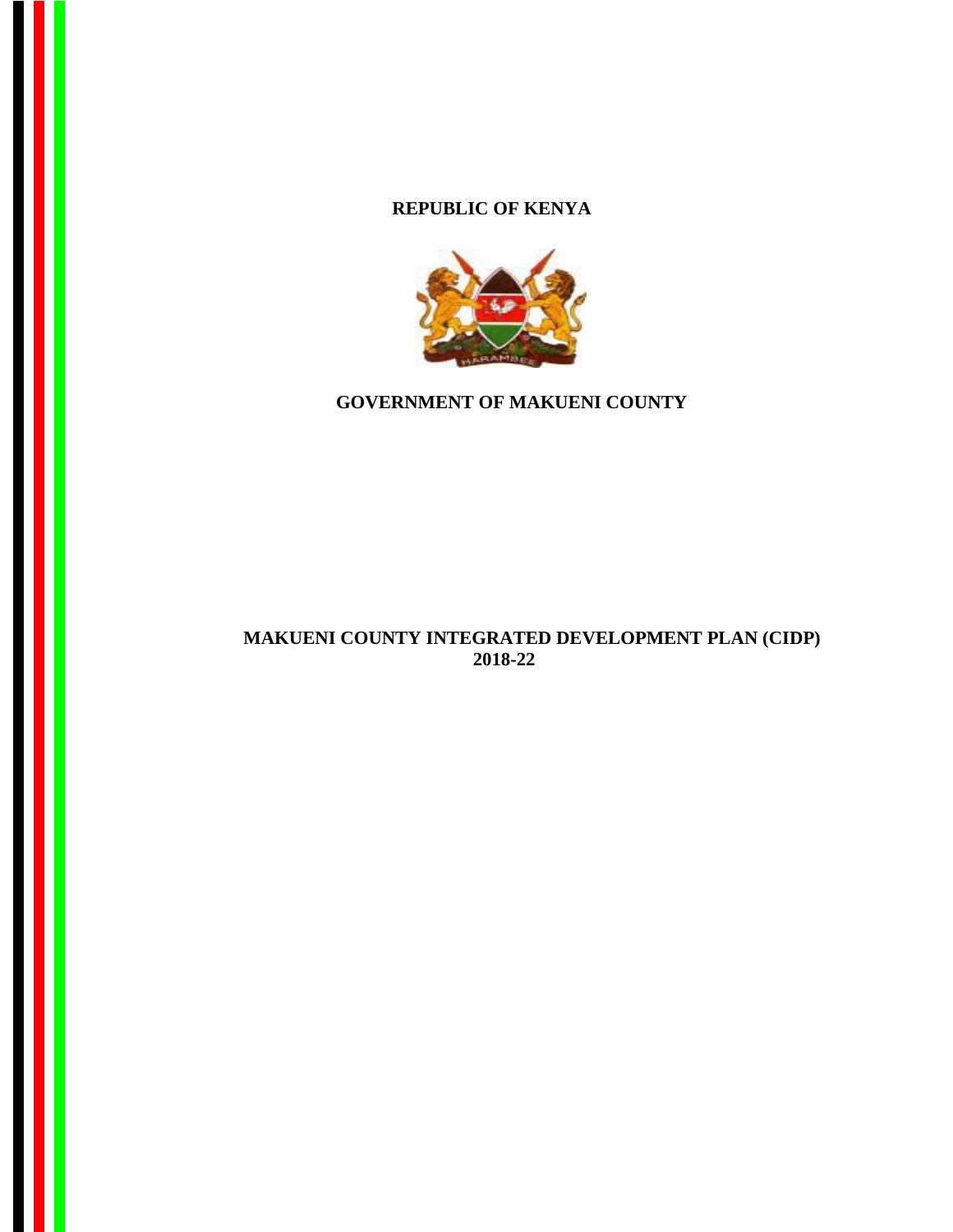## **VISION**

A prosperous value based County with high quality of life

## **MISSION**

To transform the livelihoods of each household through accountable leadership that creates an enabling environment for inclusive, effective and efficient service delivery

## **COUNTY VALUES**

Integrity and Accountability, Inclusiveness, Equity and Fairness, Patriotism, Responsiveness, Hard work, Creativity and Innovation

## **CIDP 2018-22 THEME**

Increased household income for sustainable livelihoods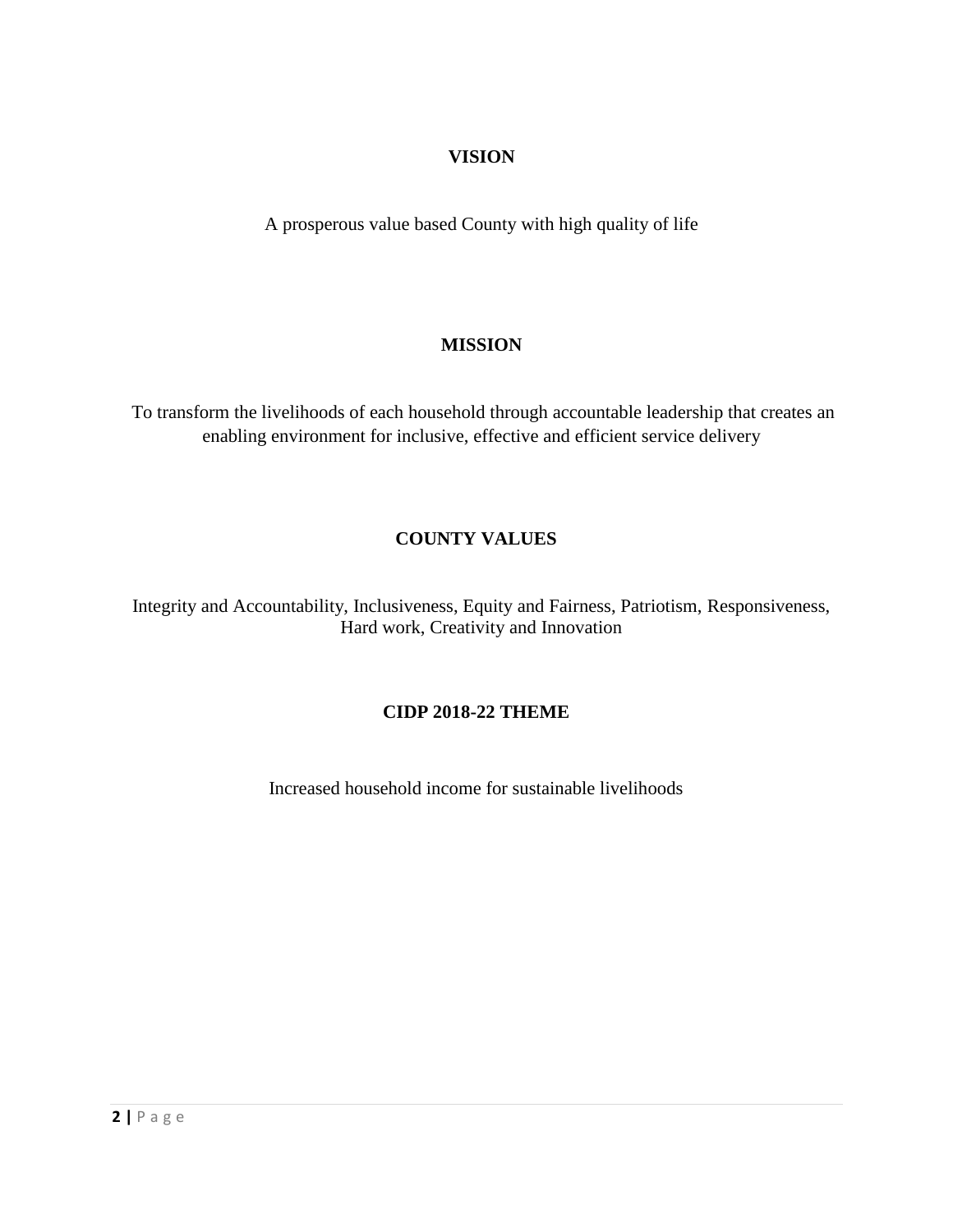# **TABLE OF CONTENTS**

| 1.1   |                                                                               |  |
|-------|-------------------------------------------------------------------------------|--|
| 1.2   |                                                                               |  |
| 1.3   |                                                                               |  |
|       |                                                                               |  |
| 1.5   |                                                                               |  |
|       |                                                                               |  |
|       |                                                                               |  |
|       |                                                                               |  |
| 2.1   |                                                                               |  |
| 2.1.1 |                                                                               |  |
| 2.1.2 |                                                                               |  |
| 2.1.3 |                                                                               |  |
| 2.2   |                                                                               |  |
| 2.2.1 |                                                                               |  |
| 2.2.2 |                                                                               |  |
| 2.2.3 |                                                                               |  |
| 2.3   |                                                                               |  |
| 2.3.1 | Lands, Urban Planning and Development Goal and Strategic Objectives 20        |  |
| 2.3.2 |                                                                               |  |
| 2.4   |                                                                               |  |
| 2.4.1 |                                                                               |  |
| 2.4.2 |                                                                               |  |
| 2.4.3 |                                                                               |  |
| 2.5   |                                                                               |  |
| 2.5.1 |                                                                               |  |
| 2.5.2 |                                                                               |  |
| 2.5.3 |                                                                               |  |
|       |                                                                               |  |
|       |                                                                               |  |
|       |                                                                               |  |
|       |                                                                               |  |
| 4.1   | Performance for Previous CIDP (Revenue and Expenditure) per FY and Sectors 45 |  |
| 4.1.1 |                                                                               |  |
|       |                                                                               |  |
| 4.2   |                                                                               |  |
| 4.2.1 |                                                                               |  |
|       |                                                                               |  |
|       |                                                                               |  |
| 5.1   |                                                                               |  |
| 5.1.1 |                                                                               |  |
| 5.1.2 |                                                                               |  |
| 5.1.3 |                                                                               |  |
| 5.1.4 |                                                                               |  |
| 5.1.5 |                                                                               |  |
| 5.1.6 |                                                                               |  |
| 5.2   |                                                                               |  |
|       |                                                                               |  |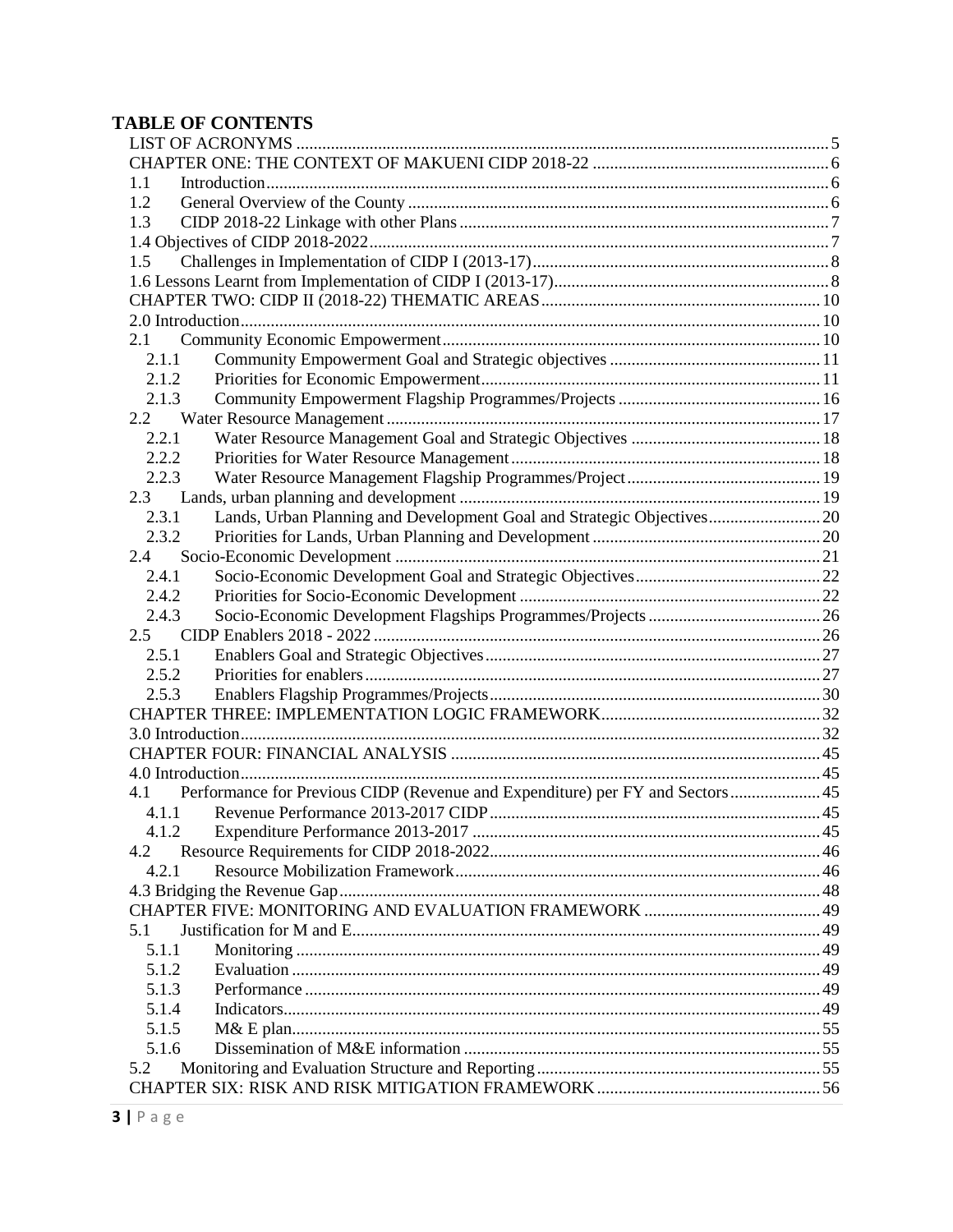## **LIST OF TABLES**

# **LIST OF FIGURES**

|--|--|--|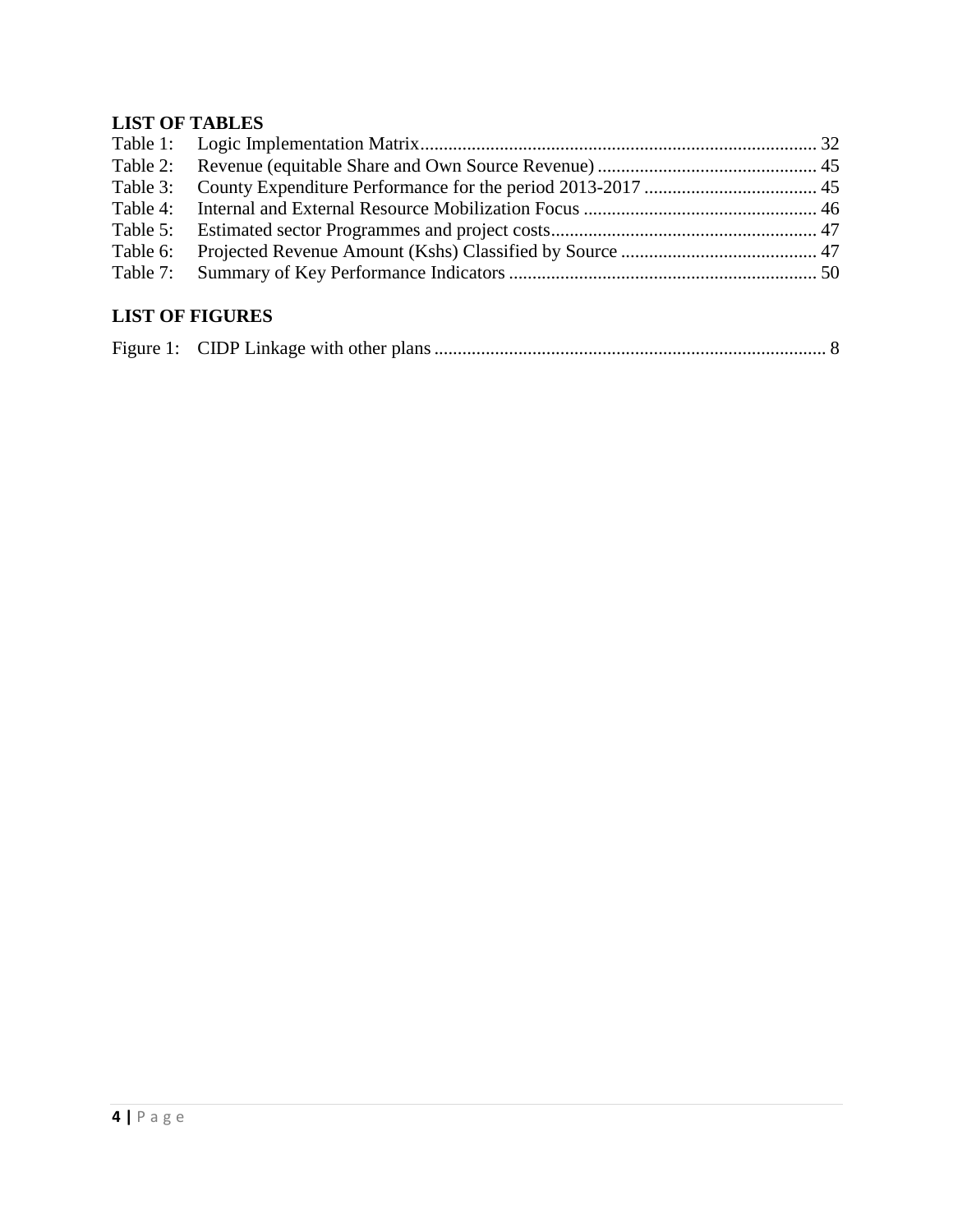## <span id="page-4-0"></span>**LIST OF ACRONYMS**

| <b>Artificial Insemination</b>                       |
|------------------------------------------------------|
| Antenatal care                                       |
| <b>County Integrated Development Plan</b>            |
| County Integrated Monitoring and Evaluation System   |
| <b>County Technical Training Institutes</b>          |
| Early Childhood Development and Education            |
| Geographic Information System                        |
| Households                                           |
| <b>Information Communication Technologies</b>        |
| Kenya National Highways Authority                    |
| Kenya Rural Roads Authority                          |
| Kenya Urban Roads Authority                          |
| Medium Term Plan                                     |
| Non-Governmental Organization                        |
| National Integrated Monitoring and Evaluation System |
| Persons with disabilities                            |
| South Eastern Kenya University                       |
| <b>Standard Gauge Railway</b>                        |
|                                                      |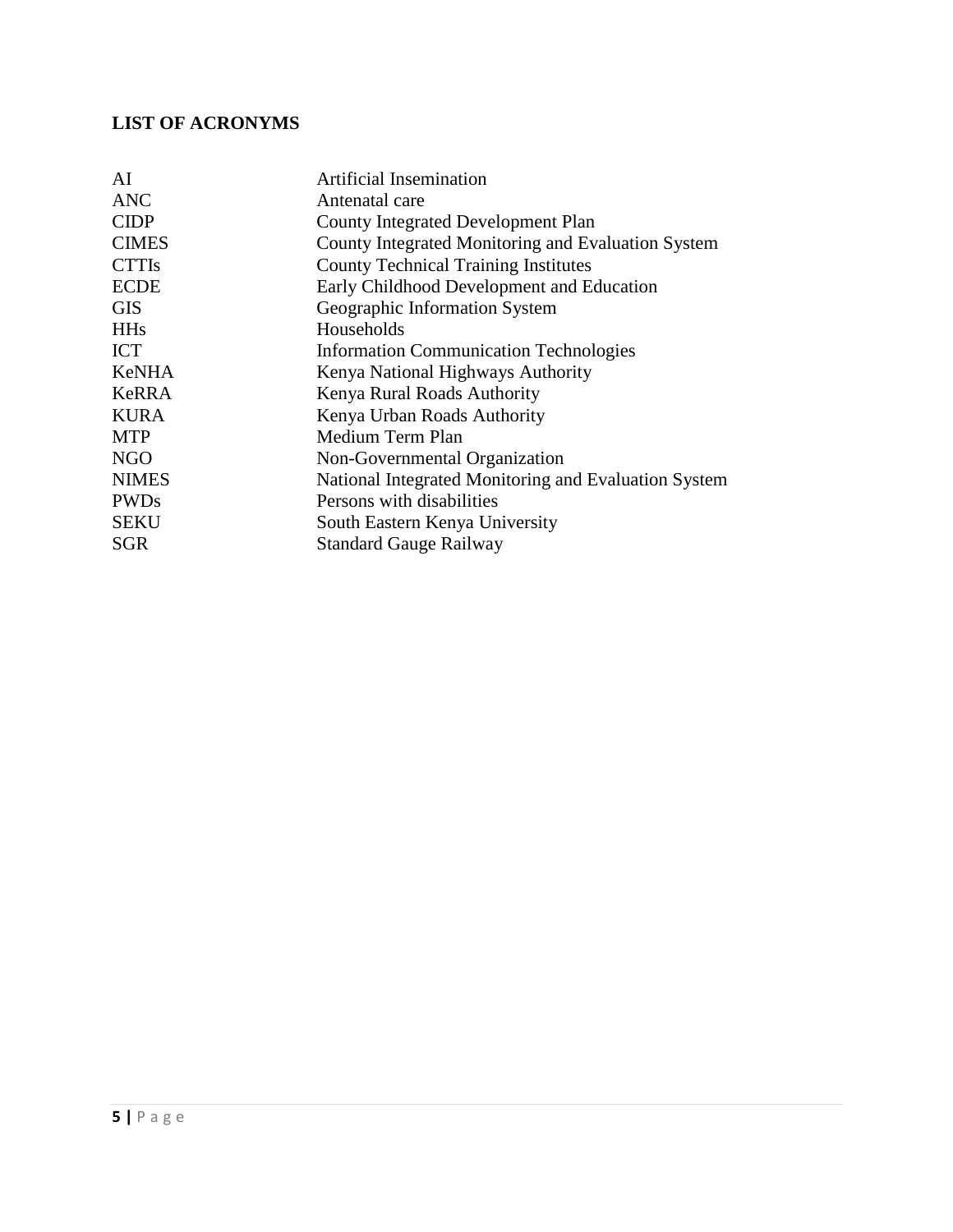## <span id="page-5-0"></span>**CHAPTER ONE: THE CONTEXT OF MAKUENI CIDP 2018-22**

## <span id="page-5-1"></span>**1.1 Introduction**

The Makueni County Integrated Development Plan 2018-22 outlines the development priorities for the county in the next five years. It is a commitment by the county government to its citizens in setting an economic foundation in the county. This County Integrated Development Plan (CIDP) carries forward development aspirations of the Makueni people from the previous CIDP (2013-17). It sets forth five thematic areas as the government's agenda in the next five years aimed at enhancing sustainable socio-economic development.

The County Governments Act 2012 (Part XI) obligates each county to develop a county integrated development plan to reflect its strategic priorities, specific goals, objectives, a costed implementation plan, provision for monitoring and evaluation as well as clear reporting mechanisms. Further, the Act provides that a county integrated development plan should contain information on investments, projects, development initiatives, maps, statistics and a resource mobilization framework.

The overall objective of the Makueni CIDP 2018-2022 is to guide the county to reach a sustainable path of economic growth and enhanced welfare of its citizens. It is a medium term plan of Makueni Vision 2025 which is the long term development blue print that aims at transforming the county socio-economically by the year 2025.

This County Integrated Development Plan (2018-2022) whose theme is 'Increased household income for sustainable livelihoods' was developed through a participatory approach with the involvement of diverse stakeholders. Citizens were given an opportunity to deliberate on their development issues and challenges and prioritize interventions from the 3,612 villages; 300 village clusters; 60 Sub Wards; 30 Wards and thematic groups (youth, women, elderly, children, diaspora groups and PWDs)

## <span id="page-5-2"></span>**1.2 General Overview of the County**

Makueni County is one of the forty-seven counties in Kenya. It is situated in the South Eastern part of the country and borders the following counties: Machakos to the North, Kitui to the East, Taita Taveta to the South and Kajiado to the West. Makueni lies between Latitude 1º 35´ and 3° 00 $\degree$  South and Longitude 37°10 $\degree$  and 38° 30 $\degree$  east and covers an area of 8,008.7 Km<sup>2</sup>.

The major physical features in the county include the volcanic Chyullu hills which lie along the South West border of the county in Kibwezi East and West sub counties; Mbooni hills in Mbooni sub county and Kilungu and Iuani hills in Kaiti sub county. Other features include Makongo forest and scenic view, Makuli forest and Nzaui hill. The county is largely arid and semi-arid and usually prone to frequent droughts. The lower regions receive rainfall ranging from 250mm to 400mm while the high regions receive rainfall ranging from 800mm to 900mm.

The county is divided into six sub-counties which are also the parliamentary constituencies namely Makueni, Mbooni, Kibwezi East, Kibwezi West, Kaiti and Kilome. The six sub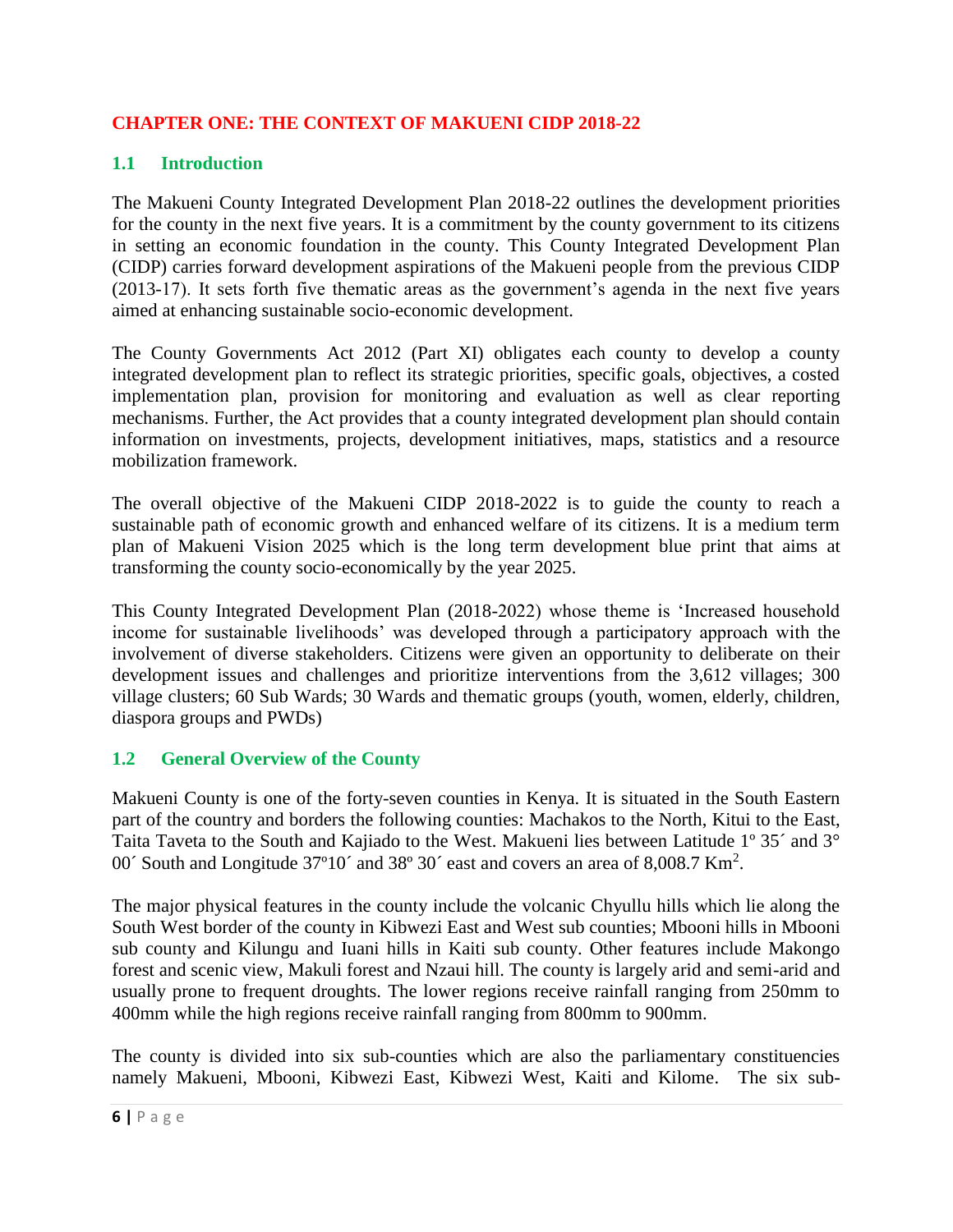counties are further subdivided into 30 electoral wards each of which is further subdivided into 60 sub wards. The projected population for 2018 based on the 2009 census is 1,002,979 where 488,378 are male and 514,601 female. The youth (18- 35 years) account for almost 24 percent of the total population hence the need to plan for the current youthful population and the foreseen population growth which will push demand for social services and food higher. The population density in the county is 125 persons per  $\text{Km}^2$ .

## <span id="page-6-0"></span>**1.3 CIDP 2018-22 Linkage with other Plans**

The Makueni CIDP 2018-2022 is inextricably linked to other overarching development frameworks which include the Sustainable Development Goals (SDGs), the Kenya Vision 2030 and the Makueni Vision 2025 as shown in Figure 1. The CIDP links well with the Medium Term Plan (MTP) III which is the third implementation framework for the Kenya Vision 2030. At the lower levels, the CIDP creates inputs for five annual development plans (ADPs), annual departmental work plans and the annual program based budgeting (PBB) which guide the annual development activities.

The CIDP which draws adequately from the draft County Spatial Plan is alive to the Big 4 pillars of the MTP III as it focuses on agricultural productivity and commercialization enhancement which impacts positively on food security and nutrition; urban planning and development which has urban housing as a component; and value addition of agricultural produce which is linked to manufacturing. The focus on Universal Health Care (UHC) by the county is also a priority in the Big 4 Agenda whose intent is to make UHC effective and efficient.

## <span id="page-6-1"></span>**1.4 Objectives of CIDP 2018-2022**

The 2018-2022 CIDP is a medium term plan of the long term development blue print, Makueni Vision 2025 that aims at transforming the county socio-economically by the year 2025. The CIDP Theme is 'Increased household income for sustainable livelihoods'. Specifically, during the plan period, the CIDP aims to:

- 1. Increased agricultural productivity, value addition and commercialization
- 2. Increased availability and access to water
- 3. Enhanced quality health care for all
- 4. Youth, women and PWD economic empowerment
- 5. Secure land tenure and urbanization

Several outcomes are defined in the CIDP 2018-22 and their indicators will be used to track implementation. The envisioned county social economic transformation largely entails increasing household incomes.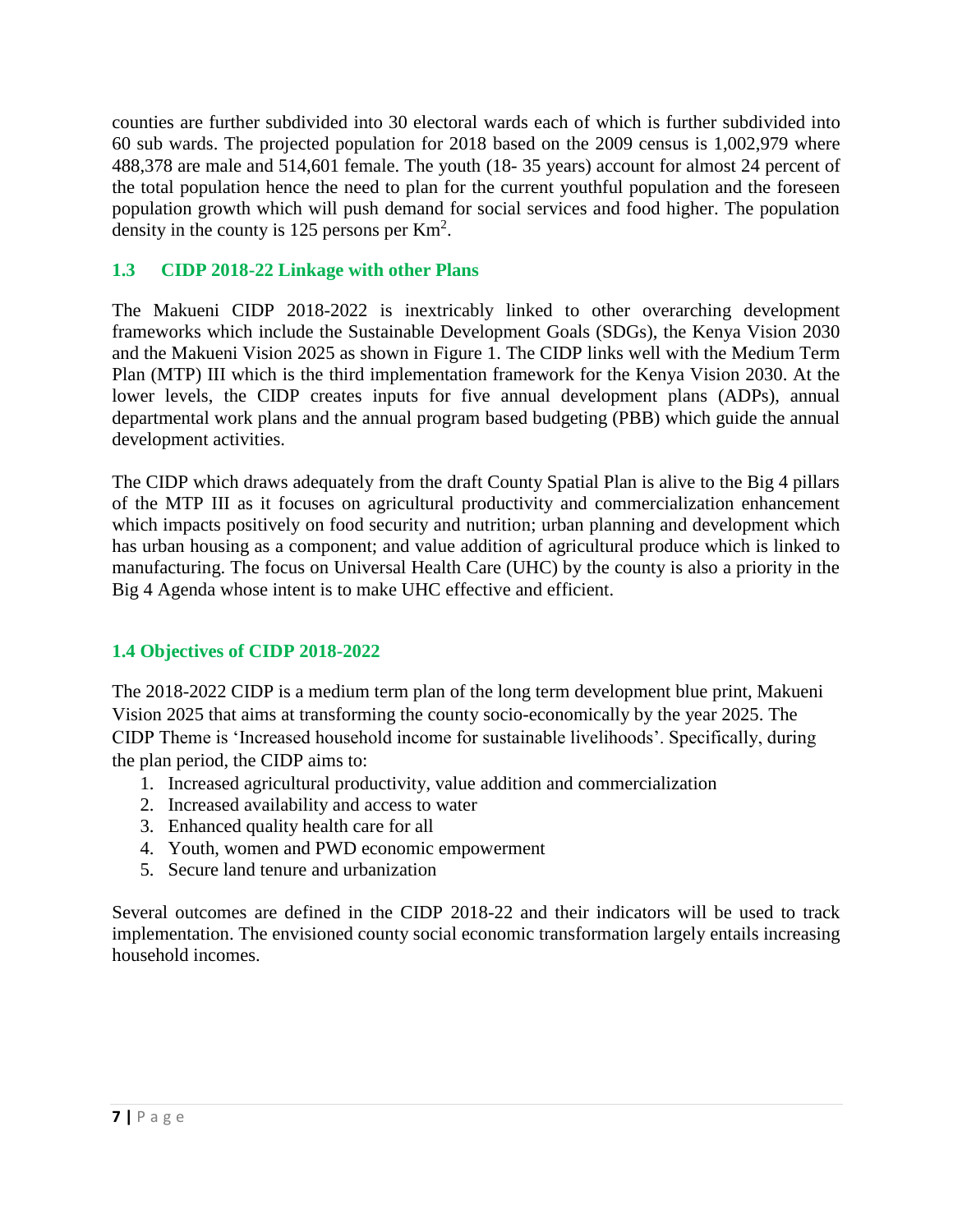

#### <span id="page-7-2"></span>**Figure 1: CIDP Linkage with other plans**

#### <span id="page-7-0"></span>**1.5 Challenges in Implementation of CIDP I (2013-17)**

The challenges faced during the implementation of CIDP I (2013-17) included: low revenue collection; understaffing in some key departments like water and health; vagaries of climatic change; political turmoil that bedeviled the county system and led to loss in implementation time; weak public finance management systems, and delayed funds disbursements from the exchequer which challenged endeavors in taking the county to a new development level.

#### <span id="page-7-1"></span>**1.6 Lessons Learnt from Implementation of CIDP I (2013-17)**

Over the implementation period of the first generation Makueni County CIDP, lessons learnt included the following**: a)** Importance of public participation and civic education in relation to voicing the needs of the public; **b)** Importance of effective conceptualization of development projects; **c)** Synchronization of planning and budgeting; **d)** Undertaking feasibility of mega commercial oriented projects; and **e)** Importance of data and information in project management, governance and absorption of development funds.

- i. Public participation and civic education allowed information to *mwene nthi* who has inherently become clear in demanding development. However, although public participation and civic education passed information to the public, harmonizing citizen needs and creating projects that solve their problems at technical level and matching these with requisite budgets has been an uphill task.
- ii. Effective conceptualization of projects is important to ensure relevance, effectiveness, efficiency, impact and sustainability considerations. A key to continuity in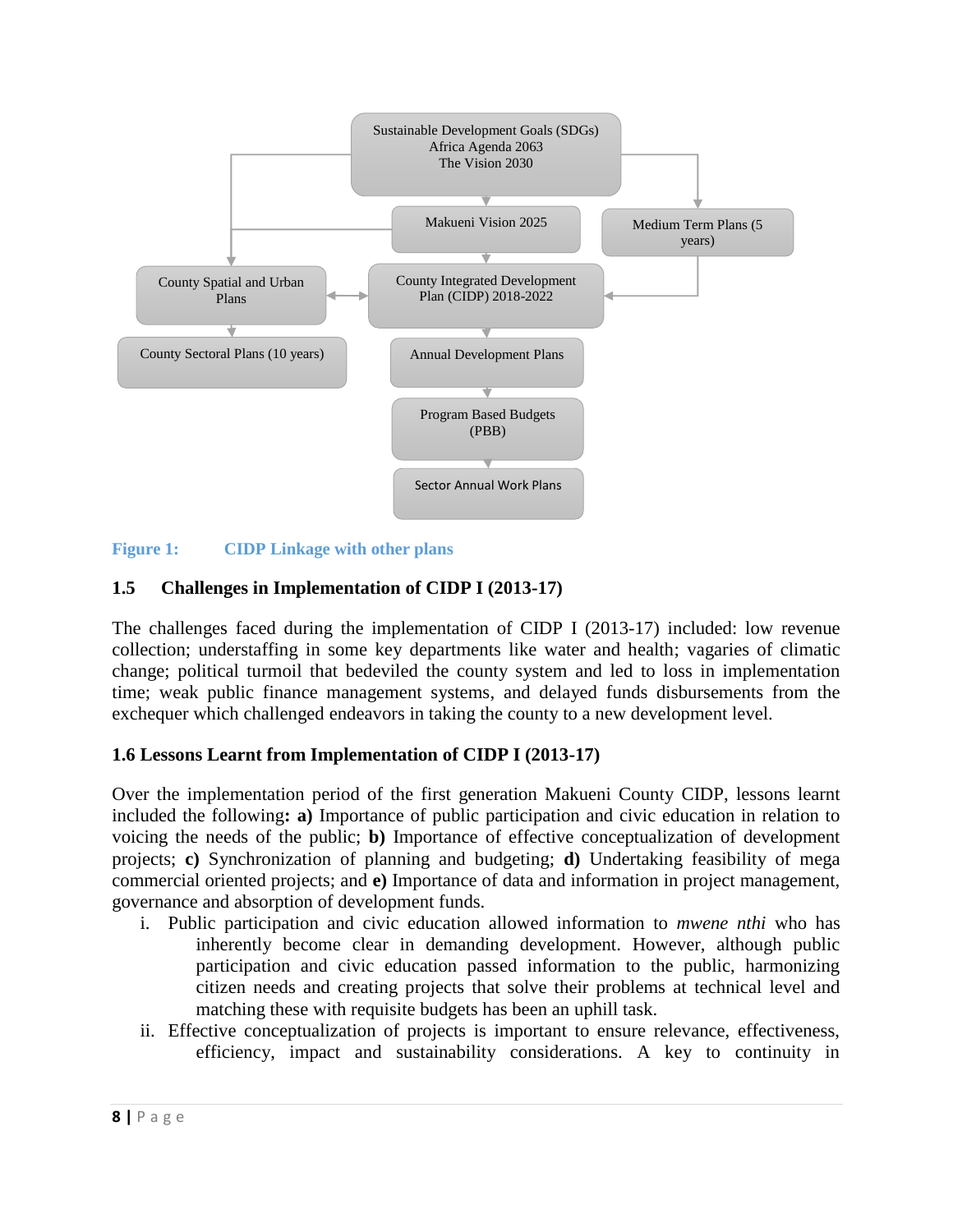development is to ensure sustainability of the project long after it is handed over to the community.

- iii. Synchronization of planning and budgeting is important as this ensures that projects are not under-budgeted or over-budgeted for in the process. There are projects in the county that stalled awaiting reallocation through the supplementary budget. This results in delayed development and also an indication of poor planning and implementation by the county government.
- iv. Feasibility in commercial oriented flagship projects is important as this ensures return on capital and the anticipation of risks is clearly understood from the initial stages. Competitive supply of raw materials in commercial projects needs to be given forethought while conceptualizing the project. Market and price risks on the end product are also important to anticipate lest project welfare is eroded by market risks.
- v. Data and information is key in monitoring, tracking and evaluating progress of implementation. Investments in data and information gathering as well as the analysis of the same will not only enable tracking of the cumulative development gains and help in reorientation of projects, but it will also make governance and management of projects easy according the staff ease of dealing with the project challenges.
- vi. Meeting the diverse development and social needs of the citizenry with limited resources has been a major challenge and needs careful selection of investments with multiplier effects.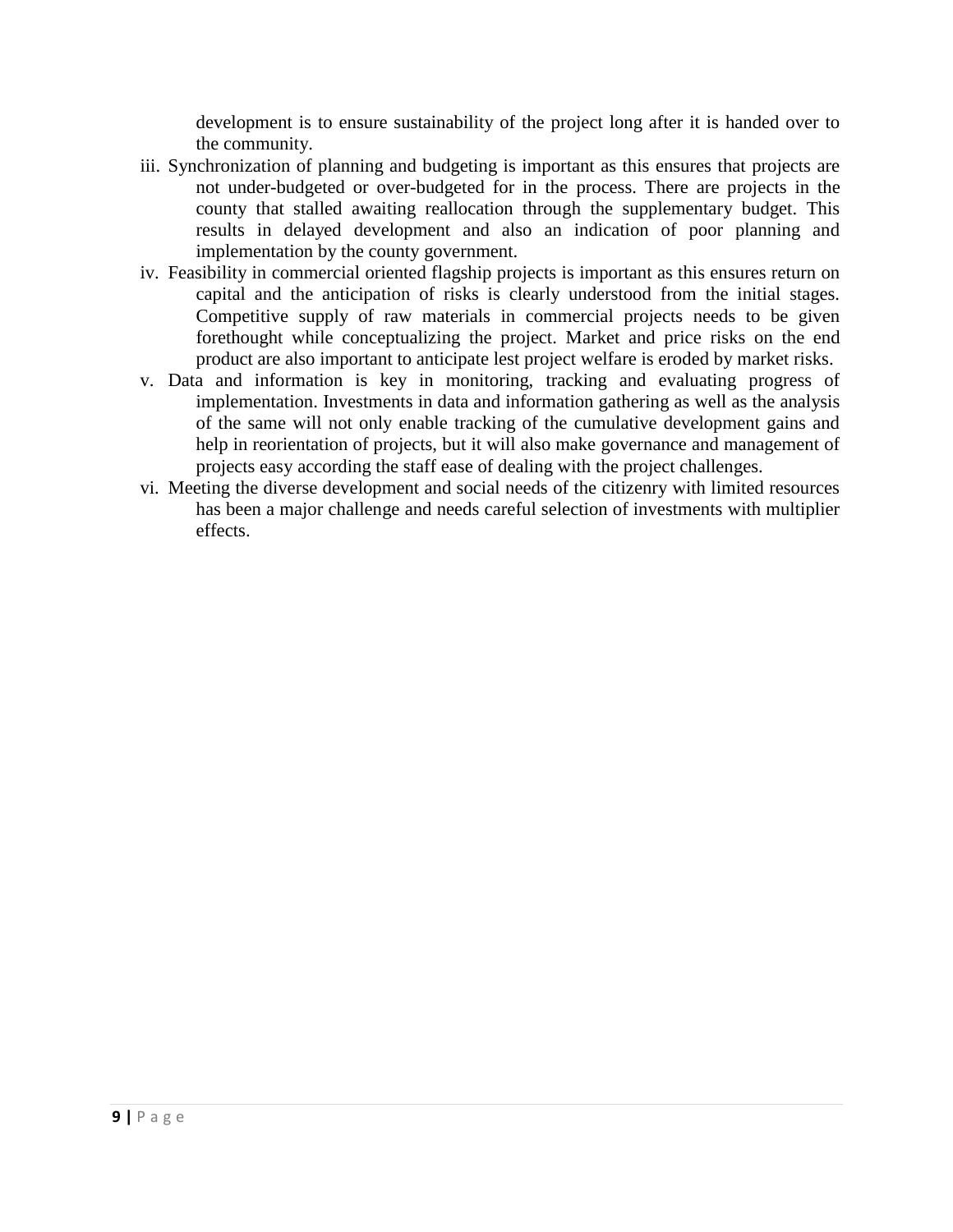# <span id="page-9-0"></span>**CHAPTER TWO: CIDP II (2018-22) THEMATIC AREAS**

## <span id="page-9-1"></span>**2.0 Introduction**

During the public consultative and participatory forums, citizens highlighted specific challenges they face and proposed strategic interventions to address them. In order of priority; challenges in water and environment, agriculture, infrastructure and health service sectors were ranked as the most pressing. In the water sector, the public raised issues concerning inadequate water supply; depletion of water catchment areas; long distances to water points; lack of access to clean water for domestic use and inadequate distribution structures of the available water, and unabated sand harvesting. Challenges in the other sectors included land degradation, lack of garbage dumping/liquid waste disposal and poor agricultural practices such as cultivation along river banks.

The Makueni County CIDP 2018-22 focuses on actualizing socio economic transformation as envisaged under the Makueni Vision 2025 based on the background laid out under CIDP 2013- 17. The rallying theme of the 2018-22 CIDP is "Increased Household Income for Sustainable Livelihoods". This will be delivered through interventions in five thematic areas namely:

- 1. Community economic empowerment
- 2. Water resource management
- 3. Lands, urban planning and development
- 4. Socio-economic development
- 5. Enablers (infrastructure, cooperatives, financial infrastructure, energy, ICT, institutional capacity, market infrastructure)

## <span id="page-9-2"></span>**2.1 Community Economic Empowerment**

The unemployment level in the county is high among employable youth. As a result of the high unemployment, among other factors, the county experiences relatively high levels of poverty at 34.8 per cent (KIHBS  $2015/2016$ <sup>1</sup>. The poor in the county have limited access to basic needs such as food, shelter, clothing, health, water and education. The majority of the poor are women, children and persons with disabilities. Poverty is most severe amongst the women due to inequality, limited access to and ownership of land, lack of income generating opportunities, isolation in essential economic services and decision making.

In the period 2013-2017, the county government implemented various programmes aimed at empowering the local citizenry economically. Some of the key achievements realized include: Establishment of Makueni fruit processing plant; Supporting Kikima dairy with a mini processing plant; Administering 17,000 high breed artificial inseminations; Development of 24 modern market sheds and 12 livestock yards to facilitate agricultural market access; Establishment of ENE Microfinance Bank and facilitating the establishment of 30 new cooperative societies.

 $\overline{\phantom{a}}$ 

<sup>1</sup> Kenya Integrated Household Budget Survey 2015/2016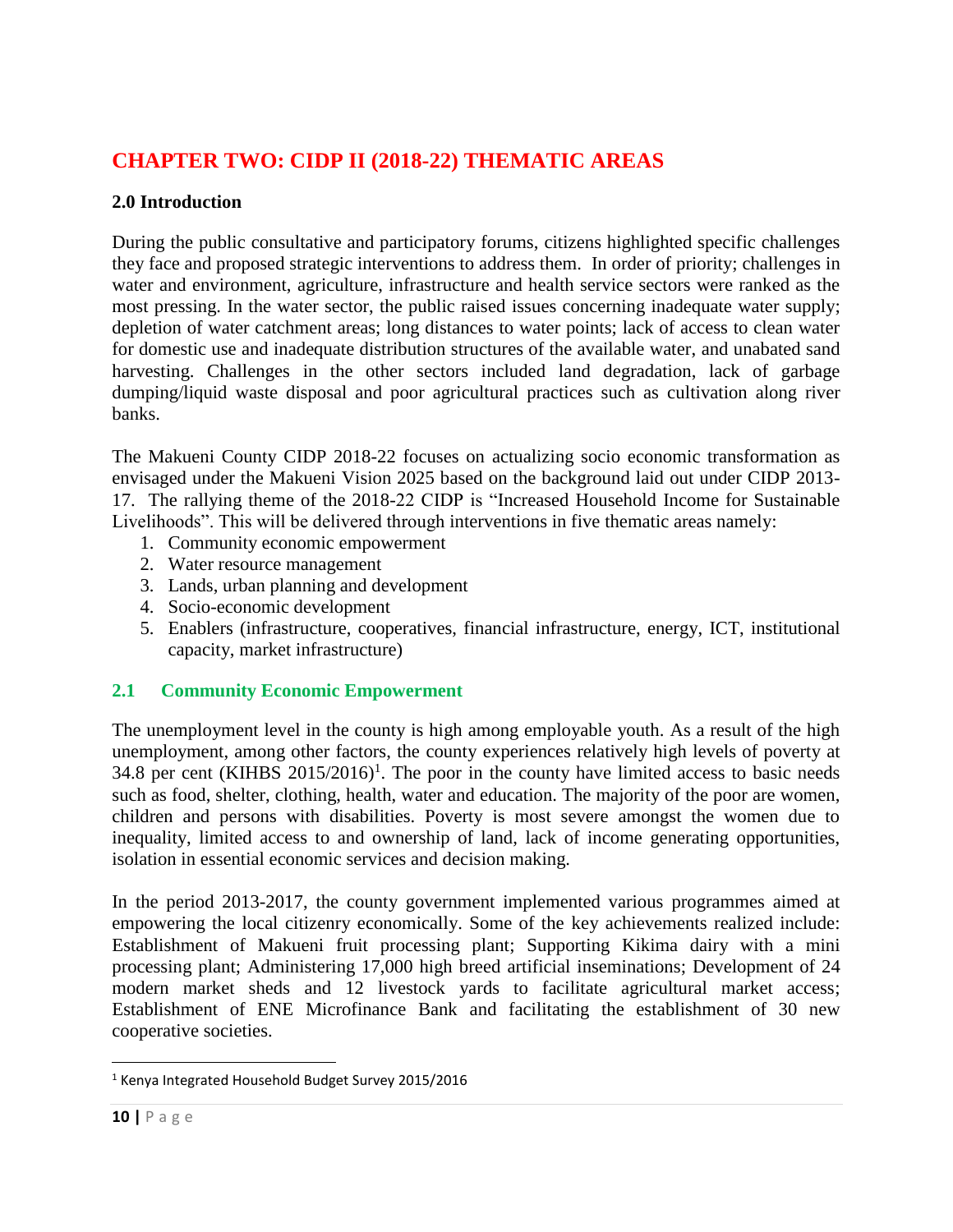Despite these interventions / achievements, the county faces challenges to development which include low productivity in crops and livestock, limited access to credit, poor market information and market linkages, inadequate policy, legal and institutional frameworks on agricultural and land tenure, poor governance and management of co-operatives and insecure land tenure system and low adoption of technologies and research.

To address these challenges, the government will: Enhance agricultural and livestock production and productivity; Enhance market access, commercialization and value addition; Enhance skills and capacity along crops and livestock value chain; Intensify agricultural extension; Ensure sustainable utilization of natural assets for economic production or consumption; Enhance tourism infrastructure development; Increase consumer protection capacity; Promote industrial sector growth; Strengthen the cooperative movement; Invest in sport, art and talent management; Increase the empowerment fund (Tetheka **fund**); Implement the youth empowerment strategy; Provide alternative sources of income for the most vulnerable in society and; Promote cultural activities amongst others.

## <span id="page-10-0"></span>**2.1.1 Community Empowerment Goal and Strategic objectives**

The government aims at realizing the goal of "enhanced household income through value addition to agricultural produce, land management and resource based industrialization." This will be realized through:

- i. Increasing agricultural productivity through adoption of appropriate and modern technologies;
- ii. Promoting value addition and agriculture commercialization and improving food security;
- iii. Reducing post-harvest losses;
- iv. Enhancing industrialization (agro processing, cottage industries);
- v. Ensuring inclusive participation in economic activities;
- vi. Enhanced land security and utilization, and;
- vii. Ensuring sustainable natural resource management.

## <span id="page-10-1"></span>**2.1.2 Priorities for Economic Empowerment**

## **Agriculture, Livestock and Commercialization**

The key focus area will be driven by the Agriculture, rural and urban as well as the trade sector. To ensure continuity in the momentum of agricultural growth in the county, strategic interventions under this key focus area are organized in a value chain approach; production, value addition, and trade and commercialization. The three broad value chain concepts ensure that programmatic interventions are holistic and that agricultural productivity is market driven.

**a. Outcome 1: Increased agricultural productivity through adoption of appropriate technology**

To realize this outcome, the government will implement the following strategies:

**Strategy 1: Fruit and other horticultural crops development and marketing**

The county operationalized the Makueni Fruit Processing Plant and hence the need to sustain supply for optimal operation of the plant. Specific programmes and projects will include: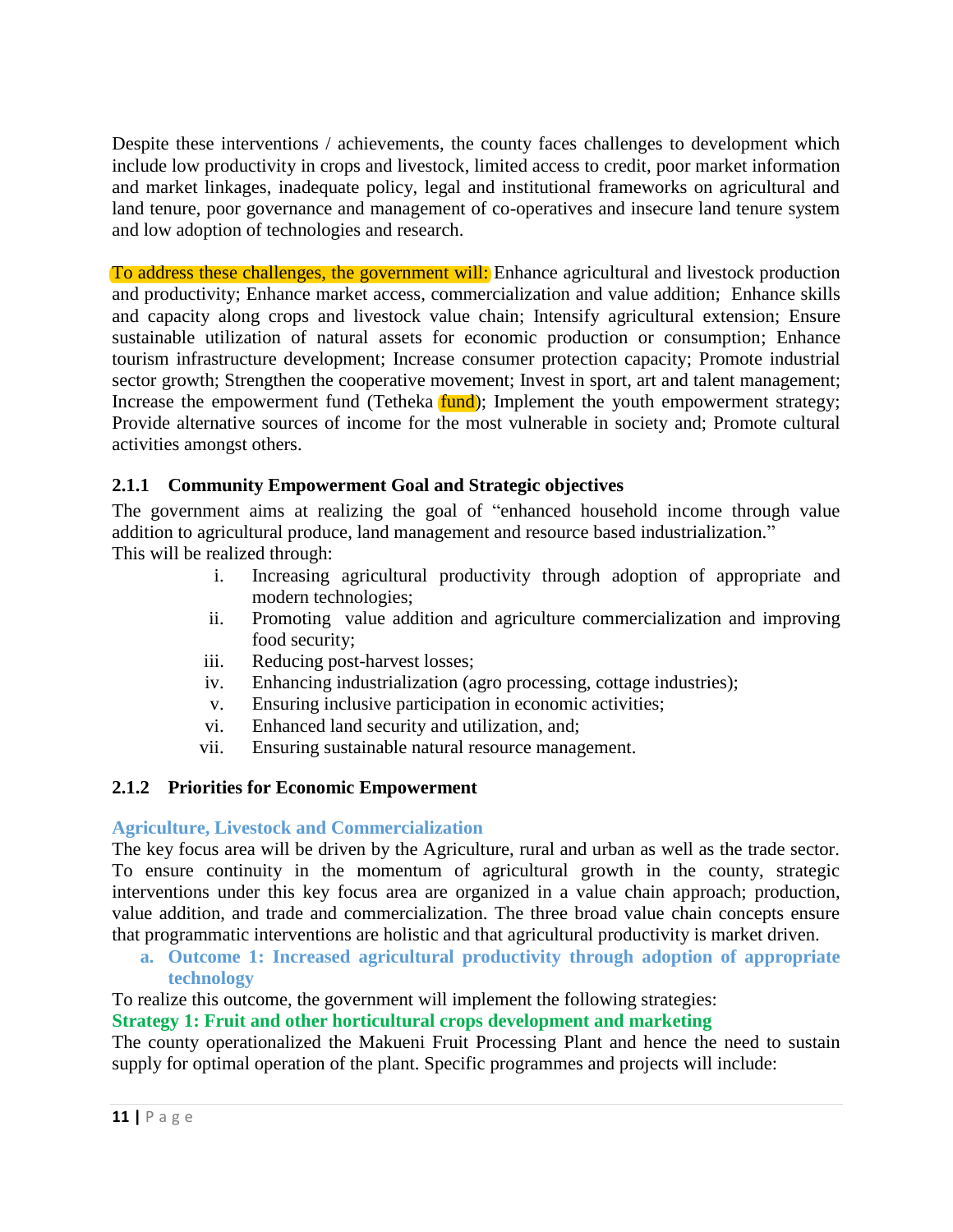- i. Support establishment of fruit producing farmer cooperatives linked to Makueni Fruit Processing Plant through tailor made extension services;
- ii. Support the establishment of fruit nurseries and link them to the fruit producing cooperatives;
- iii. Purchase of reconstituting line and a squeezer of ready to drink products;
- iv. Establish fruit orchards managed through various groups; and,
- v. Support vegetable production (export oriented vegetables) targeting new 1,200 Ha.

## **Strategy 2: Production and marketing of drought tolerant cereals and legumes**

The county will promote climate smart agriculture to enhance production of cereals and legumes. Specific programmes and projects under the strategy will include:

- i. Promotion of climate smart agriculture practices;
- ii. Promotion of farm ponds construction; and,
- iii. Promotion of drought and disease tolerant crops production.

## **Strategy 3: Enhancing agricultural mechanization**

Agricultural production in the county remains largely inefficient due to low mechanization. This strategy will involve hiring to farmers county machines at subsidized costs for production, postharvest, processing and marketing. Specific programmes and projects will include:

- i. Develop a mechanization framework/policy; and,
- ii. Establish a mechanization unit.

## **Strategy 4: Development and implementation of an integrated beef production and marketing program**

This strategy will enable farmers to produce for the local and export market. Specific programmes and projects will include:

- i. Construction of an abattoir in Kambu;
- ii. Operationalization of a tannery factory at Wote; and,
- iii. Pasture development in the range lands in Kibwezi East.

## **Strategy 5: Dairy development**

This will target an increase in milk production using improved AI, disease control and enhanced extension services. Specific programmes and projects will include:

- i. Enhance the artificial insemination program;
- ii. Establish an ambulatory and multi-purpose laboratory to enhance quality control in livestock production;
- iii. Promote zero grazing;
- iv. Intensify the extension programme.

## **Strategy 6: Honey development**

The current annual honey production is 110,000Kgs. The county intends to increase the production to 180,000 Kgs. Specific programmes and projects will include:

- i. Support farmers to establish bee apiary production farms in Makueni, Kibwezi East and West sub counties:
- ii. Establish a training and demonstration farm;
- iii. Promote the establishment of a honey processing plant;
- iv. Strengthen community forest associations.

## **Strategy 7: Enhancing feed and fodder production for livestock development**

This will be aimed at increasing feed and fodder to support livestock development. Specific programmes and projects will include: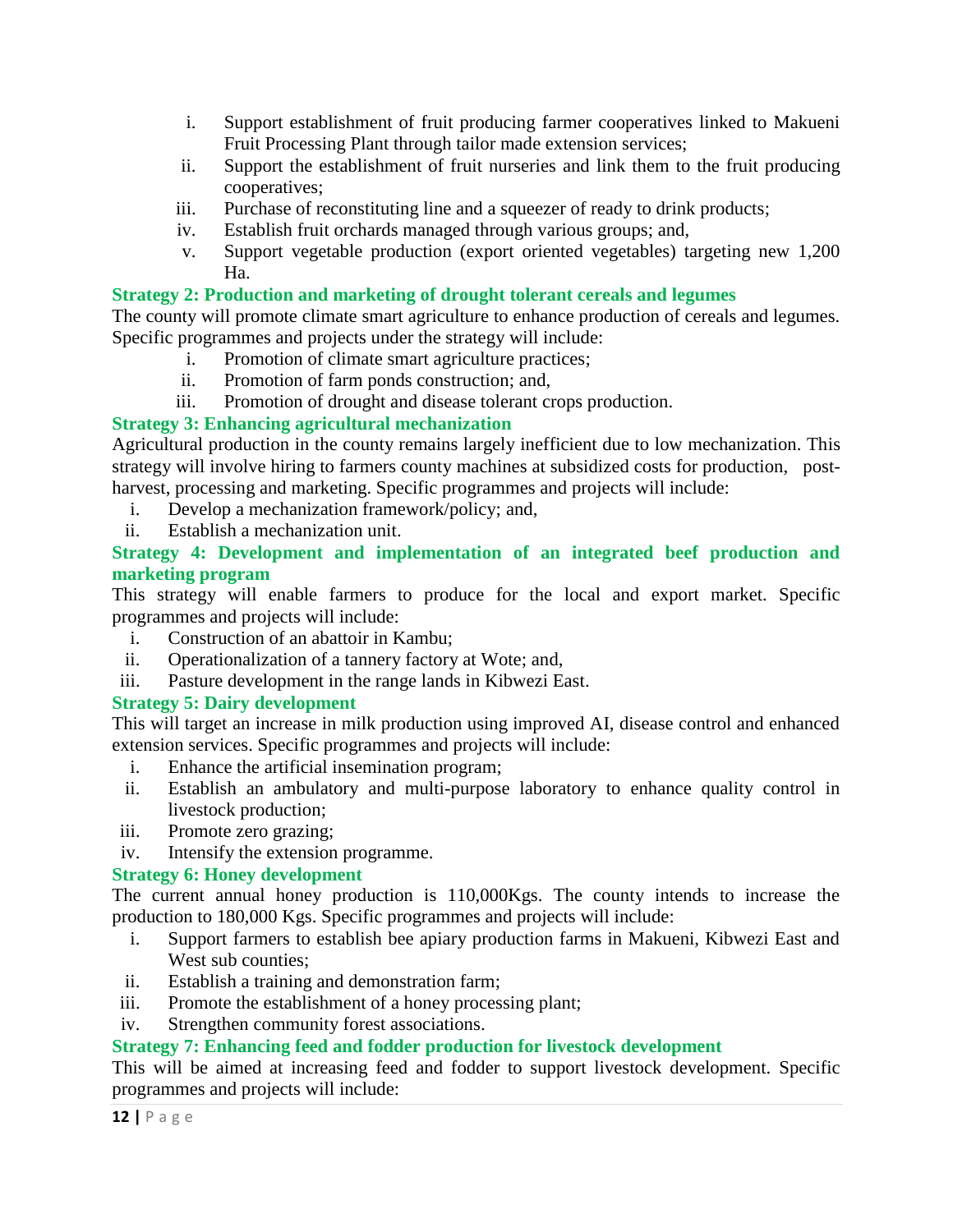- i. County wide range rehabilitation, pasture development and conservation;
- ii. Pasture development in gullies and denuded areas in Mbooni, Kilungu, Nzaui, Kibwezi West and Kilome;
- iii. Training community level workers on making soil and water conservation structures, and
- iv. Promoting pasture development in Kibwezi East and West sub counties.

## **Strategy 8: Crops and livestock pests and disease control**

Production of crops and livestock is hindered by diseases and pests. To improve the production, the county will undertake the following specific programmes and projects:

- i. Promote use of cost effective methods of pest and disease control such as fruit fly traps and other integrated methods;
- ii. Strengthen the veterinary public health function and enforcement of health laws and policies;
- iii. Establish a disease surveillance system within the county in order to reduce incidences of livestock diseases; and,
- iv. Establish a veterinary referral system and laboratory to support diagnosis.

## **b. Outcome 2: Improved food security**

The county government aims to make the county food secure by the year 2022. To achieve this, the following strategies will be implemented:

## **Strategy 1: Promoting irrigation, soil and water conservation**

The county will promote household irrigation and engagement in conservation agriculture for increased household agricultural production targeting 18 wards. Specific programmes and projects will include:

- i. Promotion of run-off water harvesting targeting 50,000 households (HHs) to farm 50,000 acres in 18 wards;
- ii. Promote irrigated agriculture through kitchen gardens at HH level by subsidizing pond liners; and,
- iii. Support irrigation infrastructure along Athi, Muooni, Kambu, Kiboko, Kaiti, Thwake and Mtito Andei rivers targeting 10,000 Ha under irrigation.

## **Strategy 2: Enhancing access to production inputs (seeds, fertilizer and pesticides)**

Access to inputs and credit is critical to increasing both agricultural and livestock productivity. This will be rolled out through a targeted subsidy programme. Specific programmes and projects will include:

- i. Promoting inputs through targeted inputs subsidy and policy;
- ii. Provision of certified seeds, fertilizers and pesticides;
- iii. Training youth to provide essential crop and livestock husbandry practices; and,
- iv. Regular inspections and training to farmers on inputs.

## **c. Outcome 3: Reduced post-harvest losses**

Strategies to be implemented to ensure reduction of post-harvest losses include:

## **Strategy 1: Post-harvest loss management**

This will be through promotion of post-harvest loss management technologies and improving grain storage facilities. Specific programmes and projects will include:

- i. Improve and strengthen 13 existing grain storage facilities;
- ii. Operationalize Mukuyuni and Kambu grain drying facilities;
- iii. Establish the utilization of warehouse receipt system in the grain stores; and,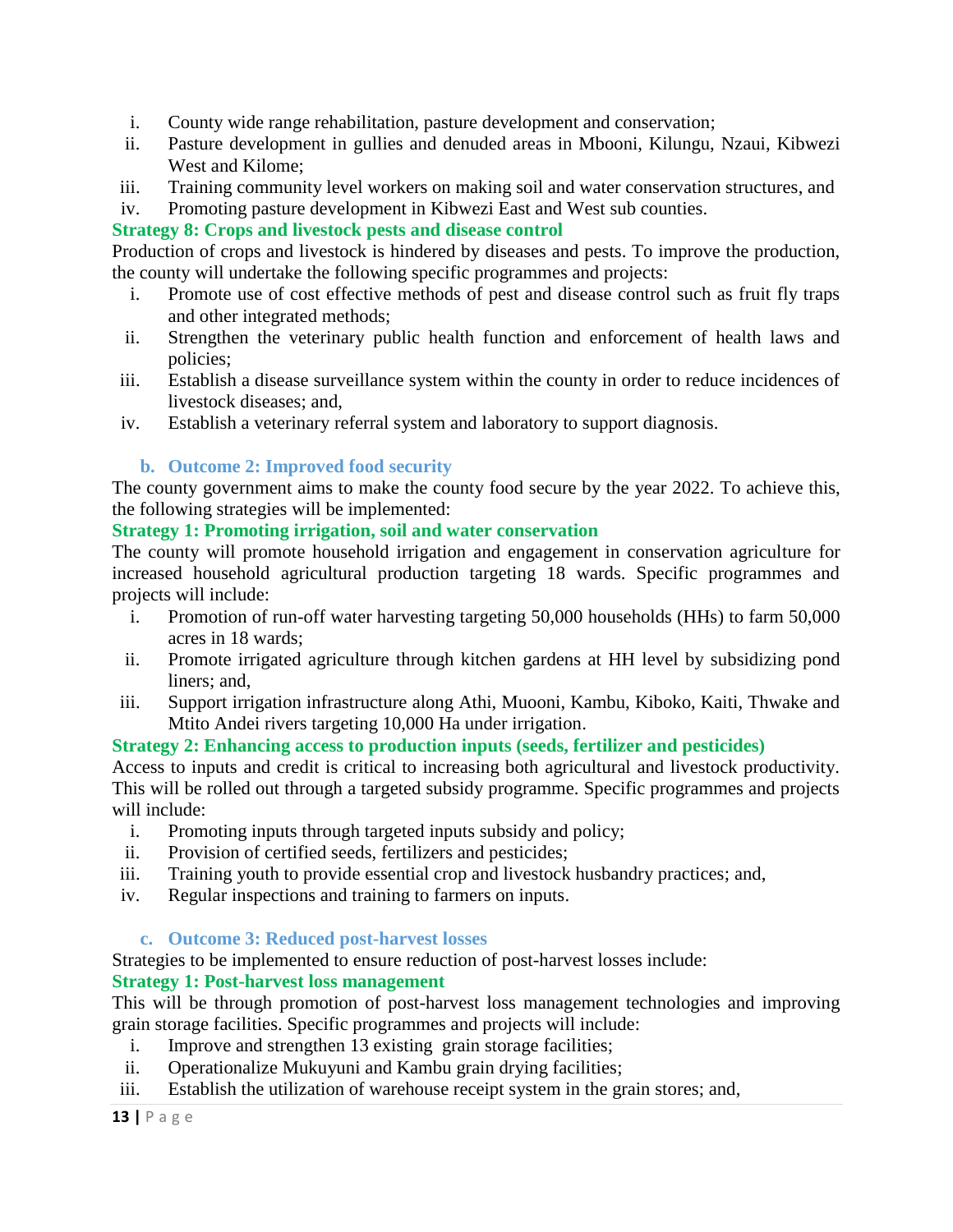iv. Collaborate with the national government to ensure optimal utilization of the 3 National Cereal and Produce Boards in Emali, Wote and Kibwezi.

## **Strategy 2: Intensifying extension service programme and leveraging on technology**

Extension services is the main driver towards adoption of appropriate farming technologies and techniques. In order to revamp the extension services, the county will implement the following projects:

- i. Establish 30 plant and livestock farmer clinics at the ward level to offer on-farm training;
- ii. Expansion of Makueni Agricultural Show;
- iii. Profiling and establish a database of all farmers;
- iv. Automating extension services to widen the reach of the extension services;
- v. Establishing an agricultural data and information management system (food and agricultural statistical and monitoring and evaluation system); and,
- vi. Strengthen fruit/milk producer organizations and cooperatives so that they can benefit from economies of scale.

## **Value Addition, Trade and Commercialization**

The potential for trade and commercialization of the agriculture produce, given the location of the county in line with major food consumption cities (Nairobi and Mombasa) is huge, yet remains unexploited. Moreover, the forward and backward linkages of the agricultural sector are insurmountable as they relate to health, education, food security and nutrition and above all, household income.

**a. Outcome 1: Enhanced industrialization**

The county government aims at promoting growth of industrialization. To this end the following strategies will be adopted:

## **Strategy 1: Enhancing industrial development**

Value addition, trade and commercialization in the county is minimal especially on agricultural produce in which the county has comparative advantage. To innovate within value addition, trade and commercialization, the following programmes and projects will be implemented:

- i. Construction of an abattoir in Kambu;
- ii. Operationalizing the Wote tannery;
- iii. Establishing a ceramic industry in Kilungu Kati sub county;
- iv. Promotion of sisal cottage industry;
- v. Establishing an industrial park in Mtito Andei along the SGR line;
- vi. Promoting the growth of cotton targeting to increase acreage from 2,504 Ha to 4,500 Ha and production from 1,830 MT to 3,825 MT by 2022.

## **Strategy 2: Development of agro-entrepreneurship and commercialization incubation centres**

In order to trigger entrepreneurship, the government will employ the concept of incubation centres. The concept will focus on engaging youth, women and PWDs. Specific programmes and projects will include:

- i. Offer training to youth, women and PWDs and support them with equipment to value add various products;
- ii. Set up incubation centres at ATC Kwa Kathoka and various CTTIs to provide an avenue to enhance skills on agro-processing and entrepreneurship. This will target to incubate 1,000 traders and create 10,000 jobs directly and indirectly; and,
- iii. Enhance Tetheka empowerment fund to support innovative entrepreneurs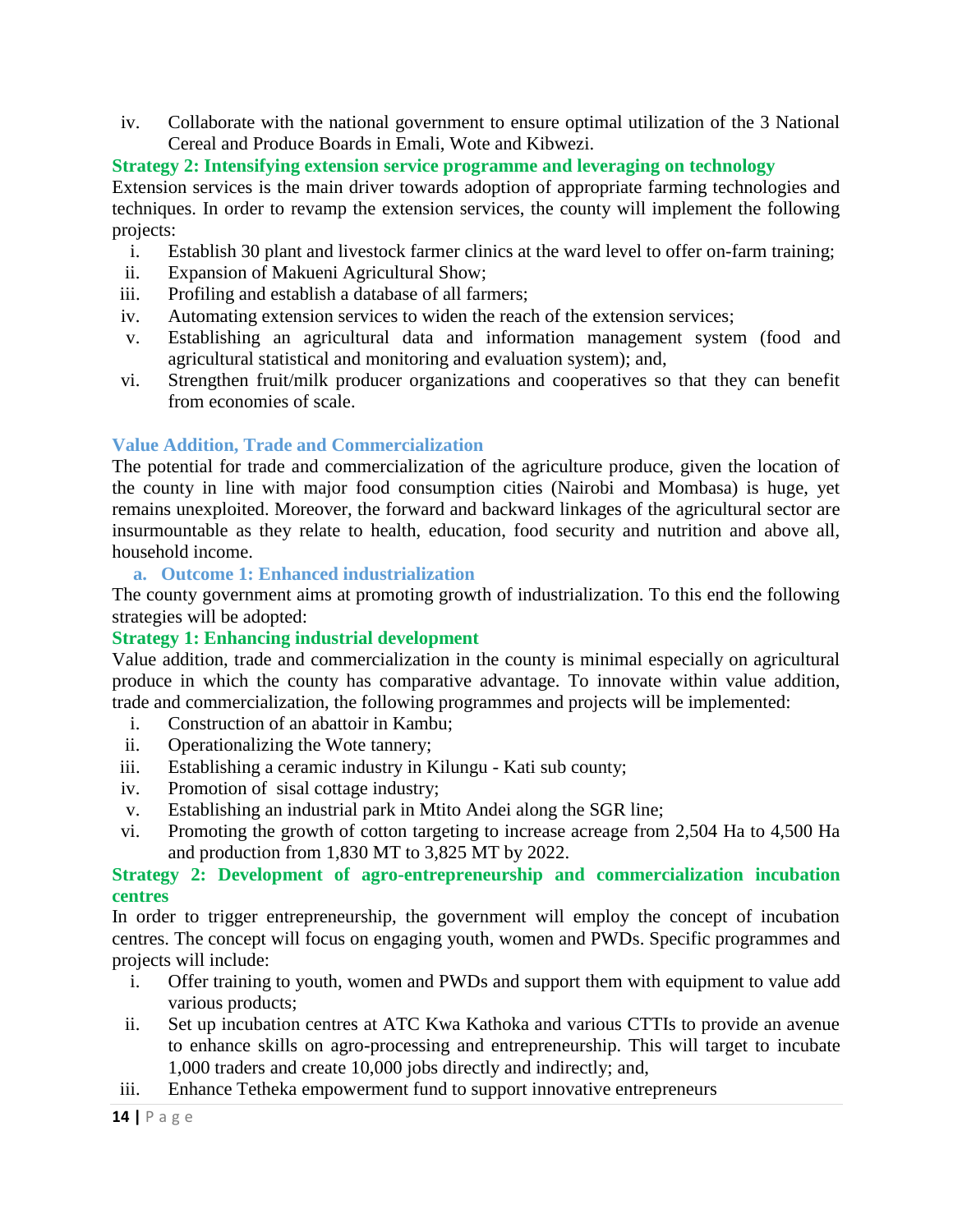#### **Natural resource management**

Over the medium term plan, the natural resource management framework will entail exploration, monitoring, and sustainable utilization of natural assets for economic production or consumption. The County will ensure the resources are managed carefully in order to achieve sustainable development and growth.

#### **a. Outcome 1: Sustainable natural resource management**

To enhance sustainable utilization and management of natural resources, the county will adopt the following strategies:

## **Strategy 1: Mineral mapping and development**

To develop the mining industry, the government will:

- i. Develop a mining policy and mining framework;
- ii. Undertake mineral assessment and establish a mineral inventory;
- iii. Establish artisanal mining committees;
- iv. Promote growth of both small and large scale value addition firms to enhance value of minerals explored in the county;
- v. Promote establishment of a ballast crushing plant in Kibwezi East;
- vi. Promote establishment of a granite processing and tile making plant in Kaiti sub county

#### **Strategy 2: Environmental conservation**

The government aims to conserve the water towers and wetlands and enhance the county forest cover from 10% to at least 15%. To actualize this, the government will:

- i. Promote reforestation activities as well as enact and enforce laws against deforestation;
- ii. Undertake tree planting activities at institutional and household level;
- iii. Rehabilitate water towers and wetlands;
- iv. Implement the school greening programme by supporting schools with seedlings once a year during the short rains season which are more reliable in the county; and,
- v. Mainstream climate change and environment into county development.

#### **Strategy 3: Enhanced tourism infrastructure development and promotion**

This will be aimed at promoting economic growth. Specific programmes and projects include:

- i. Establishment of a museum in Makindu;
- ii. Develop Kiboko sanctuary;
- iii. Establishment of cultural centres;
- iv. Establishment of Makongo recreational centre;
- v. Promote eco-tourism such as forests, caves, game reserves and springs.

#### **Equity and Inclusiveness in Development**

Participation in economic activities is an important indicator on the extent to which the working age population is actively driving the county economy. In the county, female participation in economic activities is 54.7% compared to the male participation at 70.9%. There is need therefore to strengthen gender mainstreaming policies, enhance equal employment opportunities and women empowerment programmes and initiatives.

#### **a. Outcome 1: Inclusive participation in economic activities**

To enhance inclusivity in economic activities, the government will: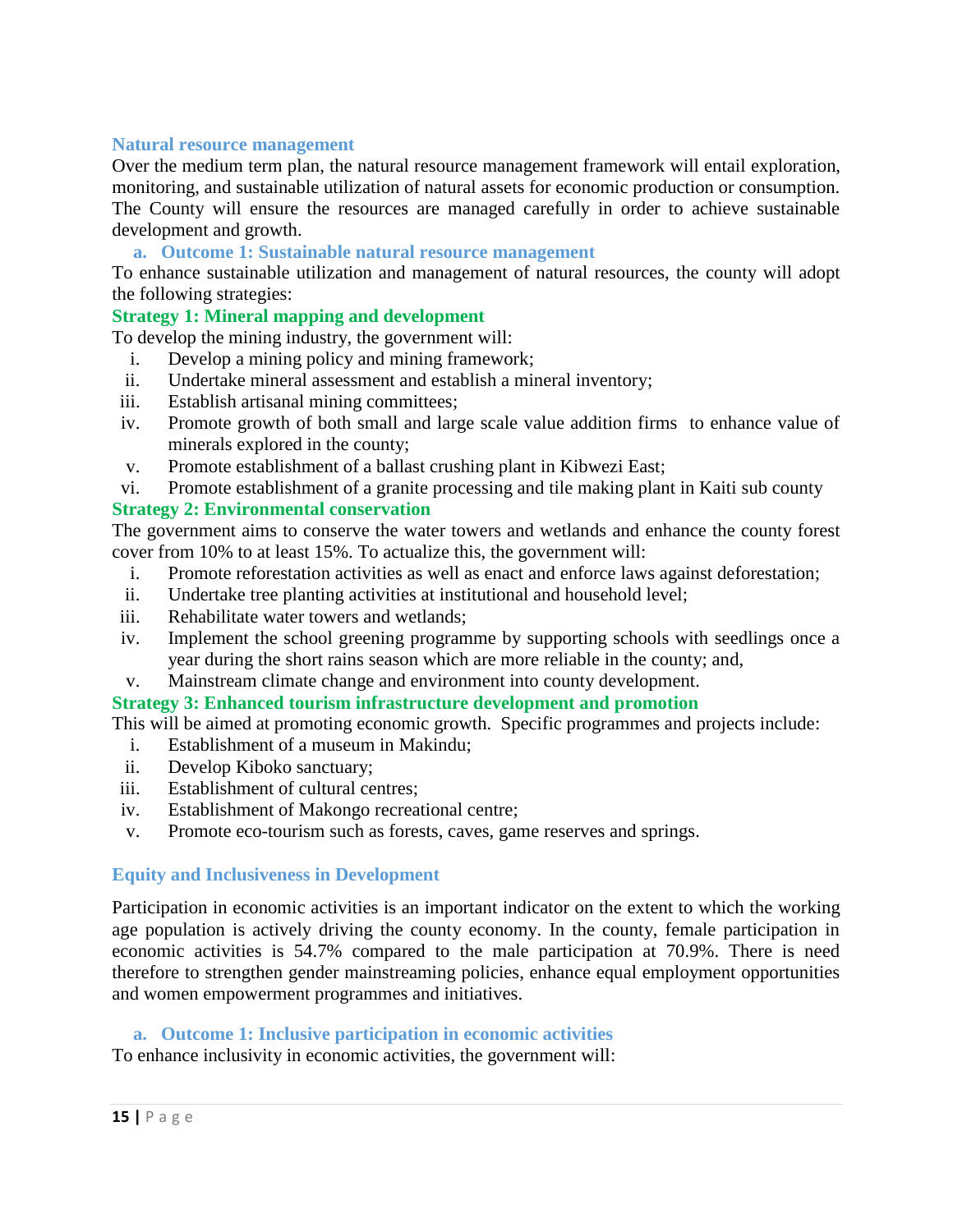#### **Strategy 1: Strengthen the cooperative movement for financial inclusion, resource mobilization and investment**

Production and marketing across all the key value chains in agriculture are carried out through the cooperative movement. In order to strengthen the cooperative movement, the county government will implement the following programmes and projects:

- i. Creating awareness on the importance of cooperative movements;
- ii. Capacity build cooperatives to enhance governance and compliance with existing laws and regulations;
- iii. Set up a revolving co-operative development fund to enable cooperatives to take up strategic investments; and,
- iv. Promote formation of new cooperative societies along the value chains where none exist.

#### **Strategy 2: Increase consumer protection**

Consumers across the county lack enabling information regarding prices, weight and quality of the products and market access. To enhance access to appropriate market information, the county government will implement the following programmes:

- i. Strengthen the consumer protection unit to carry out frequent and random verification exercises;
- ii. Map out all businesses in the county to help update the business register;
- iii. Collect, collate and disseminate market prices for commodities and products traded in the county;
- iv. Awareness creation to citizens regarding market quality standards;
- v. Disseminate information of other markets elsewhere.

### <span id="page-15-0"></span>**2.1.3 Community Empowerment Flagship Programmes/Projects**

#### 1. **Youth Empowerment Programme**

This is aimed at increasing employment and empowerment of youths. It entails interventions in all the sectors geared towards ensuring youths are actively participating in economic activities in the county. It will increase youth participation in agriculture and civil works construction (road, water works and harvesting), build an entrepreneurship culture among the youth, increase financial support and access to market by youth enterprises, enhance employability of youths through training/skill development and enhance employment opportunities for them through sports and recreation.

#### **2. Agricultural and Livestock Extension Programme**

The programme will be geared towards strengthening extension and other service delivery structures to promote the adoption and use of improved and appropriate technology. This will include the integration of ICT, improving staff quality through training, enhancing application of research findings in extension services and establishment of farmer field schools to reach out to farmers.

## **3. Dairy development programme**

The programme is targeted to increase farmer incomes through milk production while supporting marketing through value addition and marketing. The county government will support artificial insemination and invest in livestock disease control to support the dairy industry. The programme will tap into biogas production as an alternative source of energy.

## **4. Tourism development and promotion**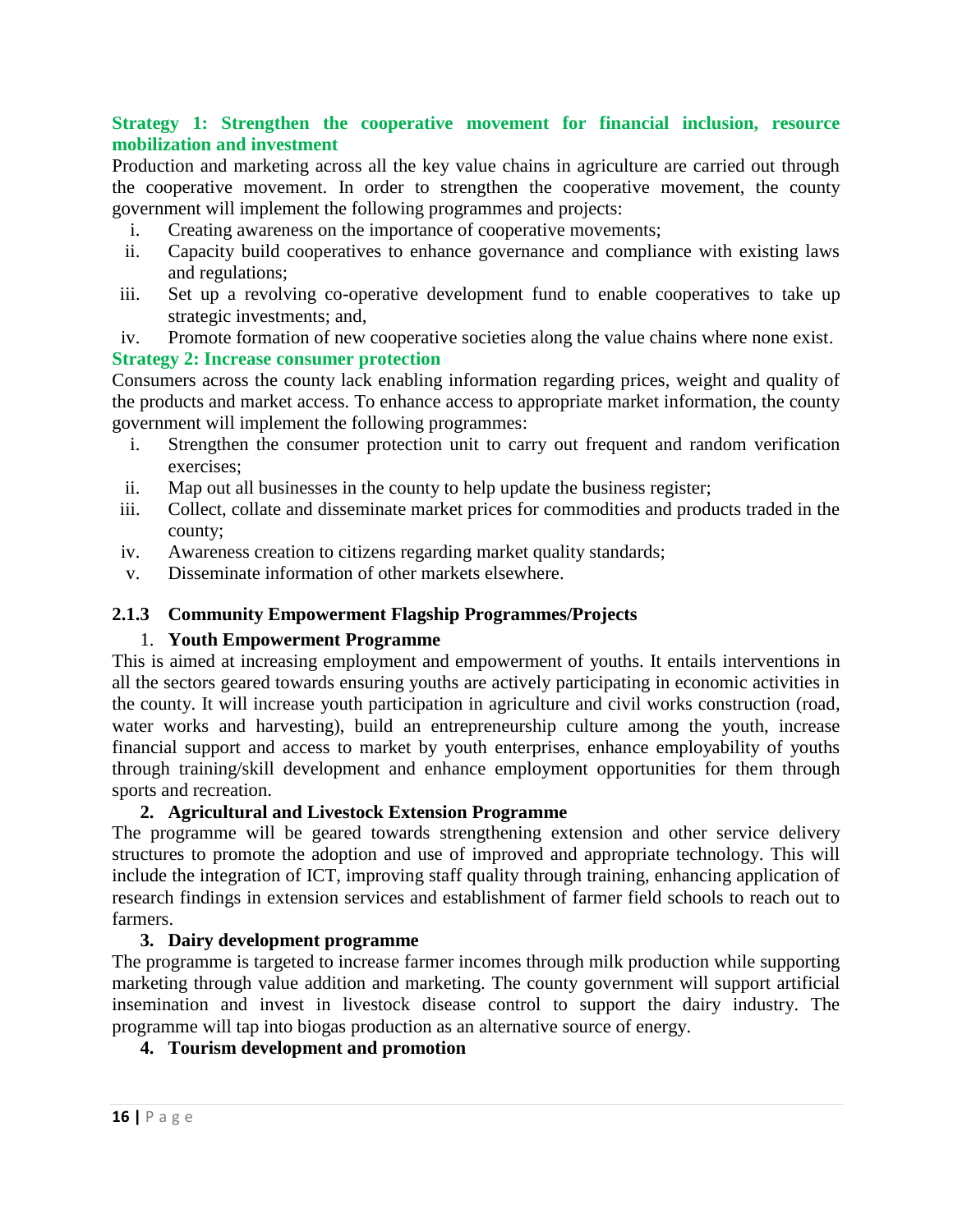This will be aimed at harnessing the tourism potential in the county and increasing earnings for economic growth. The programme will also entail promoting cultural activities and preserving the Akamba culture.

## **5. Household water harvesting for enhanced food security and sustainable village economies program**

The County food security and social protection program is aimed at strengthening the efforts of the farmers in Makueni County to attain their expected food security level as well as a means of poverty reduction in the region. The program adopted the Yatta community transformation model of sustainable development which focuses on initiatives that provide an opportunity for the households to embrace the knowledge for self-reliant and sustainable livelihoods.

## <span id="page-16-0"></span>**2.2 Water Resource Management**

Makueni County is generally dry and faced with acute water shortage that has a direct impact on its economic development. It is estimated that the average distance to a water point is currently 5 kilometers. This is attributed to periodic cyclical droughts and shrinking water sources due to encroachment and degradation of water watersheds/ towers, uncontrolled sand harvesting and limited awareness on water harvesting and management among the populace.

The main sources of water include seasonal and permanent rivers, springs, boreholes, wells and dams. The county has three permanent rivers - Athi, Kambu and Kiboko. Major seasonal rivers include Thwake, Tawa, Kiboko, Makindu, Muooni, Kaiti, Usi Unene and Kasikeu.

The current water production is at 14,489.911m3/day against a demand of 40,794.39m3/day leaving a water deficit of 26,304.47 m3/ day. This translates to a water coverage of 35.6 per cent against national water coverage of 52 per cent. The projected water demand by 2025 will be 45,934 m3/ day. 64.3 per cent of the population in the county relies on unimproved sources of water compared to a national average of 47.4 per cent.

Over the period 2013-17, the government invested a lot in water harvesting, storage and distribution to help enhance access to water. The population accessing potable water increased from 21 percent in 2013 to 35.6% by 2017 and the average distance to water sources reduced from 8km in 2013 to 5 km in 2017. The government also enacted regulations to mainstream climate change in development and established the County Climate Change Fund Board. The forest cover increased from 8% in 2013 to 10% in 2017.

The county is faced with various development challenges which include inadequate water supply and depletion of water catchment areas; long distances to water points; inadequate distribution structures of the available water; unprotected water environment and irrigation water sources; unabated sand harvesting; poor agricultural practices such as cultivation along river banks; lack of a water master plan and proper policies; risks and disaster associated with climate change and variability manifested in the drying of most of rivers; county water towers which have been gazetted by the national government have been threatened by timber harvesting and charcoal dealers; absence of an environmental policy and regulation has constrained the effort against destruction of forests, invasion of wet areas and water catchment areas; low community involvement and participation in environmental management and conservation because of low environmental awareness and information dissemination programmes.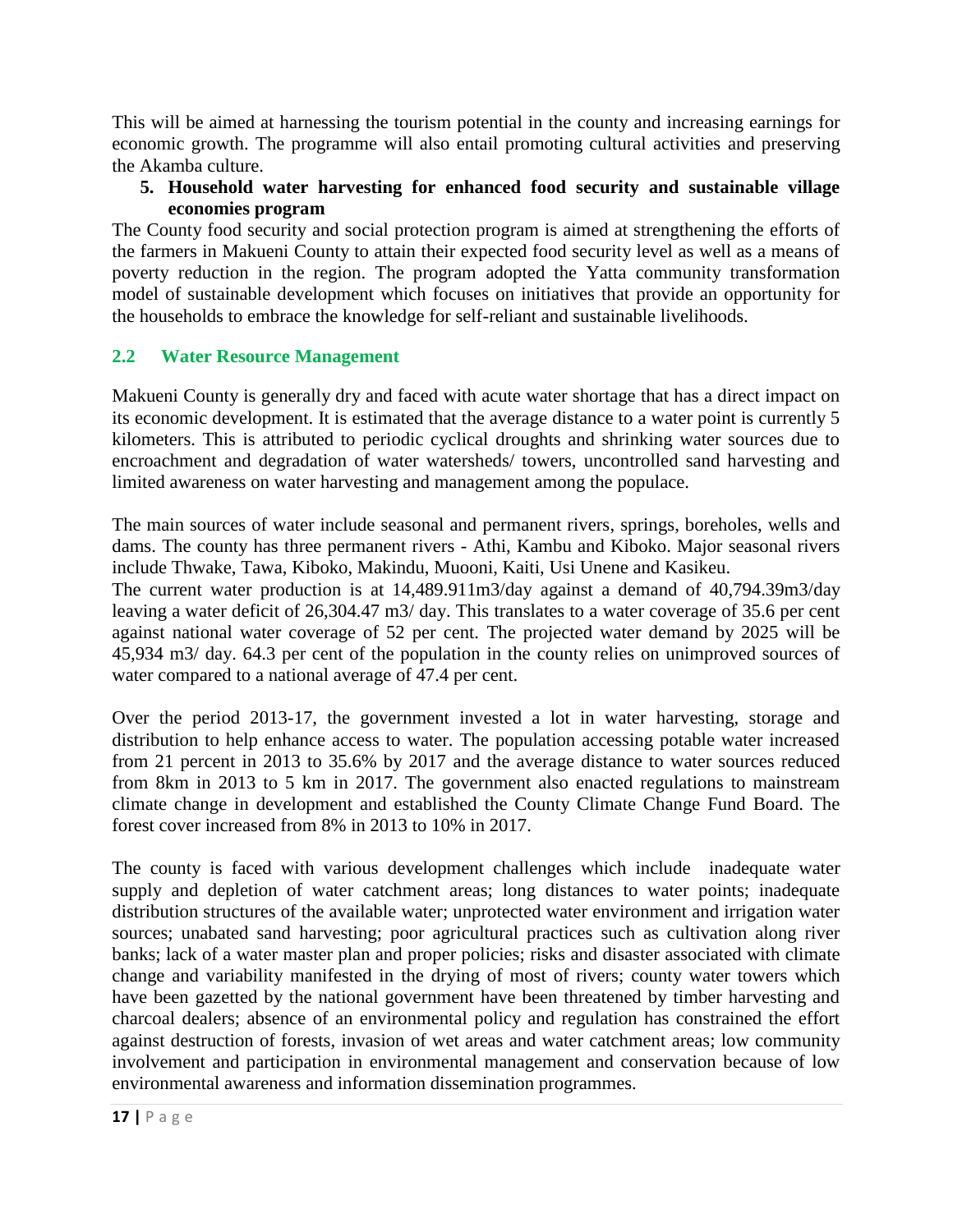## <span id="page-17-0"></span>**2.2.1 Water Resource Management Goal and Strategic Objectives**

The goal of this thematic area is to increase access to water in both rural and urban areas in a sustainable way through:

- i. Increasing availability and access to safe water within 2 km;
- ii. Improving water governance mechanism;
- iii. Improving water catchment management.

## <span id="page-17-1"></span>**2.2.2 Priorities for Water Resource Management**

To address these challenges, the government will implement the following strategies:

## **a. Outcome 1: Increased availability and access to safe water within 2 km**

## **Strategy 1: Water harvesting, storage, treatment and distribution**

This is aimed at enhancing the county water infrastructure network. Specific programmes and projects will include:

- i. Construct 6 mega dams (minimum of 1 million cubic metres of water) complete with treatment plants, storage tanks and distribution networks;
- ii. Construct 30 medium size dams of  $150,000M^3$ , 180 small dams of  $50,000M^3$ , 200 sand dams along major rivers, and install water distribution infrastructure, and capacity build the community for proper management;
- iii. Drill and equip 20 boreholes and lay distribution water pipelines with water supply kiosks;
- iv. Construct 2,500 Kms of water distribution pipeline complete with water kiosks;
- v. Connect 5 urban centres with reliable piped water ( Mtito Andei, Wote, Tawa, Makindu, Nunguni and Kasikeu);
- vi. Develop sewerage and waste management systems in 6 urban centres (Mtito Andei, Wote, Nunguni, Emali, Nunguni, Sultan Hamud).

## **Strategy 2: Enhanced rain water harvesting and storage capacity**

Specific programmes and projects will include:

- i. Issue 1,400 public and private institutions with 10,000 litre water harvesting tanks in a Matching Scheme agreement;
- ii. Support 90,000 HHs to have rain water harvesting structures through advocacy campaigns and a targeted subsidy scheme to vulnerable HHs;
- iii. Construct 50,000 cut off drains, 1,000 water ponds under the Roads for Water Programme by incorporating farm water harvesting in the design and construction of the roads.
	- **b. Outcome 2: Improved water catchment management**

## **Strategy 1: Conservation of water towers and wetlands**

The county will promote reforestation activities as well as enacting and enforcing laws against deforestation. Tree planting activities at institutional and household level will be encouraged. At the institutional level, the focus will be on a school greening programme by supporting schools with seedlings.

## **Strategy 2: Climate Information system**

Climate information systems will be strengthened to equip communities with appropriate climate information on a timely manner to inform decision making.

Specific programmes and projects will include: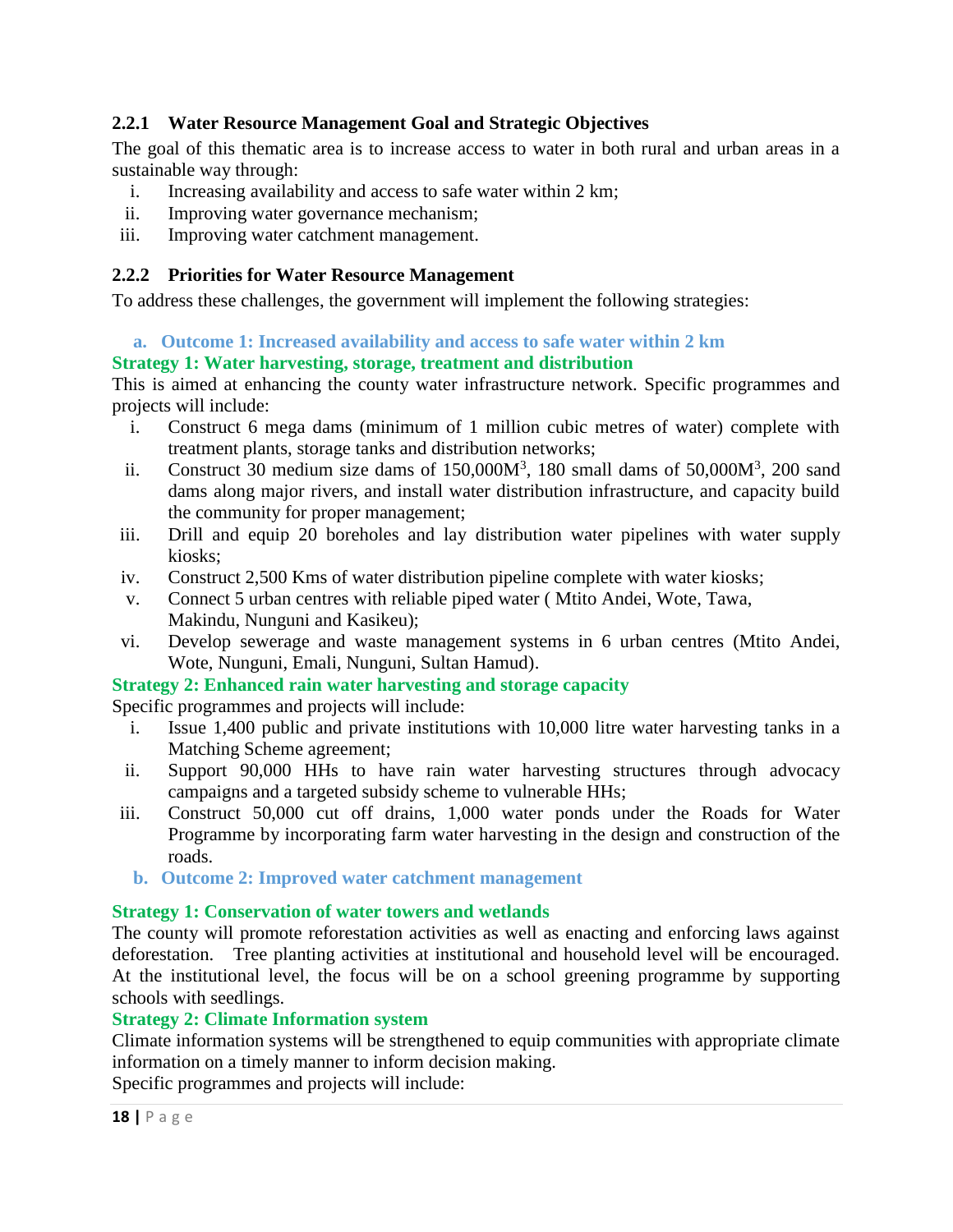- i. Each school encouraged and facilitated to plant at least 500 seedlings per year with reward mechanism for best performing schools;
- ii. Create a law enforcing tree planting at household level.
- **c. Outcome 3: Improved water governance mechanism**

## **Strategy 1: Institutional support and strengthening of communities' participation in water management**

Specific programmes and projects will include:

- i. Develop water resource mapping to know the existing water sources and the potential water sources;
- ii. Develop a county water master plan;
- iii. Develop a policy on rain water harvesting.

#### <span id="page-18-0"></span>**2.2.3 Water Resource Management Flagship Programmes/Project** 1. **Construction of 6 mega dams**

The government will construct 6 mega dams (one per sub-county). Each dam is estimated to hold a minimum of 1 million cubic metres of water and would include construction of storage tanks, treatment and distribution network.

#### <span id="page-18-1"></span>**2.3 Lands, urban planning and development**

Land is one of the key factors of production. The county has only 30% of households with land titles which hinders development and investments in the rural areas, major towns and urban centres. In the absence of a land use policy, population growth has put pressure on land available for agricultural use leading to subdivision of land to uneconomical sizes. The resultant pieces of land are small to hardly support commercialized agriculture. The average farm size is 1.2 Ha. The world is urbanizing with people moving to urban areas for various reasons. The current urbanization rate in the county stands at 11.9% which is expected to double in the plan period. This will lead to population pressure in the towns and increased demand for social services.

Over the plan period 2013-17, the county government facilitated issuance of 23,978 title deeds which has increased land security. Currently, 30% of land owners have title deeds from 21% in 2013. The county invested in urban infrastructure development by cabro paving roads in Wote town, constructing Emali Bus Park, Nunguni Bus Park and installation of street and floodlights in market centres to increasing trading hours and enhancing security. The county government also started surveying and physical planning of 120 markets whose plans are under various approval stages.

The sector faces various development challenges. This include many unresolved land cases especially for family relatives who have departed and hence difficulties in estate administration; inadequate information regarding land ownership and utilization in the county; unplanned expansion of urban centres and sprouting of informal settlements; and lack of proper garbage dumping/waste disposal.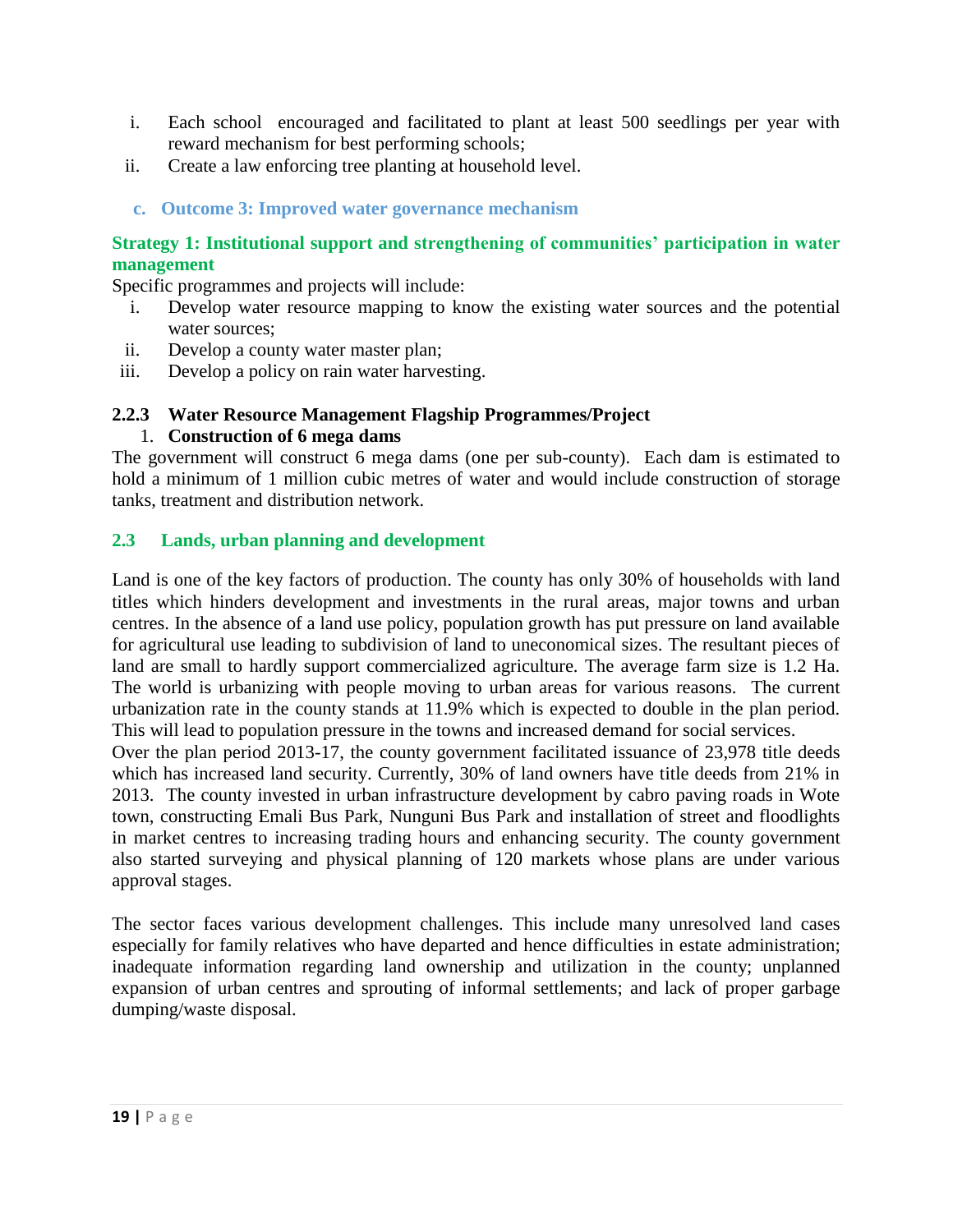## <span id="page-19-0"></span>**2.3.1 Lands, Urban Planning and Development Goal and Strategic Objectives**

The government aims at "formulating favorable physical planning, housing and land resources policies for efficient realization of orderly land use and urban development". This will be realized through the following strategic objectives:

- i. Improving urban planning and infrastructure development;
- ii. Improving land information management (GIS, digitization of land registry);
- iii. Increasing HHs with secure land tenure system.

## <span id="page-19-1"></span>**2.3.2 Priorities for Lands, Urban Planning and Development**

## **a. Outcome 1: Land tenure security**

Land is one of the key factors of production in the county with only 30% of households with land titles. To effectively utilize this potential, the government will:

## **Strategy 1: Strengthen agricultural and land policy, legal and institutional frameworks**

Over the plan period, the county aims at developing and enforcing agricultural land use policy to guide land use, management, tenure and related environmental conservation. The policy will be aimed at optimizing agricultural production. Specific programmes and projects include:

- i. Developing a comprehensive land use policy;
- ii. Improve settlement patterns in Kibwezi East and West sub counties
- iii. Secure strategic land reserves for establishment / development of key flagship programmes such as range pasture land in Kibwezi East, irrigation belt along the proposed Thwake dam and along the Kibwezi cluster irrigation scheme and for establishment of industrial parks along the SGR line;
- iv. Develop a land management information system.

## **Strategy 2: Enhance spatial planning, survey, mapping and titling**

The government will collaborate with the national government and other relevant partners and stakeholders to ensure completion of the survey of public land for titling in all urban areas. Specific programmes and projects include:

- i. Issuance of title deeds Double the number of households with tittle deeds;
- ii. Facilitate completion of 5 adjudication sections for issuance of freehold titles and land alienation/ excision of 5 settlement schemes. These include Kiboko, Ngai Ndethya, Ngiluni, Mang'elete, Mbeetwani and Nguu;
- iii. Collaborate with the National Lands Commission to finalize and ensure implementation of the County Spatial Plan that will guide sustainable land use and development.
- iv. Automate all land data services which include automating of the land data registry/ records to manage all plot transactions, digitizing of development plans, registry index maps, survey plans and Part Development Plans;
- v. Prepare 60 registry index maps;
- vi. Establish land information database and GIS for storage and easy retrieval of land information.
- **b. Outcome 2: Improved urban planning, housing and infrastructure development**

The county will prioritize development of 17 major towns which will serve as catalysts to the growth of other urban centres. Interventions will be implemented towards the growth of towns around the SGR hubs in the highway and according to the economic zones as established. This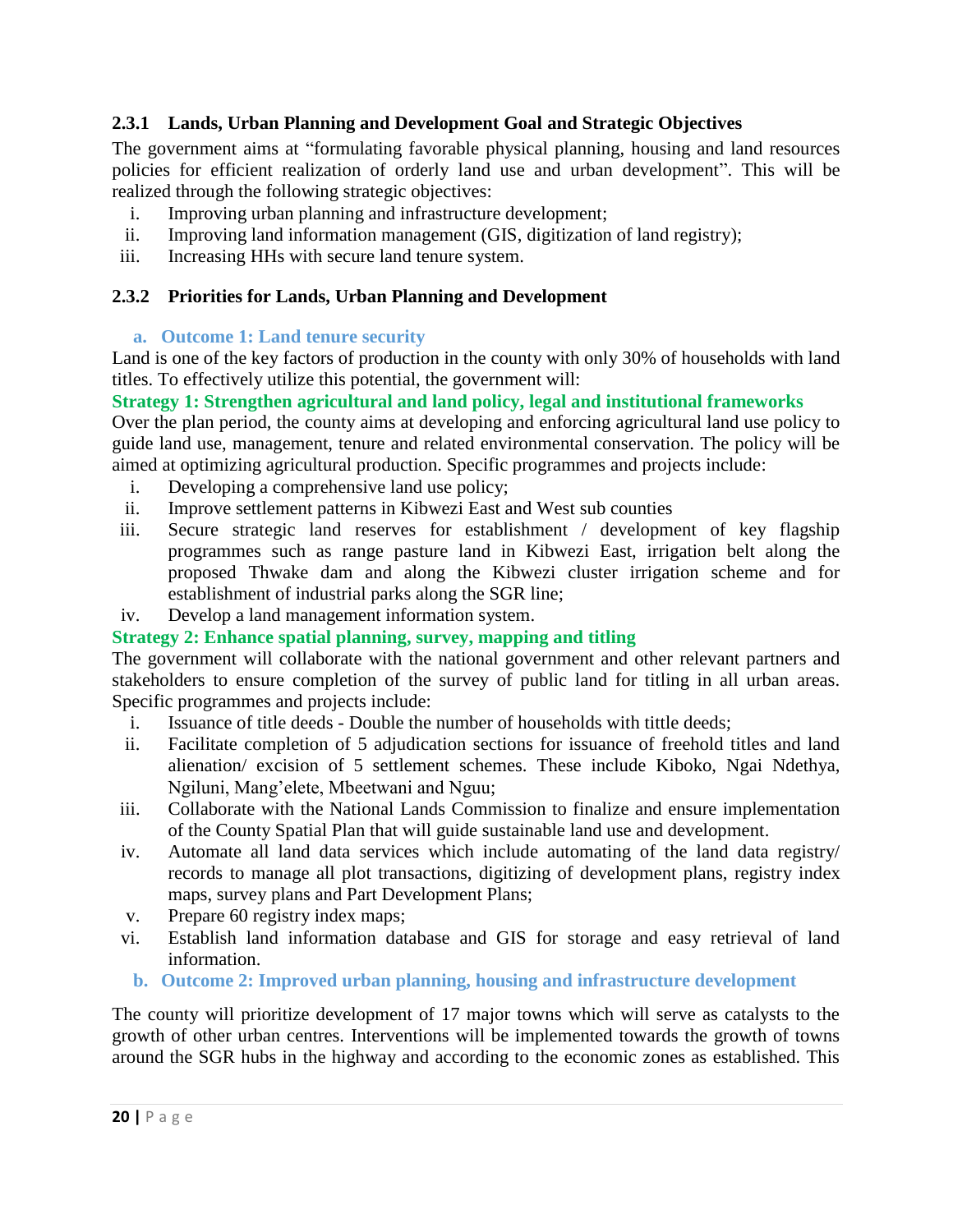will include Mtito Andei, Kibwezi, Kambu, Makindu, Kibwezi, Emali, Wote, Sultan Hamud, Kasikeu, Malili, Nunguni, Mukuyuni, Kathonzweni, Kalawa, Matiliku, Tawa and Kikima. **Strategy 1: Improving urban planning and housing**

The government will:

- i. Support urban housing whereby investment incentives will be introduced to potential investors and promotion of low cost technologies in building to encourage the growth of the housing sector in the county;
- ii. Strictly enforce to ensure adherence to approved development plans.
- iii. Survey 60 towns with approved town plans with the aim of issuing leasehold titles in collaboration with the national government and other relevant partners and stakeholders

## <span id="page-20-0"></span>**2.4 Socio-Economic Development**

The socio-economic development thematic area comprises education, health care, social protection and sports. The goal of the thematic area is to enhance the social well-being of citizens by increasing access to health care, enhanced education and social welfare. The county average distance to the nearest health facility is 6 km. There is one county referral hospital, 6 level 4 hospitals, 21 public health centres and 88 public dispensaries. The county has a bed capacity totaling 541. The private and mission/NGO health facilities include 25 hospitals and 49 dispensaries.

In the period 2013-17 the county invested in health care staffing by recruiting additional staff and increased doctor to population ratio to 1:16,149 from 1:22,712 and increasing the nurse to population ratio to 1:1,502 compared to 1:1,932 in 2013. The government also launched the universal health care programme which has led to reduced out of pocket expenditure in health care. A total of 78,219 households have registered to the programme. The aged (over 65 years) have access to free health care in the county which has led to reduction of dependency rate. The county immunization coverage (under one fully immunized children) is 85% up from 62.26% in 2013 while access to contraceptive acceptance rate stands at 61% from 30.76% in 2013. The county has also invested in health infrastructure and equipment to increase access to quality health care, to this end, the county constructed a 200 mother and child facility at the County Referral Hospital and trauma centre in Makindu Sub County Hospital. The implemented strategies in the sector has seen the reduction of HIV prevalence rate from 5.6% in 2013 to 5.1% in 2017and increase of deliveries conducted by skilled workers from 32% to 57% . The maternal mortality rate decreased from 480/100,000 in 2013 to 362/100,000.

The government also constructed 78 ECDE centres, employed 900 ECDE instructors, constructed 20 CTTIs and awarded bursaries and scholarships worth over Kshs 200 million to over 40,000 bright and needy learners. A total of 112 full secondary school education scholarships were issued to students and resulted to increased enrolment in vocational training from 1,000 trainees in 2013 to 4,022 trainees in 2016. Tetheka fund was established to promote economic empowerment. The elderly and PWDs were also materially supported through county social protection programmes.

The county has a total of 1,300 early childhood development education centres served by 987 teachers (a teacher to pupil ratio of 1:25). The total enrollment is over 48,000 children with a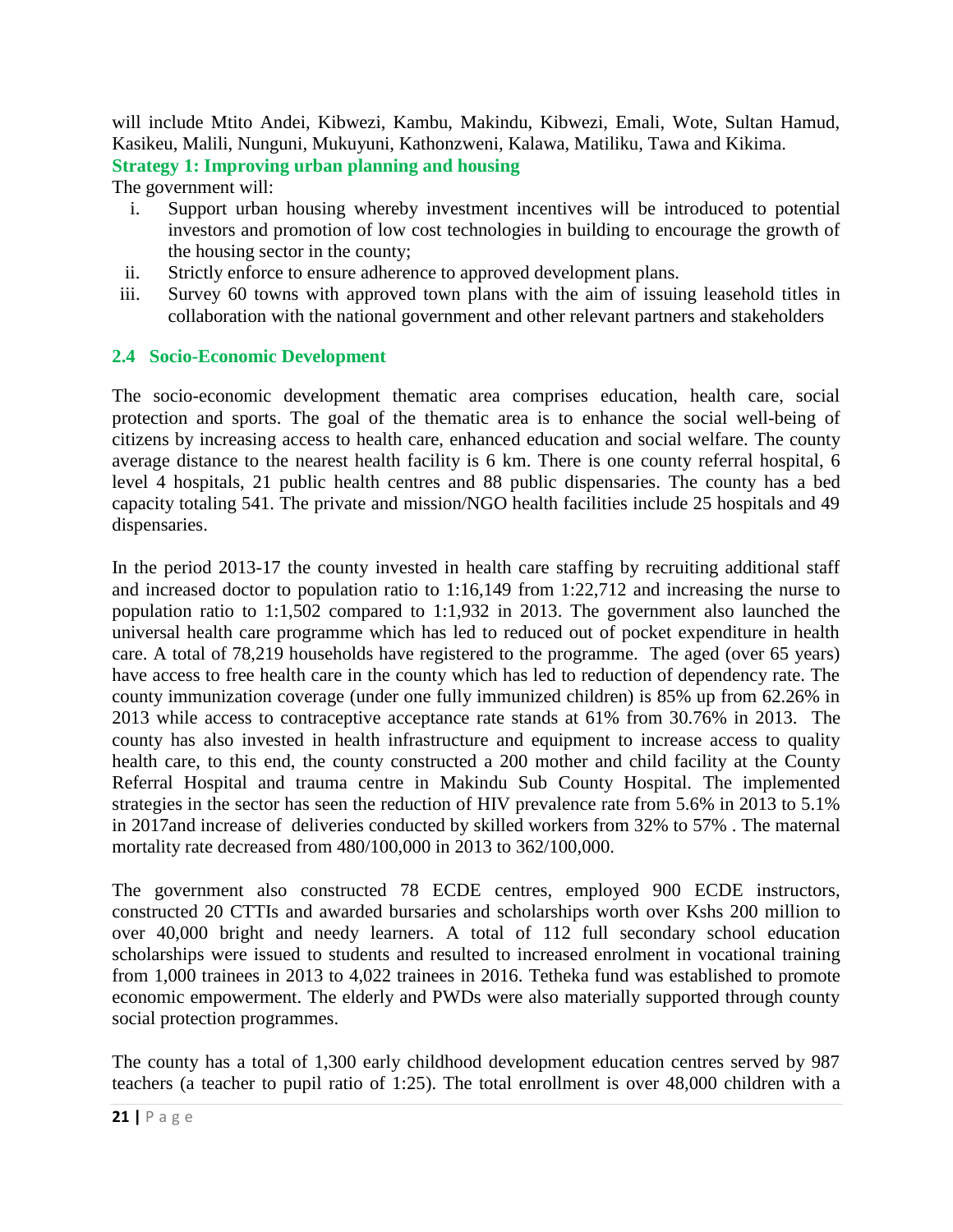retention rate of 94.4% and transition rate of 83%. The county has 46 youth polytechnics with a total enrollment of 4,022 students served by 126 polytechnic instructors. Additionally there are three public libraries and one community resource center to enhance access to educational and informational materials by the public.

Despite the interventions, the county still faces challenges in achieving various development challenges. These include upsurge in communicable and non-communicable diseases, an increasing demand for health care financing, inadequate policy frameworks, inadequate staffing levels, dilapidated learning infrastructure and inadequate instructional materials in ECDEs and CTTIs.

## <span id="page-21-0"></span>**2.4.1 Socio-Economic Development Goal and Strategic Objectives**

The government aims to "enhance social well-being by improving access to health care, enhanced education and social welfare". The government intends to:

- i. Transform health standards of the health system to achieve quality health care for all;
- ii. Reduce morbidity and mortality through enhanced health emergency response'
- iii. Upgrade and equip health, education and sporting facilities;
- iv. Attract and retain qualified medical staff;
- v. Reduce dependency rates; and,
- vi. Enhance a cohesive society through sports, culture and provision of quality education and training.

## <span id="page-21-1"></span>**2.4.2 Priorities for Socio-Economic Development**

## **Health Care**

The government will invest in the health care building blocks driven by health programmes and investment areas. The building blocks are: adequate human resources for health, efficient service delivery system, adequate health infrastructure, access to essential health products, adequate health information, and adequate health financing and comprehensive health leadership.

**a. Outcome 1: Achieve quality health care for all**

The government will ensure access to quality and affordable health care. The following strategies will be implemented:

## **Strategy 1: Adequately equip existing medical facilities**

Specific programmes and projects include:

- i. Purchase, installation and commissioning of a Magnetic Resonance Imaging (MRI) machine in Makueni county referral Hospital;
- ii. Purchase, installation and commissioning of a Computed Tomography (CT) scan machine in Makueni county referral Hospital and 2 more hospitals;
- iii. Purchase and commissioning of endoscopy and **A** paroscopy equipment in Makueni county referral Hospital and Makindu Level IV hospital;
- iv. Commissionin $\odot$  a cancer treatment centre.
- v. Purchase of  $6 \overline{\text{uny}}$  equipped ambulances;

## **Strategy 2: Enhance access to quality health care**

Specific programmes and projects include: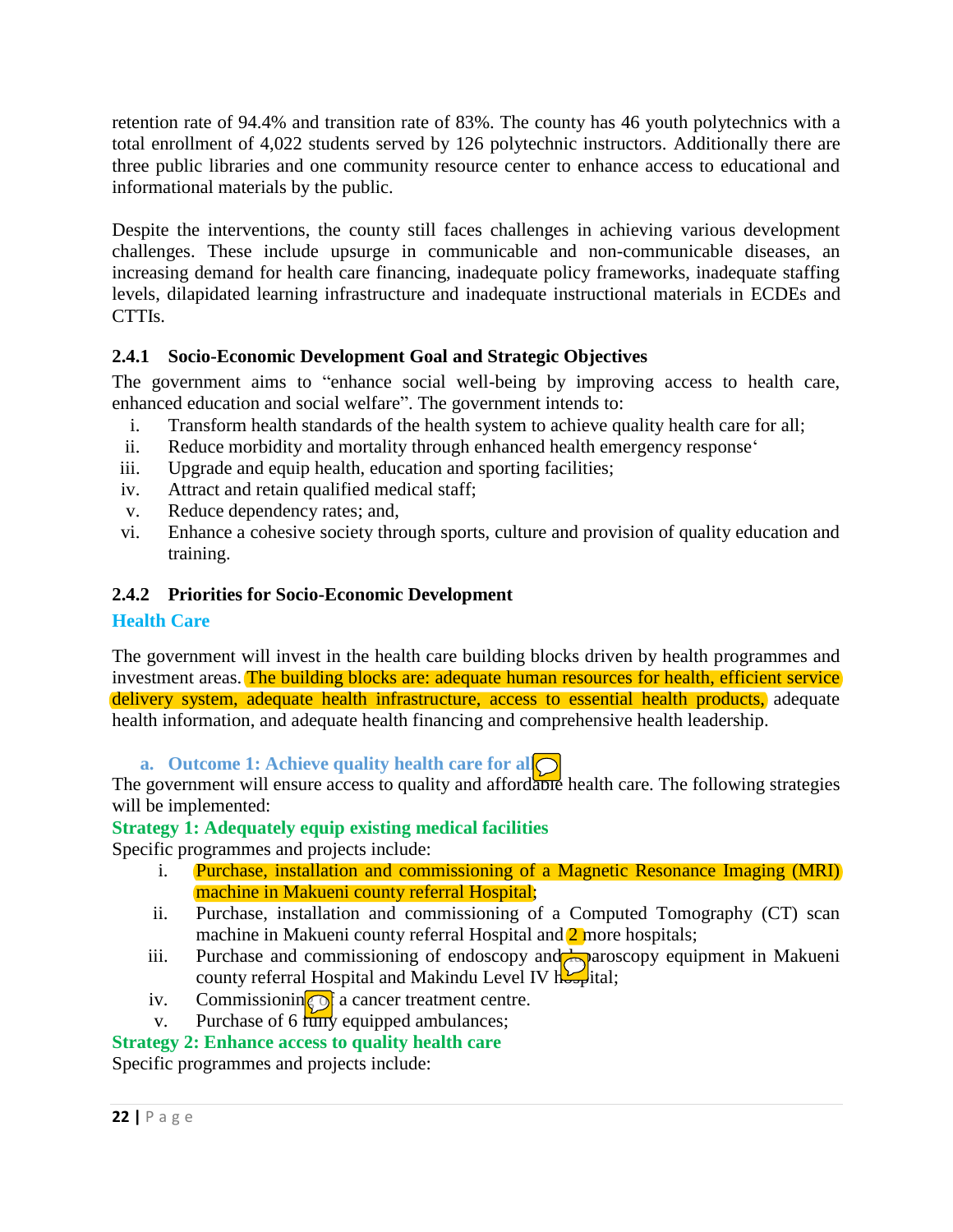- i. Accelerate performance, improvement and integration of intervention approaches in Water, sanitation and hygiene (WASH), Community Led Total Sanitation (CLTS), medical camps outreaches, malezi bora and deworming campaigns;
- ii. Enhance family planning services to increase contraceptive uptake from the current 65% to 72%;
- iii. Establish youth friendly clinics;
- iv. Promote immunization to increase coverage from the current 85% to 95%;
- v. Restructure the community health strategy to align community health units as per the community health policy; start income generating activities for improved retention and retrain community health units on communicable and non-communicable diseases;
- vi. Promote maternal health services to enhance pregnant women attending 4 ANC visits from 40% to 60%;

#### vii. **Intensify school feeding programme to improve children nutrition**

#### **Strategy 3: Automation of Health information systems**

Specific programmes and projects include:

- i. Configuration of the system to support financial, inventory service delivery and human resource management (end to end hospital automation); and,
- ii. Development of a telecentre with requisite infrastructure in the county referral hospital to offer diagnostic services to patients located in remote locations.

#### **Strategy 4: Development of health care services and financing partnerships**

Specific programmes and projects include:

- **i.** Engagement with state and non-state actors to enhance external resource mobilization, capacity transfer and establishment of specialized services.
- ii. Employment of 600 medical staff to improve staffing;

# **Recreation and Social Protection**

The Makueni County Vision 2025 social pillar goal is to have a just, all-inclusive and cohesive society enjoying equitable social development in a clean and secure environment. Over the medium term, the county will focus on investments in and creation of employment opportunities for the youth, women and persons with disabilities.

**a. Outcome 1: Cohesive society through sports, culture and provision of quality education and training**

## **Strategy 1: Investing in sport, art and talent management**

To nurture and develop talents the government will:

- i. Construct 2 urban model mini stadiums in Emali and Makindu;
- ii. Construct and level 36 playfields;
- iii. Establish and operationalize 2 talent centres for arts and sports;
- iv. Promote sporting activities and talent development in community and schools;
- v. Train and empower federation officials, referees and coaches;
- vi. Develop a county sports policy as well as a county sporting regulation;
- vii. Operationalize the county recording studio.

## **Strategy 2: Economic empowerment of vulnerable groups**

To empower the vulnerable groups economically, the government will:

i. Enhance allocation to Tetheka fund;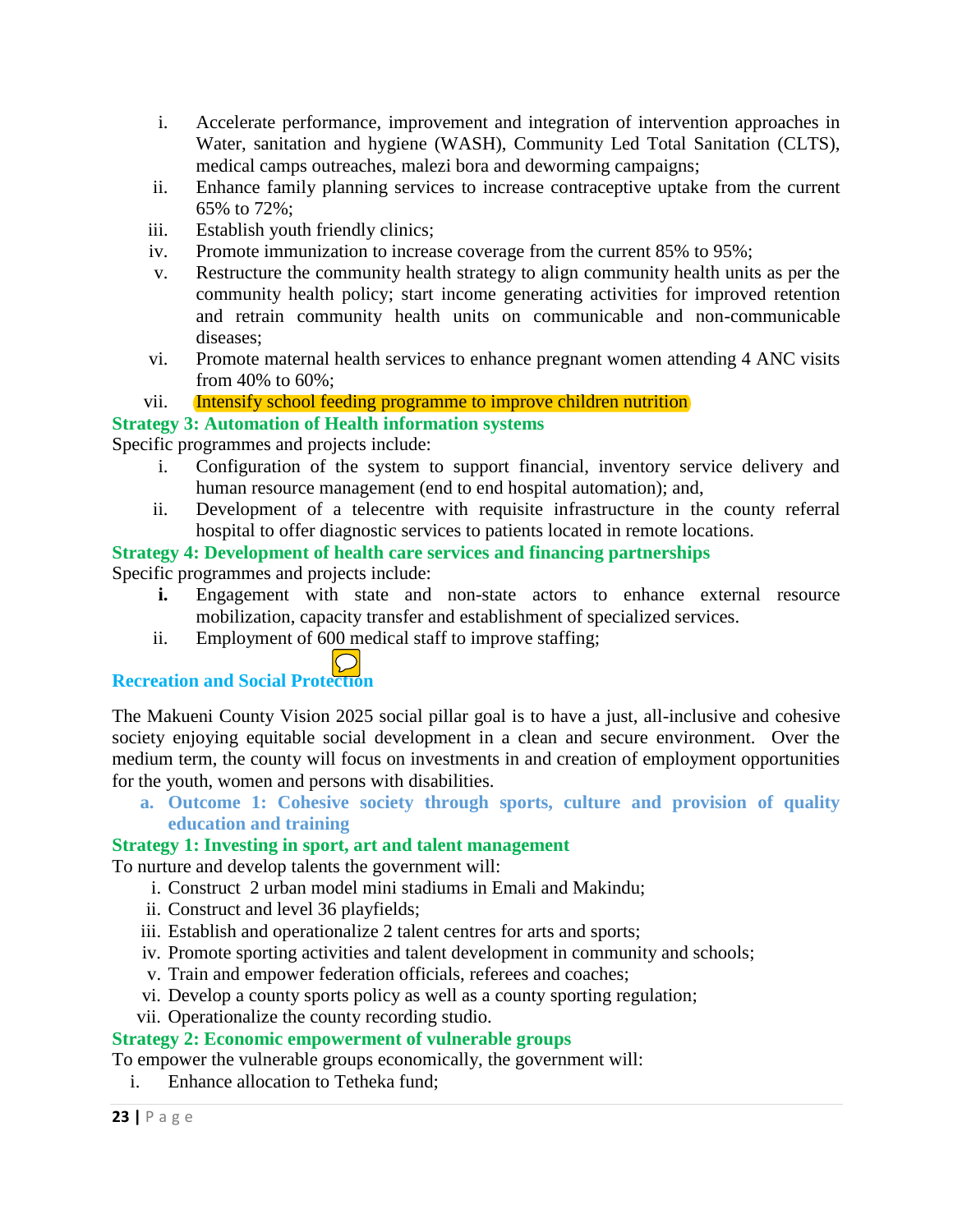- ii. Develop friendly and targeted products for various vulnerable categories under Tetheka fund;
- iii. Enhance psychosocial support to addicts recovering from drugs and substance abuse;
- iv. Promote alternative livelihood programmes for drug addicts, peddlers and commercial sex workers.

#### **Strategy 3: Youth empowerment**

The county will develop a youth economic empowerment strategy aimed at economically empowering the youthful population to actively participate in economic activities. Specific programmes and projects will include:

- i. Development and enactment of an affirmative action policy and strategy;
- ii. Develop a youth economic empowerment plan;
- iii. Operationalize 2 talent centres (arts and sports);
- iv. Operationalization of Makueni Youth Empowerment services (M- YES).

#### **Strategy 4: Elderly support programme**

The county will upscale and sustain health care intervention and older persons care and support. Specific programmes and projects will include:

- i. Strengthen and sustain access to health care by the elderly.
- ii. Increase advocacy to offer psychosocial/economic support to older persons.
- iii. Strengthening the capacity of older care givers.

#### **Strategy 5: Recreation parks and cultural promotion**

The county government will invest in providing high quality, diversified recreation parks and open space systems with some integrated with community libraries.

Specific programmes and projects will include:

- i. Establish 2 recreational parks with recreational amenities in 2 urban areas;
- ii. Construct and equip Akamba museum in Makindu;
- iii. Operationalize Mukamba cultural centre in Kibwezi;
- iv. Promote county wide cultural activities and facilitate an annual Akamba cultural event.

#### **Strategy 6: Policy development**

The county government will prepare facilitative policies and a legal framework to support the implementation of support and empowerment programmes in the county.

Specific policies to be prepared include:

- i. A framework to regulate and guide establishment and operationalization of elderly care centers.
- ii. A child protection policy;
- iii. A sports development policy;
- iv. A youth development policy;
- v. A social protection policy;
- vi. A gender and disability mainstreaming policy.

## **Education and Technical Training**

The mandate for the sector is drawn from the functions of the county government contained in the fourth schedule of the constitution of Kenya. These include; provision of preprimary education, village polytechnics, home craft centers and childcare facilities.

**a. Outcome 1: Enhance access to quality ECDE and Technical education**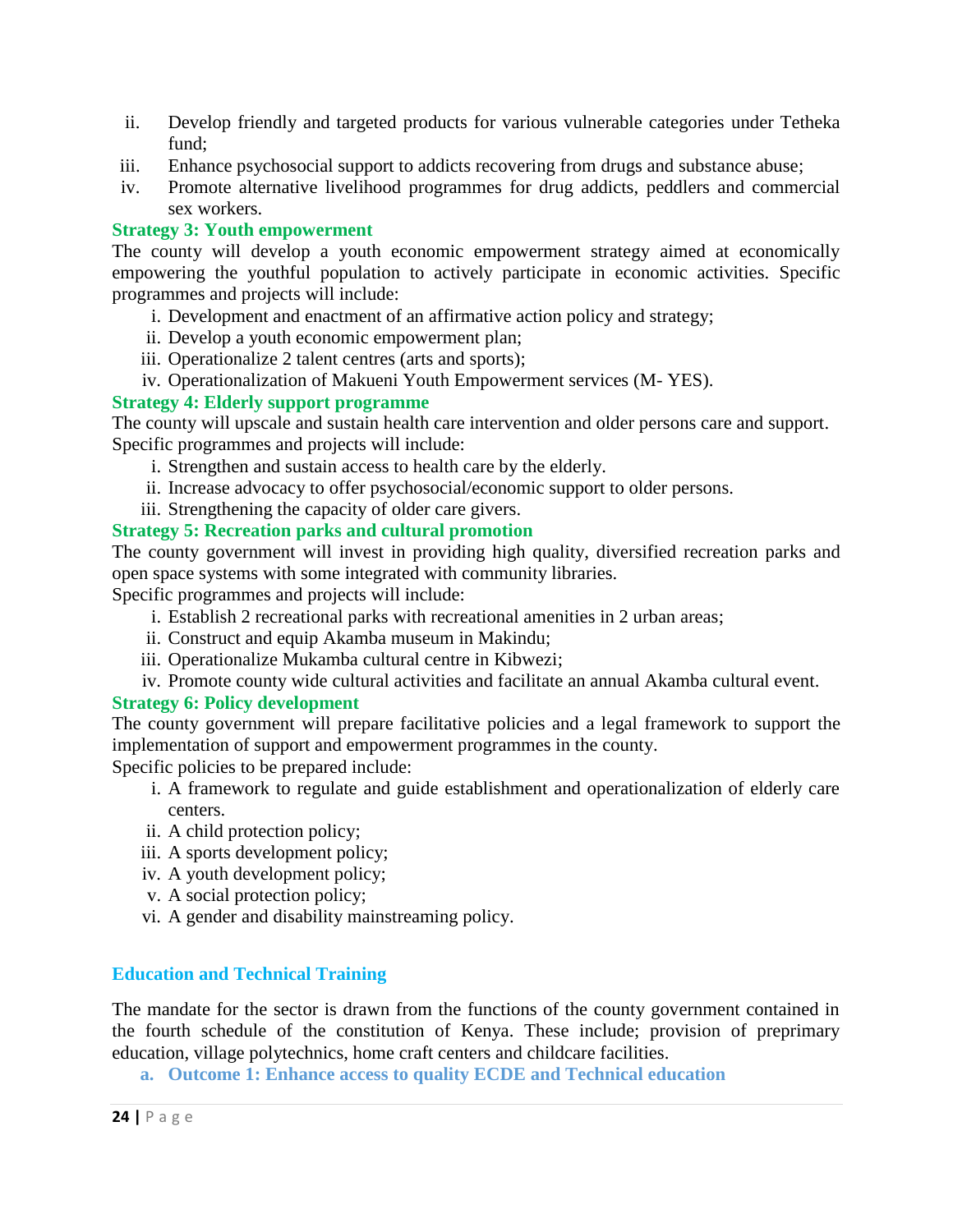To realize this outcome, the government will adopt the following strategies:

## **Strategy 1: Legal and policy framework**

Specific programmes and projects include:

- i. Adoption and implementation of the national ECDE policy;
- ii. Developing a day care policy to regulate and standardize day care centers;
- iii. Formulating a CTTI legal framework.

## **Strategy 2: Enhance good governance and quality assurance in technical training**

The focus will be on improving their skills to fit in with the current market demands. This will involve the reorienting of the CTTI curriculum to offer life skills, farming and practical specialties such as plumbing, artisan, beauty therapy, dress making and many others. Specific programmes and projects include:

- i. Undertake an assessment of the job market requirements to inform courses selection for CTTIs;
- ii. Seek accreditation of CTTI curriculum and courses from accrediting bodies in order to offer certified professional and technical programmes;
- iii. Introduce a market driven CTTI curriculum.

## **Strategy 3: Strengthening Staffing Levels in ECDEs and CTTIs**

Specific programmes and projects include:

- i. Recruit additional ECDE teachers including skilled staff in handling children with disabilities;
- ii. Capacity build ECDE teachers;
- iii. Recruit adequate instructors and managers; and,
- iv. Capacity build CTTI instructors on new / emerging technologies.

## **Strategy 4: Provision of adequate infrastructure in CTTIs and ECDEs**

Specific programmes and projects include:

- i. Construction and upgrading of ECDE centers;
- ii. Construction or upgrading of one model ECDE in each of the 30 wards;
- iii. Provision of modern equipment and learning materials in ECDE centers and build adequate toilets in the schools;
- iv. Establish six model CTTIs;
- v. Upgrade Makueni CTTI to Makueni Centre of excellence;
- vi. Rehabilitate and equip all CTTIs in the county.

## **Strategy 5: Support for Increased Retention and Transition Rates**

Specific programmes and projects include:

- i. Issue 30,000 and 500 bursaries and scholarships respectively;
- ii. Feeding programmes targeting 250,000 ECDE pupils;
- iii. Support re-introduction of school farms;
- iv. Extend 'Nzangule ya Matangi' to educational institutions to provide water for irrigation.
- v. Establish one fully fledged university (Makueni University) in collaboration with national government;
- vi. Collaborate with existing campuses of SEKU and University of Nairobi to promote technical higher education;
- vii. Partner with the national government to upgrade one CTTI to a national technical college (TVET); and,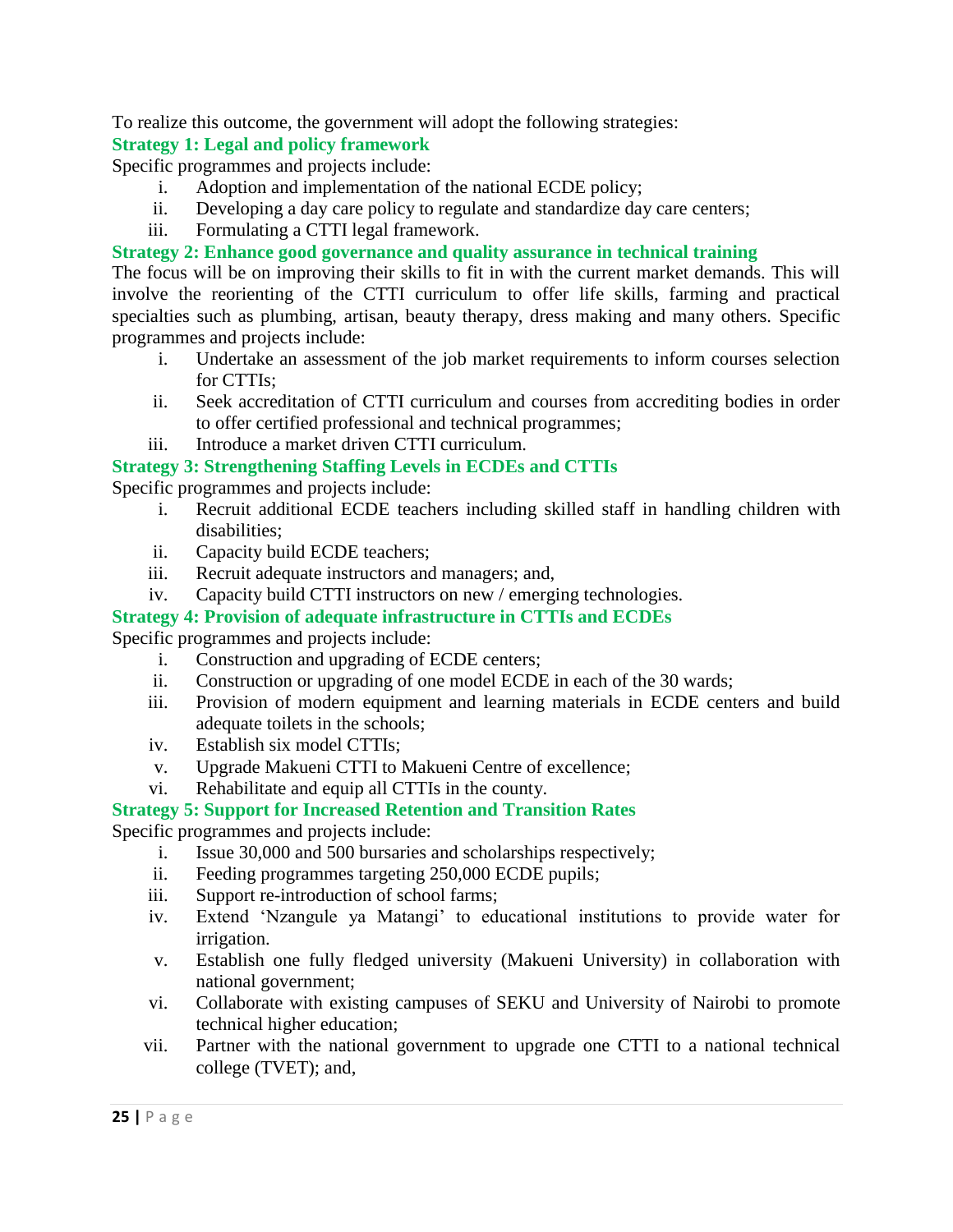- viii. Rehabilitation of Kithasyo, Kinyambu and Mutyambua libraries and establishment of two model libraries in Wote and Mtito Andei;
- ix. Construction of one community center.
- x. Establish Makueni Education Fund Scheme.

## <span id="page-25-0"></span>**2.4.3 Socio-Economic Development Flagships Programmes/Projects**

## **1. Establish Amref University**

The county in collaboration with Amref will set up a medical training university that will offer need based training for doctors and nurses.

**2. Universal Health Care (Makueni Care)**

Provision of promotive, preventive, curative and rehabilitative health services of good quality at an affordable cost. The program seeks to reduce household expenditure on healthcare, increase ANC visits by pregnant mothers, increase births attended to by skilled personnel and increase contraceptive acceptance by ensuring 80% of households are enrolled.

**3. County technical training Upgrading:** The labour market currently faces an acute demand for skilled and semi-skilled labour in order to cope with the rapid pace of technology advancement. Revamping and remodeling of county technical training institutes is intended to improve the quality of provision and learning outcomes to make it more accessible and attractive to all. It will also ensure that the training offered is relevant and connected to the labour market.

## <span id="page-25-1"></span>**2.5 CIDP Enablers 2018 - 2022**

The Makueni CIDP 2018-2022 has identified key enablers that will contribute in delivering the programs in the plan for enhanced socio economic development in the county. These enablers are vital preconditions for success of the other sectors. They include: **(a)** improved access to ICT, Infrastructure and Energy **(b)** governance, institutional capacity and citizen engagement and **(c)** enhanced fiscal responsibility and accountability.

In the plan period 2013-2017, the government graded 3,491 Kms of roads, increased electricity coverage from 5.7% to 20%, established 15 community information centers, paved roads in Wote Town, constructed Emali and Nunguni bus parks and installed 41 floodlights and 52 street lights. Additionally, the county automated revenue administration, established the county audit committee and County Budget and Economic Forum as mechanisms to strengthen public finance management and enhanced participatory planning and budgeting.

In the medium term, interventions in this area will focus on addressing the challenges of poor, dilapidated and underdeveloped infrastructure; inadequate collaboration with key stakeholders; population growth and settlement patterns in urban areas; low electricity coverage; inadequate governance and legal and policy framework; low promotion and adoption of green energy; inadequate ICT infrastructure; low ICT adoption, literacy and permeation; low uptake of technology; inadequate capacity to participate in governance; inadequate public finance management systems; weak macro-fiscal framework; and poor linkage between planning and budgeting.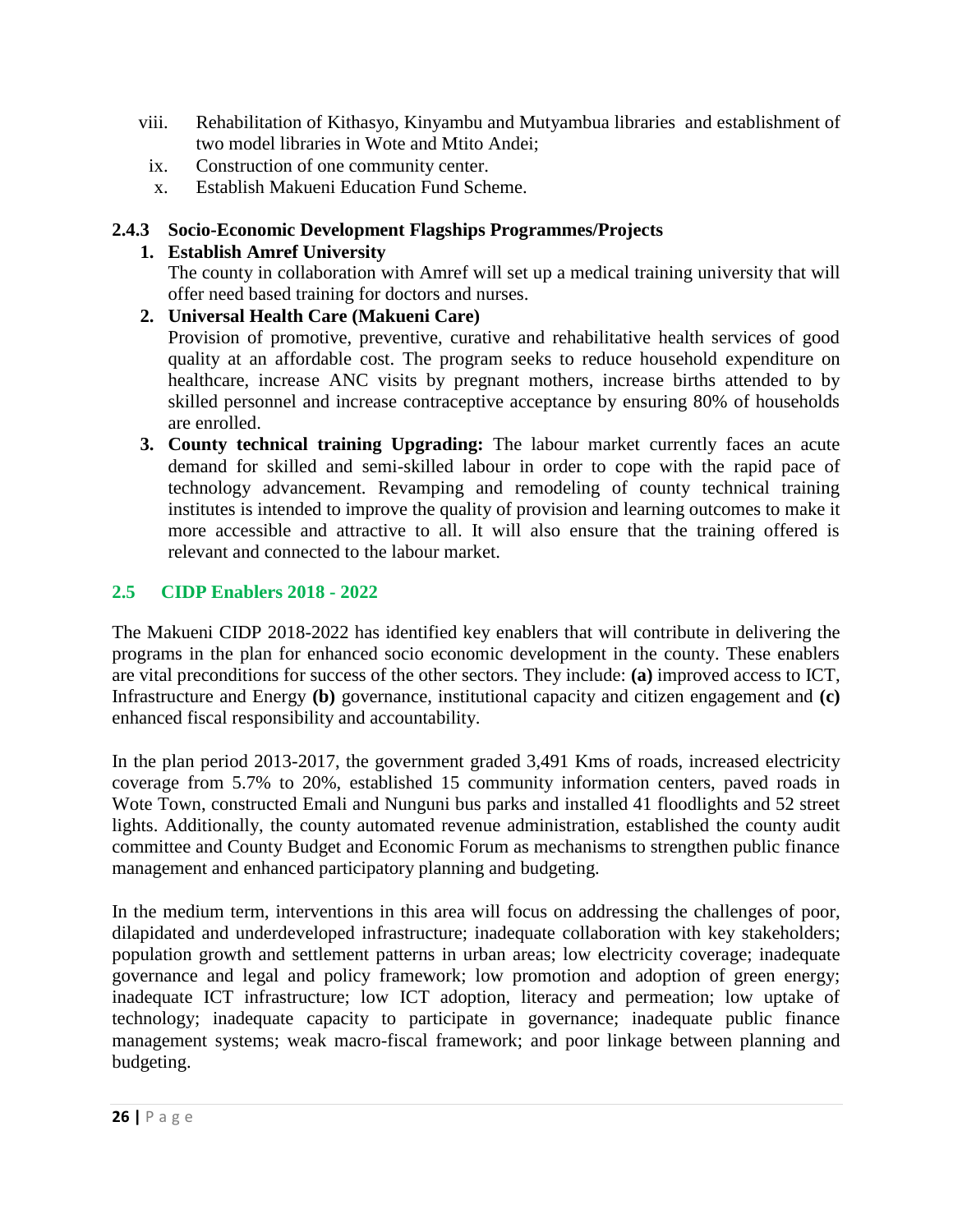The county intends to enhance road connectivity and increase the proportion of the rural population who live within 2 Kms of an all-weather road, upgrade 17 urban centers, increasing the electricity coverage from 20 percent to 80 percent, reduce the number of households and institutions using wood based fuel from 96 per cent to 70 per cent, enhance citizen engagement, improve internet accessibility, automate 60% of county government services and promote prudent fiscal responsibility and accountability. The county government aims at increasing the proportion of individuals accessing and using the internet and also increase the percentage of egovernment services available to the citizens for efficient service delivery.

## <span id="page-26-0"></span>**2.5.1 Enablers Goal and Strategic Objectives**

The goal of the enablers is "to create an enabling environment and support systems for the attainment of all programmes and projects envisaged by the CIDP". The enablers will be geared towards attaining the following main objectives:

- **a.** Improve access to markets through efficient road network and communication
- **b.** Enhance access to reliable energy
- **c.** Improve institutional development and knowledge management
- **d.** Effective citizen engagement
- **e.** Improve access to ICT
- **f.** Enhance fiscal responsibility and accountability
- g. Improve urban and market infrastructure

## <span id="page-26-1"></span>**2.5.2 Priorities for enablers**

## **Energy, Infrastructure and ICT**

Energy and infrastructure are key drivers of development in the county with reliable energy being an important driver of industrial growth. Infrastructural development supports movement of goods, development of urban centres, facilitation of marketing and access to services. ICT development is a key instrument in enhancing service delivery. The government will focus on achieving the following outcomes:

## **a. Outcome 1: Enhanced road network and connectivity**

## The following strategies will be implemented:

## **Strategy 1: Upgrading road infrastructure**

The government will tarmac 300 Kms, upgrade 5,000 Kms of rural roads and open up 6,000 Kms of new roads. This will boost both inter-county and intra-county trade by easing transportation of goods and services.

## **Strategy 2: Improving policy and collaborative framework**

The county will develop a transport policy to improve road safety and enforcement of existing laws. A transport master plan which will position the county competitively in the country will also be developed. The plan will open frontiers for economic development and hence spur growth in other sectors such as manufacturing and industry. For effective delivery of the envisaged programmes, the county government will collaborate and work together with national road agencies such KeNHA, KURA, and KeRRA to upgrade the road infrastructure.

## **Strategy 3: Improving urban and market infrastructure**

Development of urban centres and markets will be a key focus in the next five years. Priority will be given to the sub county headquarters. Other major towns will also be considered for infrastructural planning and/or development. Interventions will be implemented towards the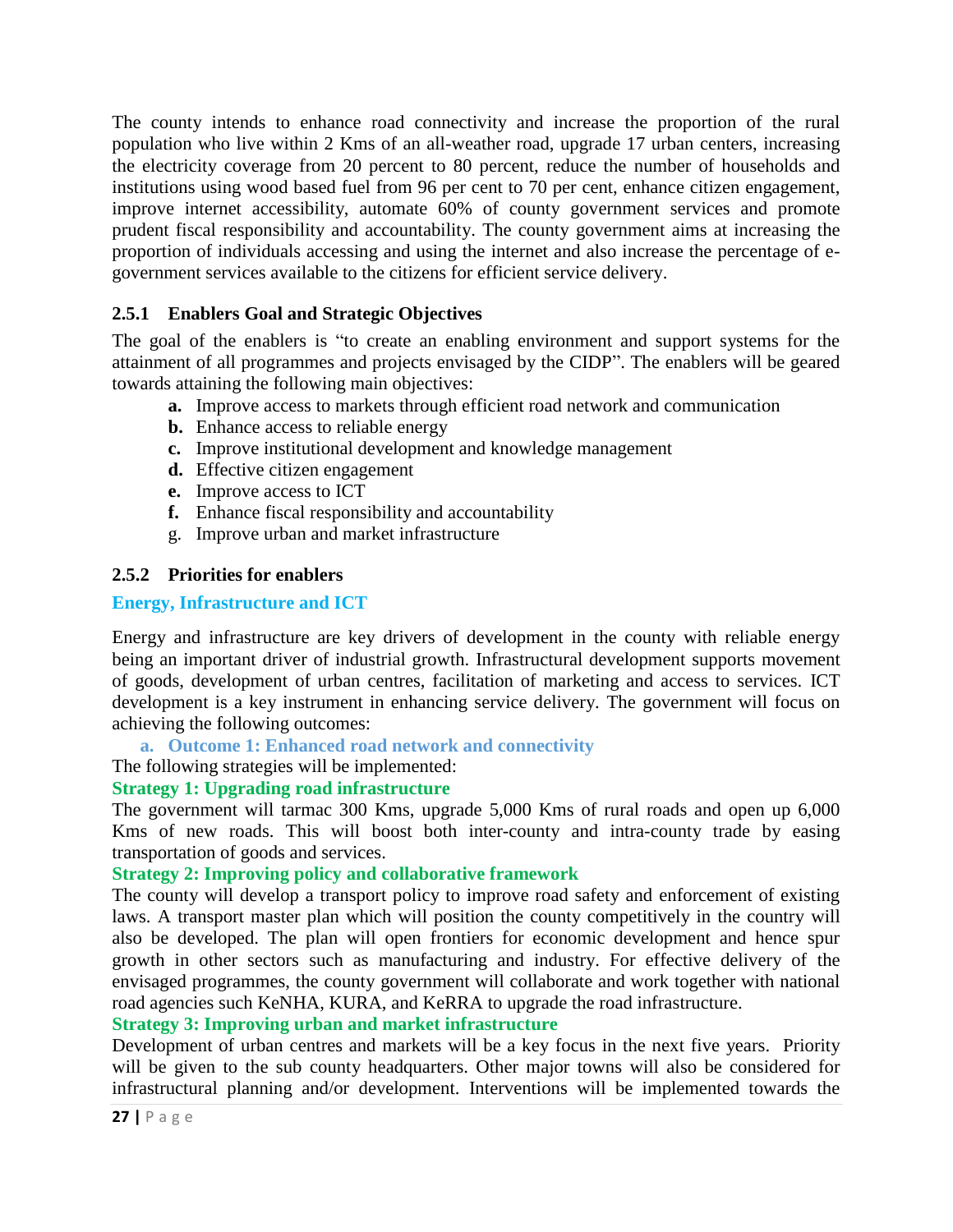growth of towns around the SGR hubs to support the growth of the county economy. The county will undertake the following:

- i. Install 14 high mast lighting flood lights
- ii. Erect 300 streetlights
- iii. Build access roads to the towns
- iv. Improve storm water management
- v. Build extra 4 bus parks
- vi. Construct a lorry park along Mombasa road
- vii. Improve the towns by 15,000  $M^2$  of cabro paving
- viii. Improve existing market infrastructure
- ix. Strengthen the capacities of the market committees.

## **b. Outcome 2: Enhanced access to reliable energy**

The county government will develop an energy sector development and distribution policy. The aim is to increase the proportion of the population with access to electricity and those that rely on clean fuels and technology. This will be realized through:

- i. Intensifying the rural electrification programme in collaboration with the national government with the aim of increasing the electricity coverage from 20 percent to 40 percent. The programme will target households, public institutions and market centres.
- ii. Promoting installation of biogas systems and small scale solar lighting facilities at household level. This will ensure that at least 30% of households use solar energy for lighting and cooking. By the end of period, the initiative targets to connect 15,000 households with solar energy.
- iii. Exploiting the potential opportunities for green energy generation from wind, solar, biogas and hydropower. Through partnerships with the private sector, the county targets to generate 20 Mw of power from solar through installing solar plants and 5 Mw from wind sources through installing wind plants in the plan period.

## **c. Outcome 3: Improved access to ICT**

The government recognizes ICT as a key instrument in enhancing service delivery. The county government therefore will improve access to the internet and literacy levels and leverage on ICT in provision of e-government services. To deliver this, the county will:

- i. Develop a policy framework on ICT to support the provision of e- government services, development of ICT systems, usage and safe storage of ICT equipment among the various departments and institutions.
- ii. Develop ICT infrastructure and communication support systems involving mapping, surveying, designing and installation of ICT infrastructure.
- iii. Promote access and use of internet by the citizenry to increase the proportion of citizens who have access and use internet.
- iv. Support the development of ICT competence and skills among the citizenry.
- v. Enhance e-government services by ensuring provision of 70% of government services online.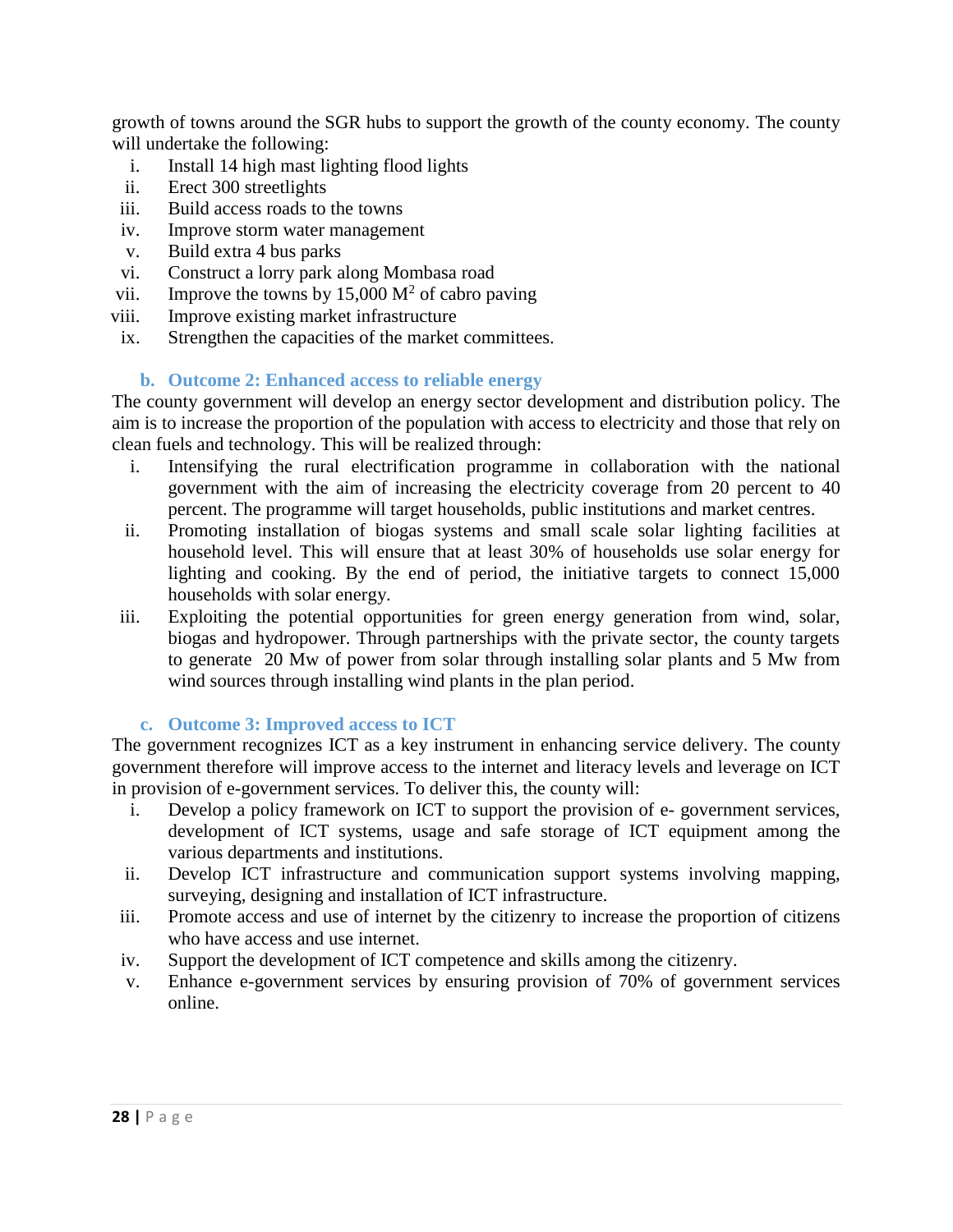### **Governance, Institutional capacity and citizen engagement**

The institutional strengthening, capacity development and citizen engagement is anchored on the political and governance pillar of Makueni Vision 2025. The pillar seeks to foster a vibrant engagement between the government and the people in the exercise of self-governance.

#### **a. Outcome 1: Improved institutional development and knowledge management for efficient service delivery**

To enhance service delivery, the county government will:

- i. Promote its organizational culture, performance and mold it into a model county where public service delivery is timely, effective, and efficient and demonstrates servant leadership.
- ii. Improve the public communication and information management through developing and operationalizing the county communication strategy which will guide communication, legislation, policy and framework mechanisms; and strengthen internal governance structures and knowledge management.
- iii. Enhance participatory development by strengthening the participatory development units at the 3,612 villages, 300 clusters, 60 sub ward, 30 wards as well as towns and urban centres development units.
- iv. Establish village councils to enhance coordination of county government functions and public service.
- v. Establish service delivery centres (Mwene Nthi Centres) that will provide a one-stop center for public administration and other devolved function/services for the citizenry.
- vi. Strengthen performance management through contracting and appraisal, performance review and performance reward management.
- vii. Improve county enforcement and security systems: This envisions the establishment of strong community policing structures, installation of relevant security infrastructure in major centers in collaboration with the national government and ensuring security of government documents and protection of government information resources through operationalization of access control systems and administration of the oath of secrecy to all public servants.
- viii. Establish a county Human Resources and Management System that will entail coordination and management of human resource and development to match the county's development needs.

#### **b. Outcome 2: Effective citizen engagement**

The county government recognizes communities as critical stakeholders that have an important role to play in the management and implementation of programmes and projects in their areas rather than them being mere recipients of development programmes. The county government will:

- i. Promote sustainable community involvement in implementing the CIDP 2018-2022.
- ii. Increase citizen engagement will be aimed at enhancing openness and accountability and ensure efficient delivery of quality services.
- iii. Strengthen citizen engagement by ensuring that the public is fully empowered and engaged in making decisions which affect their day to day lives and livelihoods throughout the year.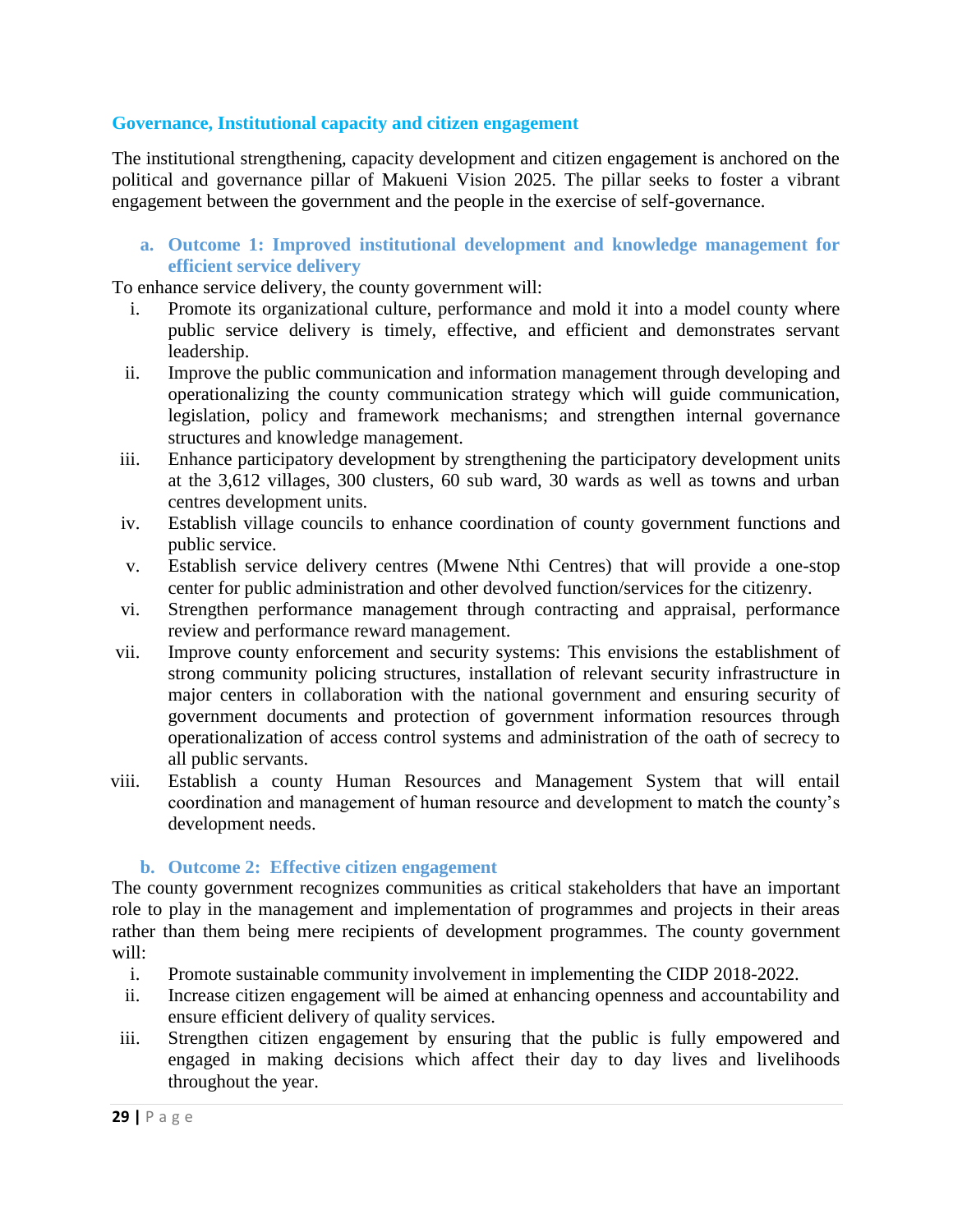### **c. Outcome 3: Enhanced fiscal responsibility and accountability**

The county government will invest in enhancing fiscal transparency and openness in the management of public finances and adhering to the fiscal responsibility and principles<sup>2</sup> as spelt out in the Public Finance Management Act section 102. It will also endeavor to maximize on resource mobilization and enhance partnerships. The county government will enhance governance and initiate public finance management reforms through:

- i. Strengthening the county budget process by enhancing credible budget formulation and preparation, effective budget execution and a credible medium term fiscal framework consistent with the national government fiscal framework.
- ii. Improving public expenditure management by ensuring spending by the county government will be consistent with the approved budget estimates and provision of timely financial reports to manage spending and planning.
- iii. Enhancing fiscal discipline and accountability by ensuring strict adherence to the principles and policies envisaged in the Constitution of Kenya Article 201 and the Public Finance Management Act, 2012.
- iv. Enhancing the link between policy, planning and budgeting by reforming the planning, budgeting and budget execution processes.
- v. Strengthening of Monitoring, Evaluation and Statistics Systems. The county will strengthen the County Service Delivery Unit and county statistics unit. It will finalize and adopt and implement a monitoring and evaluation policy.

#### **d. Outcome 4: County Enterprise Risk Management**

The county will manage attendant development risk(s) through mitigating actions that impair implementation of this plan. The county will develop and enact a risk management policy that will guide the process of identifying the key risk areas and measuring their likelihood and the impact. It will integrate risk and performance management to create improved development outcomes. In the pursuit of an equitable society, the county will ensure a reasonable degree of predictability with respect to the level of taxes levied, in addition to broadening the local revenue base.

#### <span id="page-29-0"></span>**2.5.3 Enablers Flagship Programmes/Projects**

#### **1. Automating 70% of county government Services**

The county government aims at enhancing service delivery through modernizing business processes and enhancing electronic interaction between government agencies and increasing citizens' access to e-government services conveniently at their preferred location and time. The automation will focus on the following components to enhance service delivery: Revenue administration; Government procurement process (e-procurement process); Citizen Engagement (civic education, public participation and feedback mechanisms); Complaint handling mechanism; Digitization of land records (mapping/GIS based system/remote sensing);

 $\overline{\phantom{a}}$ 

<sup>1.</sup> The county government recurrent expenditure shall not exceed the county governments total revenue

<sup>2.</sup> Over the medium term a minimum of thirty percent of the county government's budget shall be allocated to the development expenditure

<sup>3.</sup> The county government's expenditure on wages and benefits for its public officers shall not exceed thirty five percent of the total county government revenue.

<sup>4.</sup> Over the medium, the government borrowing shall be used only for the purpose of financing development expenditure and not recurrent expenditure

<sup>5.</sup> The county debt shall be maintained at a sustainable level as approved by county assembly

<sup>6.</sup> The fiscal risks shall be managed prudently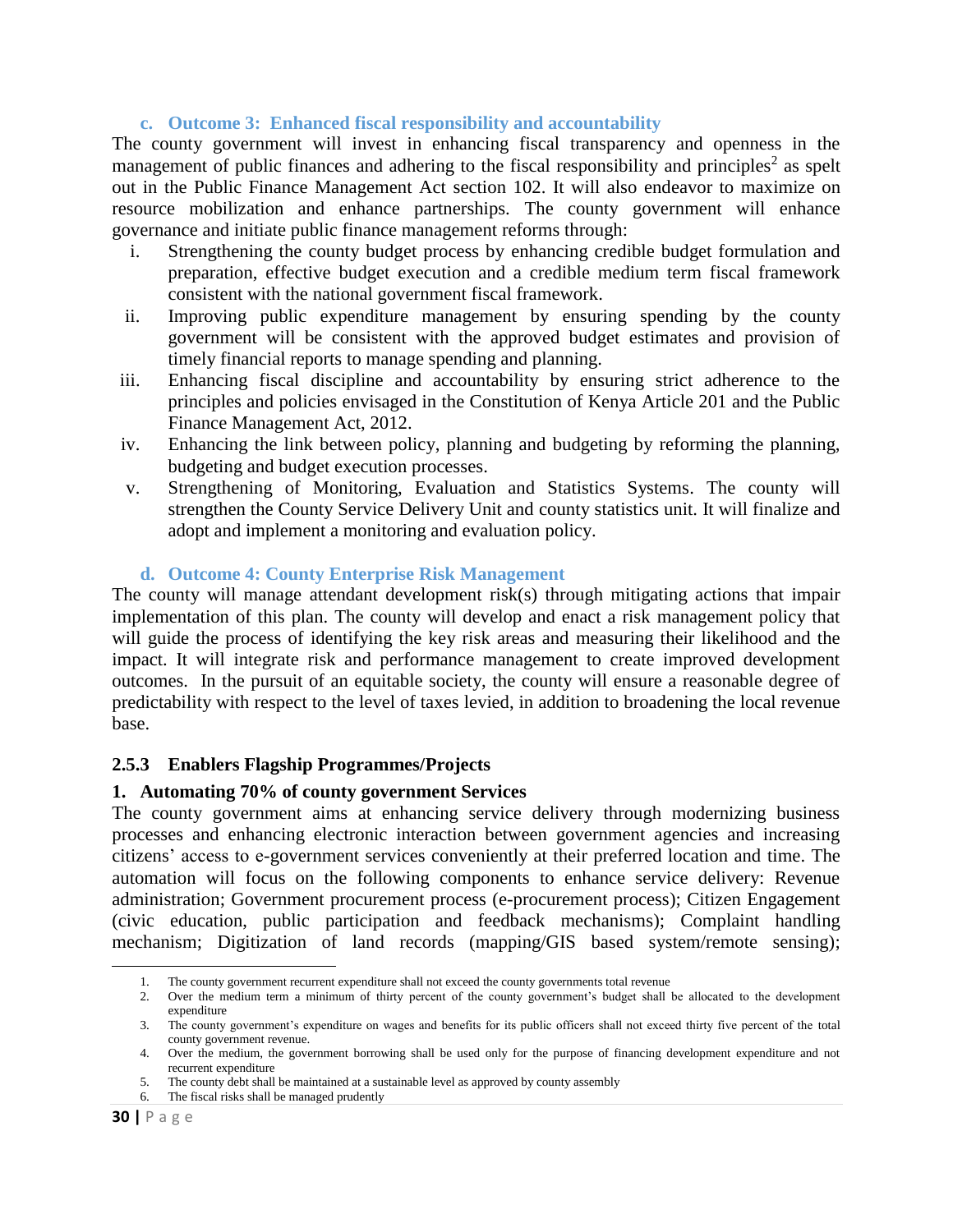Agricultural extension services; Statistics, Monitoring and Evaluation System; Health care services (telemedicine) and marketing. The components in the programme will include investment in the prerequisite infrastructure, training and capacity development, technology transfer and development of an innovation/IT hub.

## **2. Green energy production and promotion**

This will be geared towards enhancing access to improved sources of energy. The county government will invest in production and promotion of green energy (lighting and cooking). The intervention aims to increase the proportion of the population with access to electricity from 20% to 40% by 2022.

## **3. Road Improvement Programme**

The road improvement programme will be aimed at enhancing road connectivity. The county will invest in road improvement to enhance the road network in the county. The government will tarmac 200km of roads with priority being Emali-Ukia - 45km, Itangini-Kakuswi - 29km, Wote-Kalawa-Wamunyu - 45km, Machinery-Ulilinzi-Athi and Ukia-Kikoko - 20km.

## **4. Construction of Industrial parks along Standard Gauge Railway corridor**

This will be geared towards enhancing economic growth through promoting the industrial sector. The government will invest in setting up industrial parks along the towns on the SGR corridor in Mtito Andei, Emali and Kibwezi town.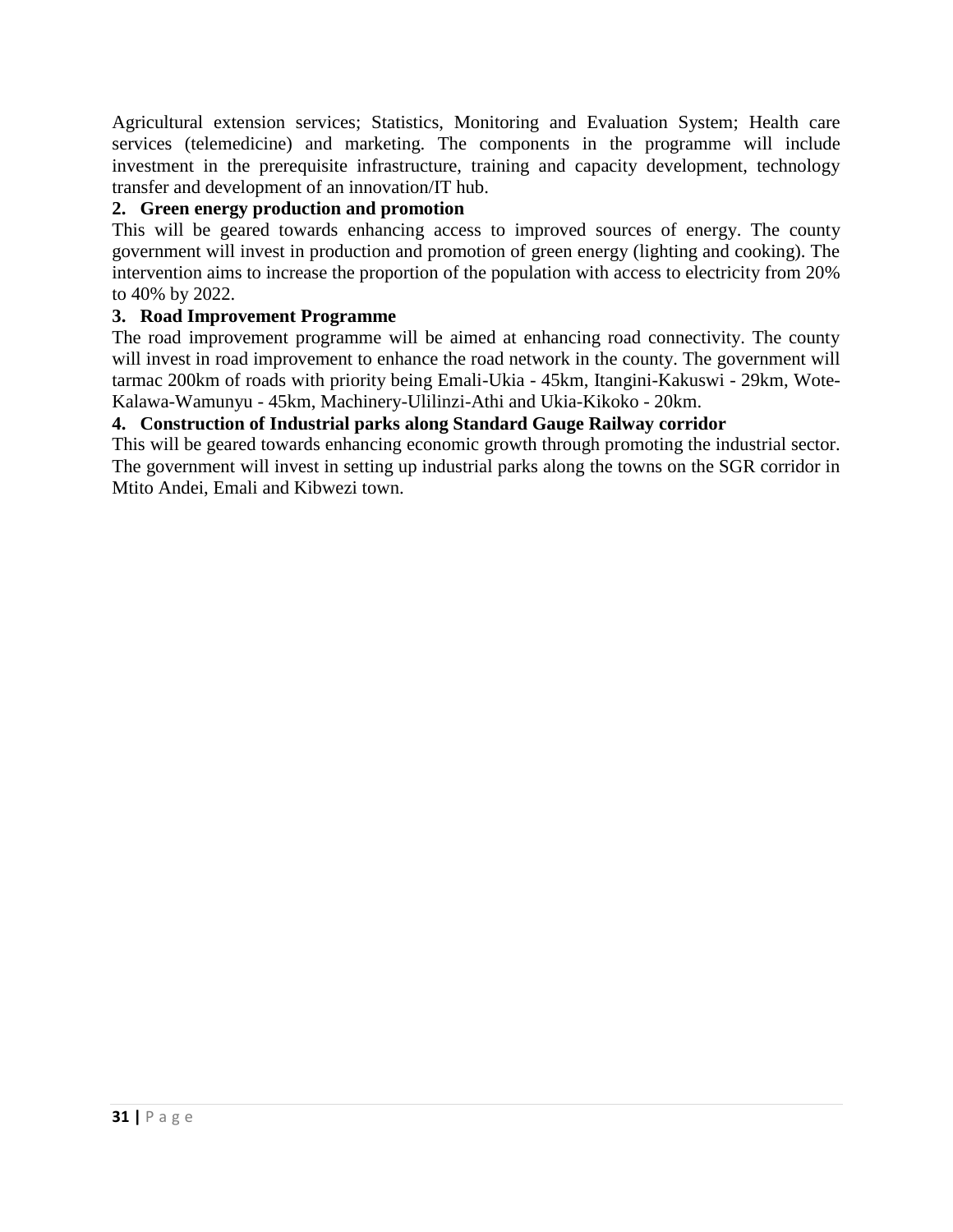# **CHAPTER THREE: IMPLEMENTATION LOGIC FRAMEWORK**

## **3.0 Introduction**

This implementation framework is aligned with and supported by policy, legislation and the constitution which defines the mandate of county governments. The proposed programmes and projects will be a focused effort by the county government in collaboration with the national government, civil society organizations and development partners. The county government will operate within the institutional legal and operational framework as stipulated in the relevant statutes, rules and regulations. The following is the attendant logic implementation framework.

| <b>Table 1:</b> | <b>Logic Implementation Matrix</b> |  |
|-----------------|------------------------------------|--|
|                 |                                    |  |

<span id="page-31-2"></span><span id="page-31-1"></span><span id="page-31-0"></span>

| <b>Thematic</b> | <b>Strategic Objectives</b>  | <b>Project Description and activities</b>                        | <b>Flagship/Transformative</b>     | <b>Expected</b>     | <b>Lead Agencies</b> |
|-----------------|------------------------------|------------------------------------------------------------------|------------------------------------|---------------------|----------------------|
| area            |                              |                                                                  | projects                           | Outcome(s)          |                      |
| Community       |                              | <b>Objective 1: Increase agricultural production</b>             |                                    |                     |                      |
| economic        |                              | <b>Objective 2: Enhance value addition in agriculture</b>        |                                    |                     |                      |
| empowerm        | <b>Strategy 1: Fruit and</b> | 1. Establishment of fruit producing farmer cooperatives linked   | Household water harvesting         | 1. Increased        | Departments of       |
| ent             | horticultural<br>other       | to Makueni Fruit Processing Plant                                | for enhanced food security and     | household           |                      |
|                 | development<br>crops         | 2. Support the establishment of fruit nurseries owned by youths  | sustainable village economy        | income              | $\bullet$ Water:     |
|                 | and marketing                | and women                                                        |                                    | 2. Improved<br>food | $\bullet$ Roads:     |
|                 |                              | 3. Purchase of reconstituting line and a squeezer of ready to    | <b>Expected Outputs</b>            | security            | • Agriculture        |
|                 |                              | drink products                                                   | 1. Increased food production       | 3. Increased        | and;                 |
|                 |                              | 4. Establish fruit (mangoes, citrus, passion, avocado and apple) | 2.10% forest cover and pasture     | agricultural        | $\bullet$ Lands      |
|                 |                              | orchards managed through youths and women groups                 | development at household           | productivity        |                      |
|                 |                              | 5. Support vegetable production (export oriented vegetables)     | level                              | 4. Enhanced value   |                      |
|                 |                              | targeting new 300 Ha                                             | 3. Establish seven<br>(7)<br>model | addition            |                      |
|                 |                              | 6. Industrial crop (macadamia, sisal and cotton) production –    | farms at village level             | 5. Increased        |                      |
|                 |                              | increase the area under production by 2,600 Ha                   | 4.100,000<br>households            | utilization<br>of   |                      |
|                 | 2:<br><b>Strategy</b>        | . Promotion of climate smart agriculture practices               | implementing OMO program           | irrigation          |                      |
|                 | Production<br>and            | 2. Promotion of farm ponds construction                          |                                    |                     |                      |
|                 | marketing of drought         |                                                                  |                                    |                     |                      |
|                 | tolerant cereals and         |                                                                  |                                    |                     |                      |
|                 | legumes                      |                                                                  |                                    |                     |                      |
|                 | 3:<br><b>Strategy</b>        | 1. Promote run-off water harvesting targeting 50,000 HHs to      |                                    |                     |                      |
|                 | Promoting irrigation,        | farm 50,000 acres in 18 wards                                    |                                    |                     |                      |
|                 | soil<br>and<br>water         | 2. Promote irrigated agriculture through kitchen gardens at HH   |                                    |                     |                      |
|                 | conservation                 | level by subsidizing pond liners                                 |                                    |                     |                      |
|                 |                              | 3. Support Irrigation infrastructure along Athi, Muooni, Kambu,  |                                    |                     |                      |
|                 |                              | Kiboko, Kaiti, Thwake and Mtito Andei rivers targeting           |                                    |                     |                      |
|                 |                              | 10,000 Ha under irrigation                                       |                                    |                     |                      |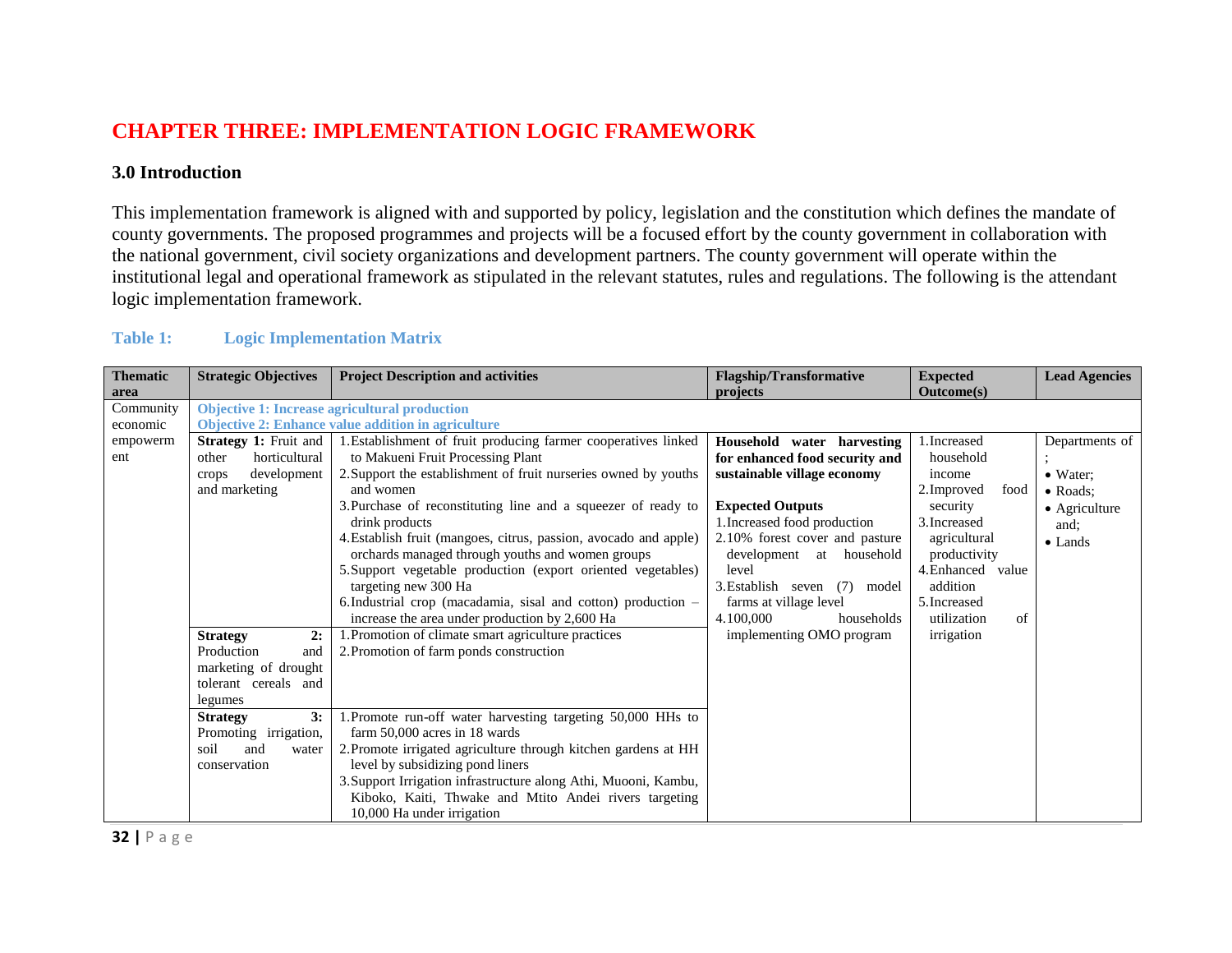| <b>Thematic</b><br>area | <b>Strategic Objectives</b>                                                                                                                         | <b>Project Description and activities</b>                                                                                                                                                                                                                                                                                                                                    | <b>Flagship/Transformative</b><br>projects                                                                                                                                                           | <b>Expected</b><br>Outcome(s)                                                                                                     | <b>Lead Agencies</b>                                                               |
|-------------------------|-----------------------------------------------------------------------------------------------------------------------------------------------------|------------------------------------------------------------------------------------------------------------------------------------------------------------------------------------------------------------------------------------------------------------------------------------------------------------------------------------------------------------------------------|------------------------------------------------------------------------------------------------------------------------------------------------------------------------------------------------------|-----------------------------------------------------------------------------------------------------------------------------------|------------------------------------------------------------------------------------|
|                         | <b>Strategy</b><br>4:<br>Enhancing<br>agricultural<br>mechanization.                                                                                | 4. Increase area under soil and water conservation by 65,000 Ha<br>through soil mapping, agroforestry, terracing and farm water<br>harvesting<br>1. Develop a mechanization framework/policy<br>2. Establish a mechanization unit                                                                                                                                            |                                                                                                                                                                                                      |                                                                                                                                   |                                                                                    |
|                         |                                                                                                                                                     | Objective 3: Increase value of livestock and livestock production                                                                                                                                                                                                                                                                                                            |                                                                                                                                                                                                      |                                                                                                                                   |                                                                                    |
|                         | <b>Strategy</b><br>1:<br>Development<br>and<br>implementation of an<br>integrated<br>beef<br>production<br>and<br>marketing<br>Strategy 2:<br>Dairy | 1. Construction of abattoir in Kambu<br>2. Operationalization of tannery factory at Wote<br>3. Pasture development in the range lands in Kibwezi East<br>4. Increase quantity of meat production to 10,830,000 Kgs<br>annually by 2022<br>1. Artificial Insemination project                                                                                                 | <b>Dairy</b><br>development<br>programme<br><b>Expected Outputs</b><br>· Increased milk production<br>from 40,000 litres a day to<br>80,000 litres a day                                             | 1. Increased value<br>of livestock and<br>livestock<br>production<br>2. Enhanced value<br>addition<br>of<br>livestock<br>products | Departments of<br>• Water;<br>• Roads:<br>• Agriculture<br>and:<br>$\bullet$ Lands |
|                         | development.                                                                                                                                        | 2. Establish an ambulatory and multi-purpose laboratory<br>3. Promotion of zero grazing and biogas production for<br>household consumption                                                                                                                                                                                                                                   | · Increased proportion of dairy<br>cattle to total cattle population<br>from 8% to 18%                                                                                                               |                                                                                                                                   |                                                                                    |
|                         | Strategy 3: Honey<br>development                                                                                                                    | 1. Support farmers to establish bee apiary production farms in<br>Makueni, Kibwezi East and West Sub Counties - increase<br>production to 180,300 Kgs by 2022<br>2. Establish a training and demonstration farm<br>3. Promote establishment of honey processing plant<br>4. Strengthen community forest associations<br>5. Promote 5 youth led honey development enterprises | · Improved dairy<br>breed -<br>100,000<br>artificial<br>inseminations by enabling<br>15,000 farmers access AI<br>services<br>$\bullet$ Develop<br>a laboratory for<br>disease control<br>and<br>food |                                                                                                                                   |                                                                                    |
|                         | Strategy 4: Poultry<br>development                                                                                                                  | 1. Increase the number of indigenous poultry reared by 120,000<br>chicken                                                                                                                                                                                                                                                                                                    | quality assurance                                                                                                                                                                                    |                                                                                                                                   |                                                                                    |
|                         | Strategy 5: Fisheries<br>development                                                                                                                | 1. Increase the number of new fish ponds constructed by 80 by<br>2022<br>2. Establish 4 fish hatcheries<br>3. Develop and operationalize fish feed centre at ATC Kwa<br>Kathoka                                                                                                                                                                                              |                                                                                                                                                                                                      |                                                                                                                                   |                                                                                    |
|                         | 6:<br><b>Strategy</b><br>Enhancing feed and<br>fodder production for<br>livestock<br>development                                                    | 1. Range rehabilitation, gullies and denuded areas in Mbooni,<br>Kilungu, Nzaui, Kibwezi West and Kilome<br>2. Training community level workers on making soil and water<br>conservation structures<br>3. Promoting pasture development in Kibwezi East and West<br><b>Sub Counties</b><br>4. Establish 3 hay making and storage facilities                                  |                                                                                                                                                                                                      |                                                                                                                                   |                                                                                    |
|                         | <b>Strategy</b>                                                                                                                                     | Objective 4: Enhance agricultural productivity and adoption of new technologies<br>1: 1. Promote use of cost effective methods of pest and disease                                                                                                                                                                                                                           | Agricultural<br><b>Extension</b>                                                                                                                                                                     | Enhanced adoption                                                                                                                 | Department of                                                                      |
|                         |                                                                                                                                                     |                                                                                                                                                                                                                                                                                                                                                                              |                                                                                                                                                                                                      |                                                                                                                                   |                                                                                    |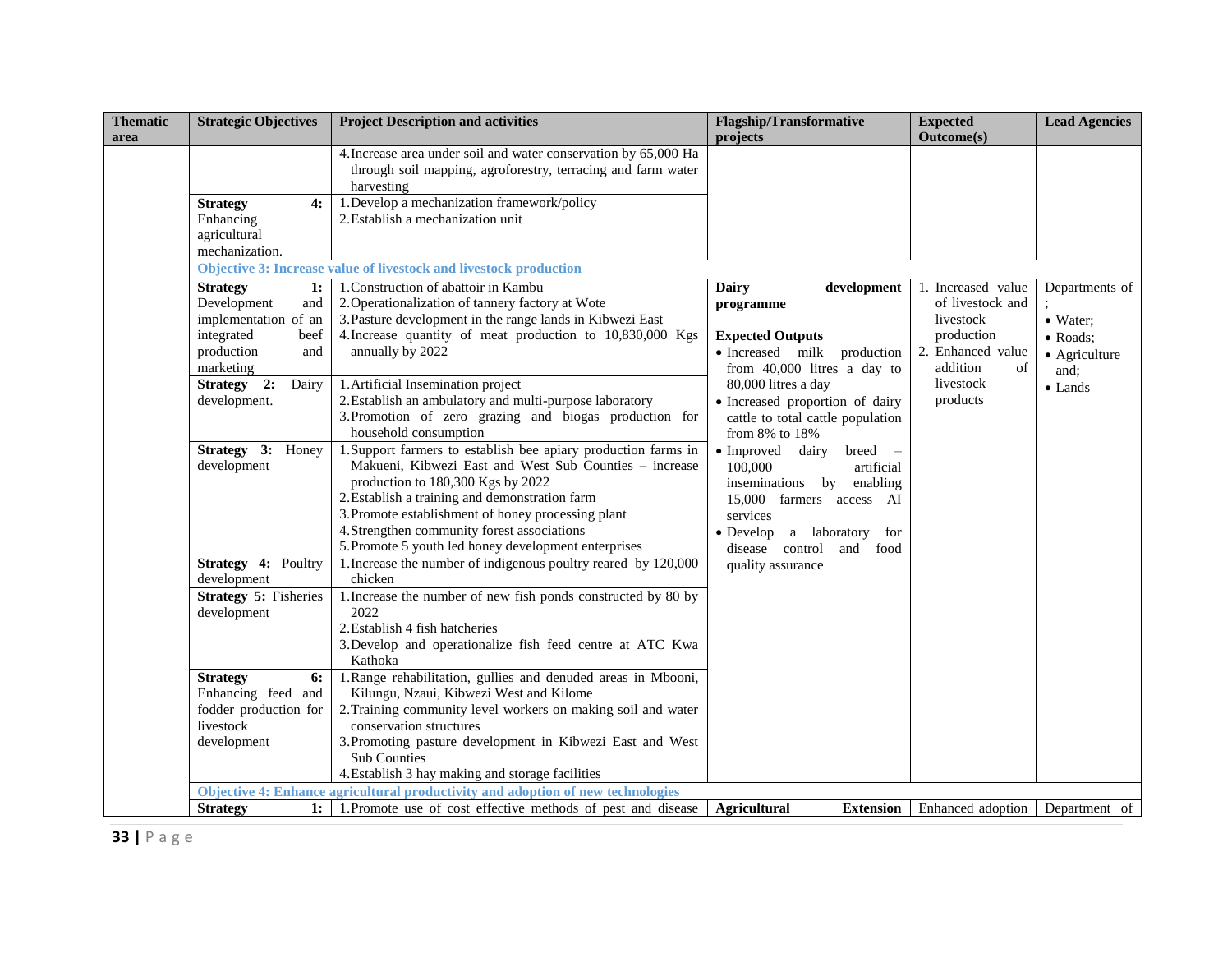| <b>Thematic</b> | <b>Strategic Objectives</b>                                                                                                                                                                                                                                                                              | <b>Project Description and activities</b>                                                                                                                                                                                                                                                                                                                                                                                                                                                                                                                                                                                                                                                                                                                                                                                                                                                                                                                                                                                                                                                                                                                                                                                                                                                                                         | <b>Flagship/Transformative</b>                                                                                                                                                                                                                                                                                                                                                                                                         | <b>Expected</b>                                                                       | <b>Lead Agencies</b>                                                                      |
|-----------------|----------------------------------------------------------------------------------------------------------------------------------------------------------------------------------------------------------------------------------------------------------------------------------------------------------|-----------------------------------------------------------------------------------------------------------------------------------------------------------------------------------------------------------------------------------------------------------------------------------------------------------------------------------------------------------------------------------------------------------------------------------------------------------------------------------------------------------------------------------------------------------------------------------------------------------------------------------------------------------------------------------------------------------------------------------------------------------------------------------------------------------------------------------------------------------------------------------------------------------------------------------------------------------------------------------------------------------------------------------------------------------------------------------------------------------------------------------------------------------------------------------------------------------------------------------------------------------------------------------------------------------------------------------|----------------------------------------------------------------------------------------------------------------------------------------------------------------------------------------------------------------------------------------------------------------------------------------------------------------------------------------------------------------------------------------------------------------------------------------|---------------------------------------------------------------------------------------|-------------------------------------------------------------------------------------------|
| area            | Strengthen crops and<br>livestock pests and<br>disease control<br>Strategy 2: Enhance<br>access to production<br>inputs<br>3:<br><b>Strategy</b><br>Post-<br>harvest<br>loss<br>management<br><b>Strategy</b><br>4:<br>Intensifying extension<br>service programme<br>and leveraging<br>on<br>technology | control<br>2. Strengthen the veterinary public health function and<br>enforcement of health laws and policies<br>3. Establish a disease surveillance system within the county<br>4. Establish a veterinary referral system and laboratory<br>5. Reduce crop pest and disease outbreak by 5,000 Ha<br>1. Promote inputs through targeted inputs subsidy and policy<br>2. Provide certified seeds, fertilizers and pesticides<br>3. Train youth to provide some essential crop and livestock<br>husbandry practices<br>4. Regular inspections and training to farmers on inputs<br>1. Improve and strengthen the existing 13 grain storage facilities<br>2. Operationalize Mukuyuni and Kambu grain drying facilities<br>3. Establish warehouse receipt system in the grain stores<br>4. Collaborate with the national government to ensure optimal<br>utilization of the 3 National Cereal and Produce Boards in<br>Emali, Wote and Kibwezi<br>1. Establish 30 plant and livestock farmer clinics at the ward<br>level to offer on-farm training<br>2. Expand Makueni Agricultural Show<br>3. Profiling of all farmers<br>4. Automate extension services<br>5. Establish an agricultural data and information management<br>system<br>6. Increase the uptake of technology for improved agriculture<br>among 160,000 farm families | projects<br>Programme<br><b>Expected Outputs</b><br>· Improved extension service<br>delivery<br>· Increased crop and livestock<br>production<br>· Establish and operationalize of<br>10 farmer clinics<br>· Operationalize annual farmer<br>award scheme<br>• Extension officers trained<br>· Agricultural extension policy<br>developed<br>· E-extension (SMS, internet<br>based, social and mainstream<br>media) platform rolled out | <b>Outcome(s)</b><br>of<br>modern<br>technologies<br>in<br>agricultural<br>production | Agriculture                                                                               |
|                 | <b>Strategy</b><br>1:<br>Enhancing industrial<br>development<br><b>Strategy</b><br>2:<br>Development of agro-<br>entrepreneurship and                                                                                                                                                                    | <b>Objective 5: Increase industrial development</b><br>1. Trade promotion & investment (Makueni Fruit Processing<br>Plant and Kikima)<br>2. Construction of an abattoir in Kambu<br>3. Operationalize Wote tannery<br>4. Establish a ceramic industry in Kilungu - Kati Sub County<br>5. Promotion of sisal cottage industry<br>6. Establish an industrial park in Mtito Andei along the SGR<br>line<br>7. Promote the growth of cotton targeting to increase acreage<br>from 2,504 Ha to 4,500 Ha and production from 1,830 MT to<br>3,825 MT by 2022<br>1. Train youth, women and PWDs and support with equipment<br>to value add various products<br>2. Set up incubation centres at ATC Kwa Kathoka and 6 CTTIs                                                                                                                                                                                                                                                                                                                                                                                                                                                                                                                                                                                                               | <b>Establishment of an Industrial</b><br>park along Standard Gauge<br>Railway corridor<br><b>Expected Outputs</b><br>· 1 Industrial parks established                                                                                                                                                                                                                                                                                  | Increased<br>investment<br>and<br>industrialization                                   | Departments of<br>$\bullet$ Trade<br>• Roads:<br>• Agriculture<br>and;<br>$\bullet$ Lands |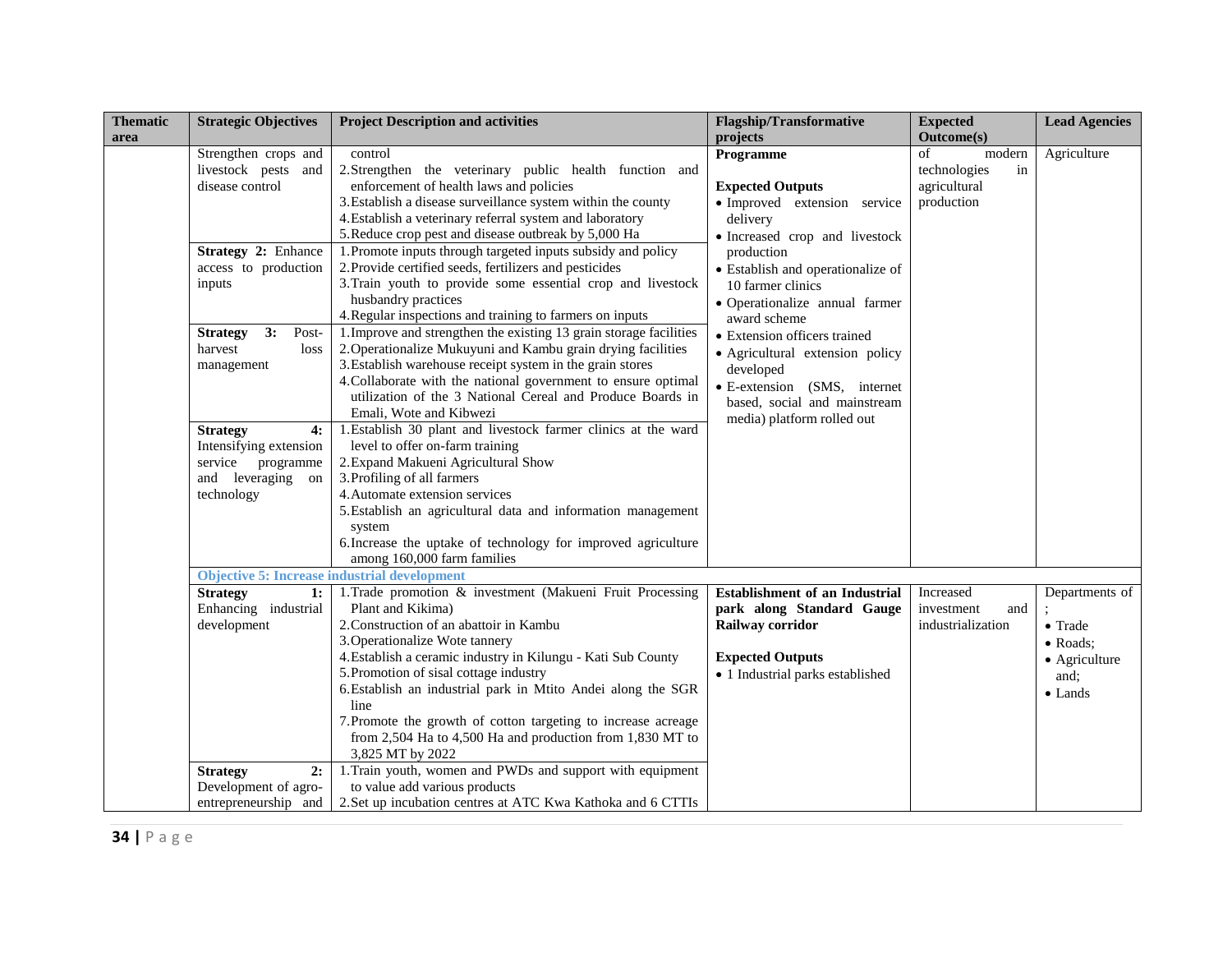| <b>Thematic</b><br>area | <b>Strategic Objectives</b>                                                 | <b>Project Description and activities</b>                                                                                                                                                                                                                                                                                                                                                                                                  | <b>Flagship/Transformative</b><br>projects                                    | <b>Expected</b><br><b>Outcome(s)</b>                              | <b>Lead Agencies</b>                                                                    |
|-------------------------|-----------------------------------------------------------------------------|--------------------------------------------------------------------------------------------------------------------------------------------------------------------------------------------------------------------------------------------------------------------------------------------------------------------------------------------------------------------------------------------------------------------------------------------|-------------------------------------------------------------------------------|-------------------------------------------------------------------|-----------------------------------------------------------------------------------------|
|                         | commercialization<br>incubation centres                                     | to enhance skills on agro-processing and entrepreneurship.<br>This will target to incubate 1,000 traders and create 10,000<br>jobs directly and indirectly.<br>3. Enhance Tetheka empowerment fund to support the<br>innovative entrepreneurs                                                                                                                                                                                              |                                                                               |                                                                   |                                                                                         |
|                         |                                                                             | Objective 6: Enhance sustainable harnessing of county natural resources                                                                                                                                                                                                                                                                                                                                                                    |                                                                               |                                                                   |                                                                                         |
|                         | Strategy 1: Mineral<br>mapping<br>and<br>development                        | 1. Develop a mining policy and mining framework<br>2. Undertake mineral assessment and establish a mineral<br>inventory<br>3. Establish artisanal mining committees<br>4. Promote growth of both small and large scale value addition<br>firms to enhance value of minerals explored in the county<br>5. Promote establishment of a ballast crushing plant in Kibwezi<br>East<br>6. Promote establishment of a granite processing and tile |                                                                               |                                                                   | Department of<br>Lands                                                                  |
|                         |                                                                             | making plant in Kaiti Sub County                                                                                                                                                                                                                                                                                                                                                                                                           |                                                                               |                                                                   |                                                                                         |
|                         |                                                                             | Objective 6: Enhance access to banking and financial intermediation                                                                                                                                                                                                                                                                                                                                                                        |                                                                               |                                                                   |                                                                                         |
|                         | <b>Strategy</b><br>1:<br>Strengthened<br>cooperative                        | 1. Creating awareness on importance of cooperative movements<br>2. Capacity build cooperatives to enhance governance and<br>compliance with existing laws and regulations.                                                                                                                                                                                                                                                                 | <b>Establishment</b><br>of<br><b>ENE</b><br><b>Microfinance Bank</b>          | Enhanced access to<br>banking,<br>saving<br>and credit facilities | Departments of<br>• Trade                                                               |
|                         | movement<br>for<br>inclusion,<br>financial<br>resource mobilization         | 3. Set up a revolving cooperative development fund<br>4. Promote formation of new cooperative societies along the<br>value chains where none exists                                                                                                                                                                                                                                                                                        | <b>Expected Outputs</b><br>microfinance<br>$\bullet$ 1<br>bank<br>established |                                                                   | $\bullet$ Roads:<br>• Agriculture<br>and;                                               |
|                         | and investment                                                              | 5.Strengthen fruit/milk producer and organizations and<br>cooperatives so that they can benefit from economies of scale<br>6. Increase turnover of cooperatives from Kshs 230 million to<br>730 million                                                                                                                                                                                                                                    | · Increased access to banking<br>and insurance services                       |                                                                   | • Finance and<br>Planning                                                               |
|                         |                                                                             | <b>Objective 7: Enhance fair trade practices and consumer protection</b>                                                                                                                                                                                                                                                                                                                                                                   |                                                                               |                                                                   |                                                                                         |
|                         | <b>Strategy 1: Increased</b><br>consumer protection                         | 1. Strengthen the consumer protection unit to carry out frequent<br>and random verification exercises<br>2. Map out all businesses in the county to help update the<br>business register<br>3. Collect, collate and disseminate market prices for<br>commodities and products traded in the county<br>4. Awareness creation to citizens regarding market quality<br>standards                                                              |                                                                               |                                                                   | Departments of<br>$\bullet$ Trade<br>• Agriculture<br>and:<br>• Finance and<br>Planning |
|                         |                                                                             | 5. Disseminate information of other markets elsewhere                                                                                                                                                                                                                                                                                                                                                                                      |                                                                               |                                                                   |                                                                                         |
|                         | <b>Objective 8: Increase earnings from tourism</b>                          |                                                                                                                                                                                                                                                                                                                                                                                                                                            |                                                                               |                                                                   |                                                                                         |
|                         | <b>Strategy 1: Enhanced</b><br>tourism infrastructure<br>development<br>and | 1. Establish a museum in Makindu<br>2. Establishment of cultural centres<br>3. Establishment of Makongo recreational centre                                                                                                                                                                                                                                                                                                                | <b>Makongo</b><br><b>Development</b><br><b>Authority</b>                      | Increased earnings<br>from tourism and<br>cultural activities     | Departments of<br>$\bullet$ Trade                                                       |
|                         |                                                                             |                                                                                                                                                                                                                                                                                                                                                                                                                                            |                                                                               |                                                                   |                                                                                         |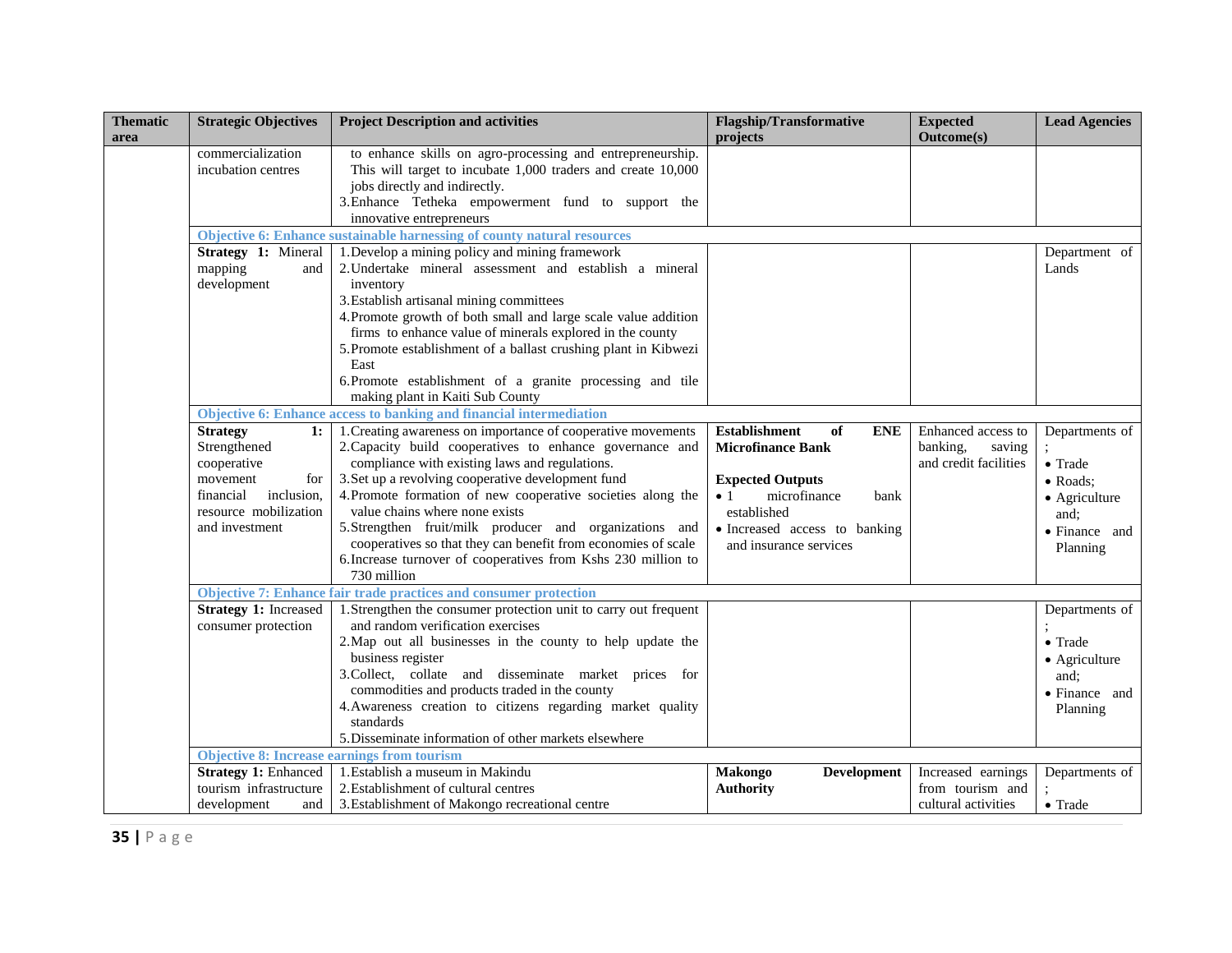| <b>Thematic</b><br>area | <b>Strategic Objectives</b>                                                                                                  | <b>Project Description and activities</b>                                                                                                                                                                                                                                                                                                                                                                                                                                                                                                                                                                        | <b>Flagship/Transformative</b><br>projects                                                                                                                                                                               | <b>Expected</b><br><b>Outcome(s)</b>                                        | <b>Lead Agencies</b>                                                              |
|-------------------------|------------------------------------------------------------------------------------------------------------------------------|------------------------------------------------------------------------------------------------------------------------------------------------------------------------------------------------------------------------------------------------------------------------------------------------------------------------------------------------------------------------------------------------------------------------------------------------------------------------------------------------------------------------------------------------------------------------------------------------------------------|--------------------------------------------------------------------------------------------------------------------------------------------------------------------------------------------------------------------------|-----------------------------------------------------------------------------|-----------------------------------------------------------------------------------|
|                         | promotion                                                                                                                    | 4. Promote ecotourism in forests, caves, game reserves and<br>springs.<br>5. Establishment of 2 recreational parks<br>6. Promote medical tourism in Makindu Trauma centre                                                                                                                                                                                                                                                                                                                                                                                                                                        | <b>Expected Outputs</b><br>development<br>$\bullet$ Makongo<br>authority<br>tourist<br>centre<br>developed and marketed<br>· Develop a dam<br>• Hotels/resorts<br>around<br>the<br>valley<br>· Tourism events/cable cars |                                                                             | $\bullet$ Water<br>• Agriculture                                                  |
|                         |                                                                                                                              | <b>Objective 9: Enhance land titling and registration</b>                                                                                                                                                                                                                                                                                                                                                                                                                                                                                                                                                        |                                                                                                                                                                                                                          |                                                                             |                                                                                   |
|                         | <b>Strategy</b><br>1:<br>Strengthening<br>of<br>agricultural and land<br>policy, legal<br>and<br>institutional<br>frameworks | • Strengthening and equipping Agricultural Training Centre at<br>Kwa Kathoka, Makueni County Fruit Processing Plant and<br>Sand Authority<br>· Restructuring CTTIs to offer agricultural training and<br>incubation<br>• Development of agriculture and trade related policies                                                                                                                                                                                                                                                                                                                                   |                                                                                                                                                                                                                          |                                                                             | Departments of<br>• Agriculture<br>• Education<br>• Devolution<br>$\bullet$ Lands |
|                         | Strategy 2:<br>Spatial<br>planning,<br>survey,<br>mapping and titling                                                        | • Completion of survey of public land for titling<br>• Facilitate completion of 5 adjudication sections for issuance<br>of tittle deeds (Kiboko, Ngai Ndethya, Ngiluni, Mangelete,<br>Mbeetwani and Nguu)<br>• Automating land records                                                                                                                                                                                                                                                                                                                                                                           |                                                                                                                                                                                                                          |                                                                             |                                                                                   |
| Water                   |                                                                                                                              | <b>Objective 1: Enhance access to water within 2km</b>                                                                                                                                                                                                                                                                                                                                                                                                                                                                                                                                                           |                                                                                                                                                                                                                          |                                                                             |                                                                                   |
| resource<br>managemen   | Strategy 1: Water<br>harvesting,<br>storage,<br>and treatment                                                                | 1. Construction of 6 mega water dams<br>2. Construct 30 medium sized dams of 150,000M3, and 180<br>small dams of 50,000M3<br>3. Construct 200 sand dams along major rivers<br>4. Drill and equip 20 boreholes and lay distribution water<br>pipelines<br>5. Construct 2,500 Kms of water distribution pipeline complete<br>with water kiosk                                                                                                                                                                                                                                                                      | Water harvesting programme<br>(Construction of Mega Water<br>Dams)<br><b>Expected Outputs</b><br>• 6 mega dams constructed                                                                                               | Increased access to<br>reliable<br>and<br>potable water for<br>domestic use | Departments of<br>• Water<br>• Roads;<br>• Agriculture                            |
|                         | <b>Strategy 2: Enhanced</b><br>rain water harvesting<br>and storage capacity                                                 | 1. Support 1,400 public and private institutions with 10,000<br>litres water harvesting tanks in a matching scheme agreement<br>2. Support 90,000 HHs to have rain water harvesting structure<br>through advocacy campaign and targeted subsidy scheme to<br>the vulnerable HHs<br>3. Construct 50,000 cut off drains with 1,000 water ponds under<br>the Roads for Water Programme in the construction of the<br>roads<br>4. Connect 7 urban centres with reliable piped water (Mtito<br>Andei, Wote, Emali, Tawa, Makindu, Nunguni and Kasikeu)<br>5. Develop sewerage and waste management systems in 6 urban |                                                                                                                                                                                                                          |                                                                             |                                                                                   |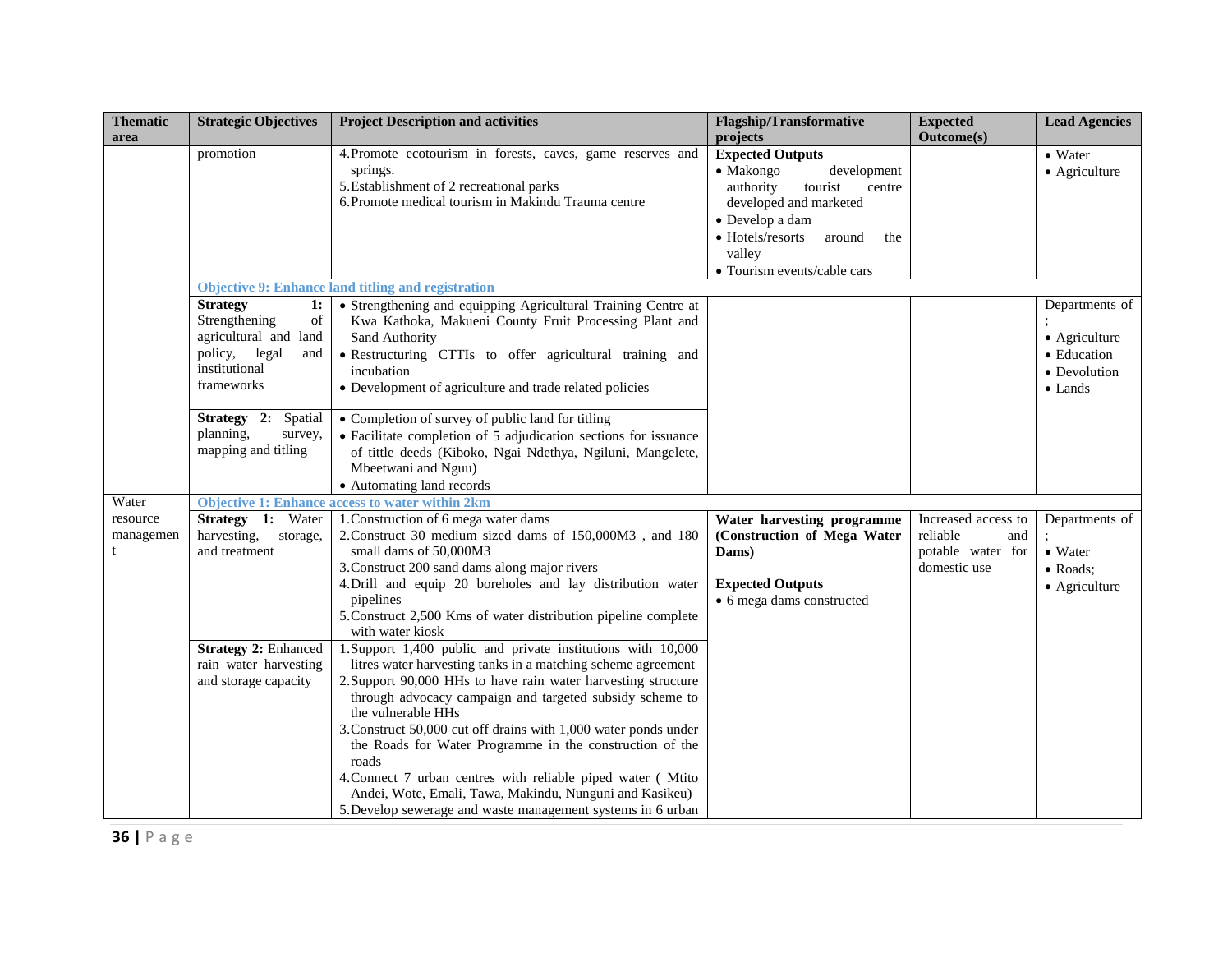| <b>Thematic</b><br>area | <b>Strategic Objectives</b>                    | <b>Project Description and activities</b>                                            | <b>Flagship/Transformative</b><br>projects | <b>Expected</b><br><b>Outcome(s)</b> | <b>Lead Agencies</b> |
|-------------------------|------------------------------------------------|--------------------------------------------------------------------------------------|--------------------------------------------|--------------------------------------|----------------------|
|                         |                                                | centres ( Mtito Andei, Wote, Nunguni, Emali, Nunguni,<br>Sultan Hamud)               |                                            |                                      |                      |
|                         |                                                | Objective 2: Enhance environmental conservation and climate change adaptive capacity |                                            |                                      |                      |
|                         | 1:<br><b>Strategy</b><br>Conservation of the   | 1. Facilitate gazettement of 20 water catchment areas and<br>towers                  |                                            |                                      | Departments of       |
|                         | water towers<br>and                            | 2. Rehabilitate 10 rivers                                                            |                                            |                                      | $\bullet$ Water      |
|                         | wetlands                                       | 3. Community sensitization campaigns and advocacy on                                 |                                            |                                      | • Agriculture        |
|                         |                                                | environment conservation                                                             |                                            |                                      |                      |
|                         |                                                | 4. Promote tree planting activities at institutional and household                   |                                            |                                      |                      |
|                         |                                                | level                                                                                |                                            |                                      |                      |
|                         |                                                | 5. Establish 25 community forest associations                                        |                                            |                                      |                      |
|                         | Strategy 2: Enhance                            | 1. Establish community climate change committees                                     |                                            |                                      |                      |
|                         | climate<br>change                              | 2. Awareness and advocacy on climate change                                          |                                            |                                      |                      |
|                         | adaptive capacity                              | 3. Promote tree planting in all schools targeting 500 seedlings                      |                                            |                                      |                      |
|                         |                                                | per year                                                                             |                                            |                                      |                      |
|                         |                                                | 4. Create a law enforcing tree planting at household level                           |                                            |                                      |                      |
|                         |                                                | Objective 3: Enhance good governance in water management                             |                                            |                                      |                      |
|                         | <b>Strategy</b><br>1:<br>Institutional support | 1. Develop a water policy<br>2. Carry out water resource mapping                     |                                            |                                      | Departments of       |
|                         | and strengthening of                           | 3. Develop county water master plan                                                  |                                            |                                      | $\bullet$ Water      |
|                         | communities'                                   | 4. Develop a rain water harvesting policy                                            |                                            |                                      | • Devolution         |
|                         | participation in water                         | 5. Train water management committees                                                 |                                            |                                      |                      |
|                         | management                                     | 6. Strengthening the capacity of community members on water                          |                                            |                                      |                      |
|                         |                                                | governance                                                                           |                                            |                                      |                      |
|                         |                                                | <b>Objective 1: Improve urban planning and development</b>                           |                                            |                                      |                      |
|                         | <b>Strategy 1:</b> Increase                    | 1. Issuance of new 10,000 tittle deeds                                               |                                            |                                      | Departments of       |
|                         | HHs with secure land                           | 2. Facilitate estate administration and adjudication services                        |                                            |                                      |                      |
|                         | tenure system                                  | through legal assistance                                                             |                                            |                                      | $\bullet$ Lands      |
|                         |                                                | 3. Automate all land data services and part development plans.                       |                                            |                                      | • Devolution         |
|                         |                                                | 4. Collaborate with the national government to complete survey                       |                                            |                                      |                      |
|                         |                                                | of public land for titling in all urban areas                                        |                                            |                                      |                      |
|                         |                                                | 5. Facilitate the completion of 5 adjudication sections for                          |                                            |                                      |                      |
|                         |                                                | issuance of freehold titles and land alienation/excision of 5                        |                                            |                                      |                      |
|                         |                                                | settlement schemes (Ziwani, Ikoyo, Ngai Ndethya, Kiboko                              |                                            |                                      |                      |
|                         |                                                | A/B/C, Ngiluni, Mbeetwani and Nguu)                                                  |                                            |                                      |                      |
|                         | Strategy 2: Improve                            | 1. Surveying and planning for 120 markets                                            |                                            |                                      |                      |
|                         | urban planning and                             | 2. Titling of 60 markets                                                             |                                            |                                      |                      |
|                         | infrastructure                                 | 3. Promote organized urban development through housing                               |                                            |                                      |                      |
|                         | development                                    | investment incentives                                                                |                                            |                                      |                      |
|                         |                                                | 4. Strictly enforce to ensure adherence to approved development                      |                                            |                                      |                      |
|                         |                                                | plans.                                                                               |                                            |                                      |                      |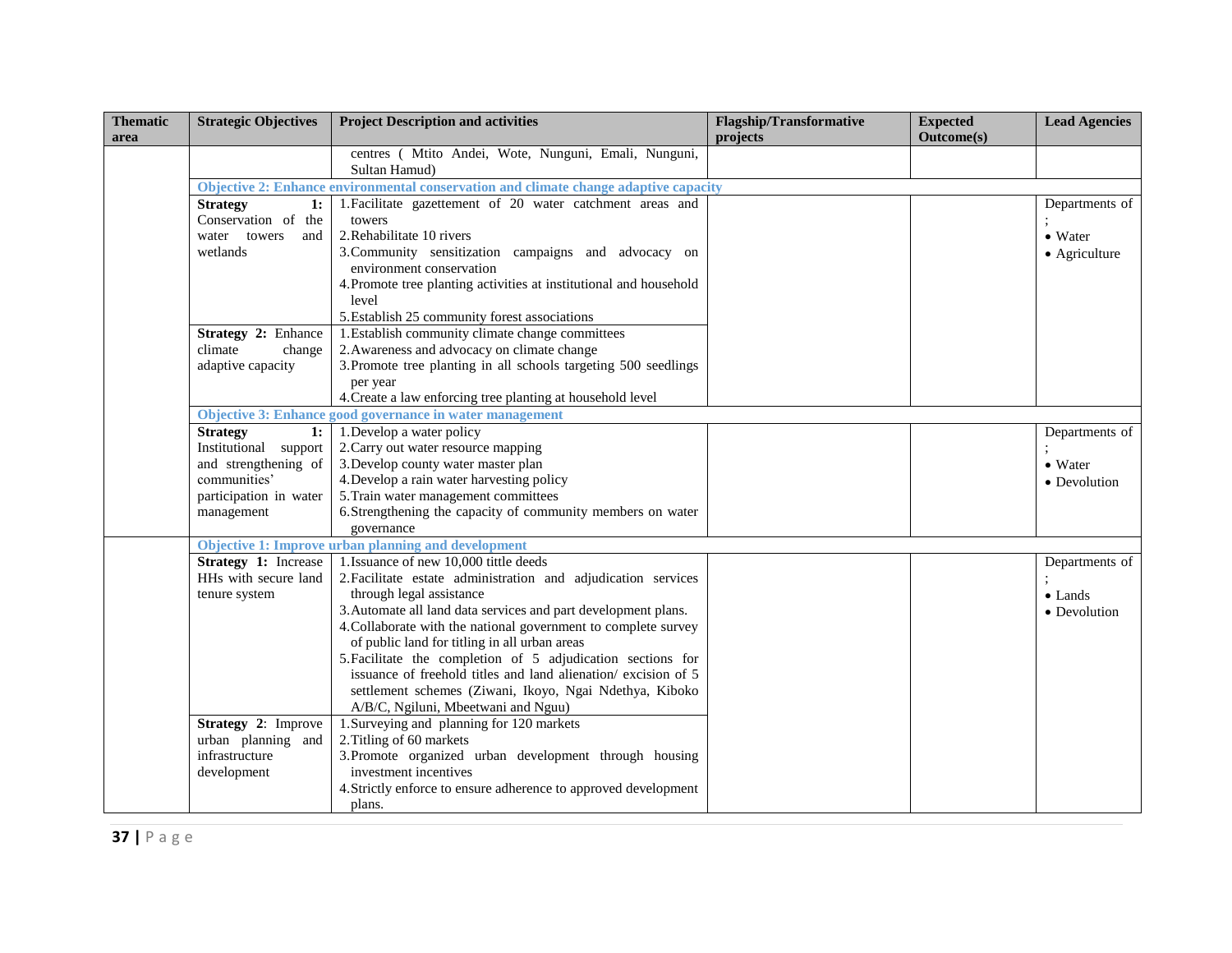|                        |                                                                                                                                                                                                                                                                                                                                                                                                                                                                                                                                                                                                                                                                                                                                                                                                                                                                                                                                                 | <b>Flagship/Transformative</b><br>projects                                                                                                                                                                                                                                                                                                                                                                                                                                                                                                                                                                                                                                                                                                                                                                                                                                                                                                                                               | <b>Expected</b><br><b>Outcome(s)</b>    | <b>Lead Agencies</b>                                               |
|------------------------|-------------------------------------------------------------------------------------------------------------------------------------------------------------------------------------------------------------------------------------------------------------------------------------------------------------------------------------------------------------------------------------------------------------------------------------------------------------------------------------------------------------------------------------------------------------------------------------------------------------------------------------------------------------------------------------------------------------------------------------------------------------------------------------------------------------------------------------------------------------------------------------------------------------------------------------------------|------------------------------------------------------------------------------------------------------------------------------------------------------------------------------------------------------------------------------------------------------------------------------------------------------------------------------------------------------------------------------------------------------------------------------------------------------------------------------------------------------------------------------------------------------------------------------------------------------------------------------------------------------------------------------------------------------------------------------------------------------------------------------------------------------------------------------------------------------------------------------------------------------------------------------------------------------------------------------------------|-----------------------------------------|--------------------------------------------------------------------|
|                        | easy retrieval of land information<br>centres                                                                                                                                                                                                                                                                                                                                                                                                                                                                                                                                                                                                                                                                                                                                                                                                                                                                                                   |                                                                                                                                                                                                                                                                                                                                                                                                                                                                                                                                                                                                                                                                                                                                                                                                                                                                                                                                                                                          |                                         |                                                                    |
|                        |                                                                                                                                                                                                                                                                                                                                                                                                                                                                                                                                                                                                                                                                                                                                                                                                                                                                                                                                                 |                                                                                                                                                                                                                                                                                                                                                                                                                                                                                                                                                                                                                                                                                                                                                                                                                                                                                                                                                                                          |                                         |                                                                    |
| 1:<br>equip<br>quality | Resonance Imaging (MRI) machine in Makueni county<br>referral Hospital.<br>Tomography (CT) scan machine in Makueni county referral<br>Hospital and 2 more hospitals.<br>equipment in Makueni county referral Hospital and Makindu<br>Level IV hospital.<br>intervention approaches in Water, sanitation and hygiene<br>(WASH), Community Led Total Sanitation (CLTS), medical<br>camps outreaches, malezi bora and deworming campaigns.<br>Increase % of schools with adequate sanitary<br>$\circ$<br>facilities from 54% to 80%<br>Increase number of villages declared Open<br>$\circ$<br>Defecation Free (ODF) from 78 to 328<br>Increase the number of health facilities offering<br>$\circ$<br>essential package of health from 76 to 164<br>Reduce incidences of non-communicable<br>$\circ$<br>diseases<br>Strengthening the community health strategy<br>$\circ$<br>Increase integrated disease surveillance and<br>$\circ$<br>response | <b>Expected Outputs</b><br>• Health care financing policy<br>• Efficient<br>utilization<br><b>of</b><br>resources in health sector<br>• Increased access to health care<br>by the marginalized/vulnerable<br>groups in the society<br>• Increased access to quality<br>health care<br>• 80% of households covered in<br>the universal health care<br>· Equitable resource allocation<br>in health facilities<br><b>Amref Teaching Hospital</b><br>Construction of a teaching<br>hospital by<br>AMREF<br>in<br>collaboration with the County<br>Government                                                                                                                                                                                                                                                                                                                                                                                                                                | • Enhanced<br>Quality of health<br>care | Departments of<br>$\bullet$ Health<br>• Education<br>• Agriculture |
|                        | <b>Strategic Objectives</b><br>Strategy 3: Improve<br>information<br>management system<br>(GIS, digitization of<br>Strategy 4: Increase<br>access to affordable<br>and decent housing<br>medical<br>Strategy 2: Enhance                                                                                                                                                                                                                                                                                                                                                                                                                                                                                                                                                                                                                                                                                                                         | <b>Project Description and activities</b><br>1. Finalization and implementation of the County Spatial plan<br>2. Increase adjudication of land<br>3. Prepare 60 registry index maps<br>4. Establish land information database and GIS for storage and<br>5. Develop land use spatial plan<br>1. Complete/construct 5 office blocks<br>2. Complete 3 staff houses<br>3. Establish 6 Appropriate Building Technologies (ABT)<br>4. Train 4,000 community members on ABT<br><b>Objective 1: Enhance access to quality health care</b><br>1. Purchase, installation and commissioning of a Magnetic<br>2. Purchase, installation and commissioning Computed<br>3. Purchase and commissioning of endoscopy and laparoscopy<br>4. Commissioning of a cancer treatment centre.<br>5. Purchase of 6 fully equipped ambulances.<br>1. Accelerate performance improvement integration of<br>2. Curative services<br>3. Public health services<br>4. Promote reproductive maternal and child health | <b>Universal Health Care</b>            |                                                                    |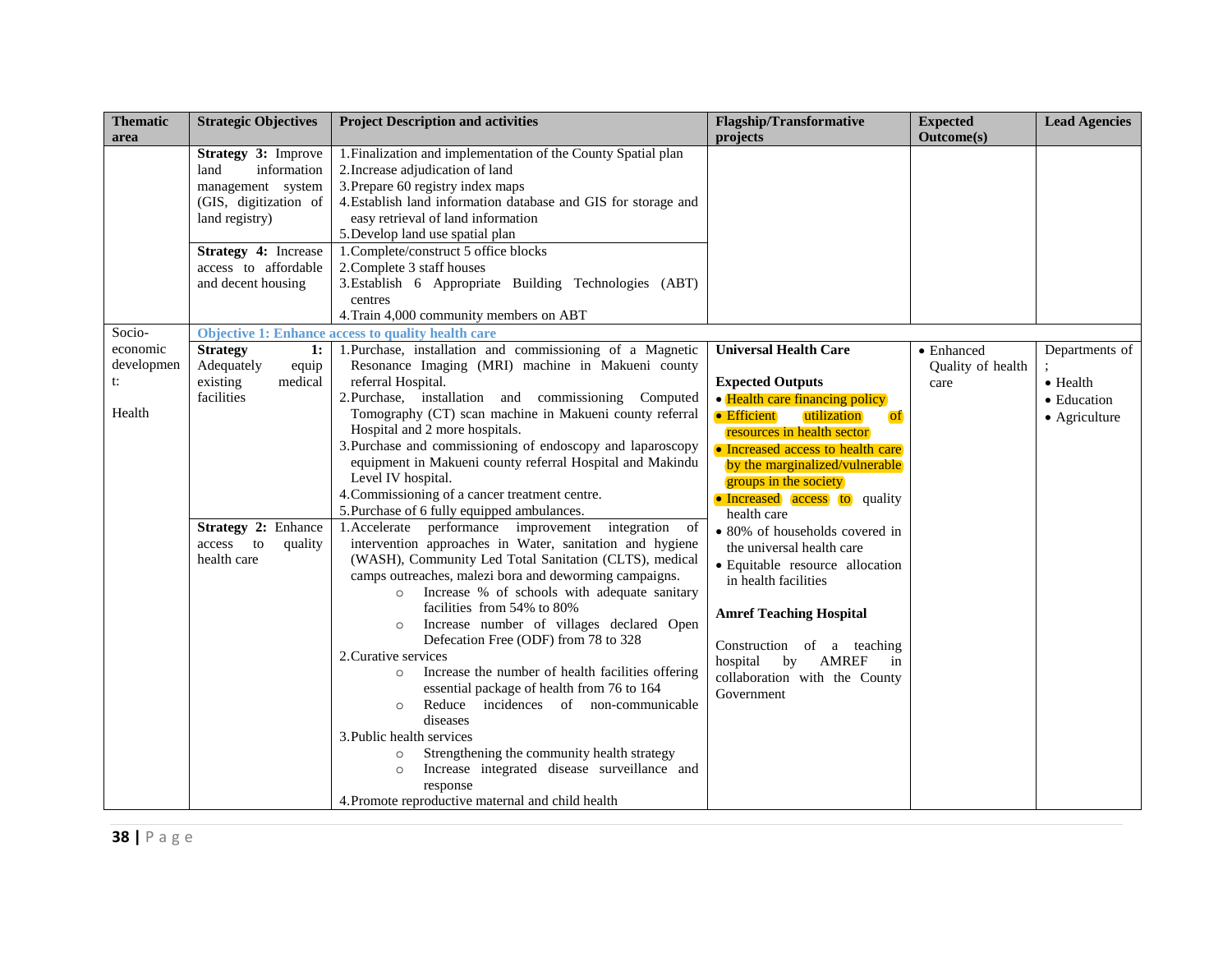| <b>Thematic</b><br>area | <b>Strategic Objectives</b>                                                                            | <b>Project Description and activities</b>                                                                                                                                                                                                                                                                                                                                                                                                                                                                                                                                        | <b>Flagship/Transformative</b><br>projects                                                                                                                                                                                                                                       | <b>Expected</b><br><b>Outcome(s)</b>                              | <b>Lead Agencies</b>                                                 |
|-------------------------|--------------------------------------------------------------------------------------------------------|----------------------------------------------------------------------------------------------------------------------------------------------------------------------------------------------------------------------------------------------------------------------------------------------------------------------------------------------------------------------------------------------------------------------------------------------------------------------------------------------------------------------------------------------------------------------------------|----------------------------------------------------------------------------------------------------------------------------------------------------------------------------------------------------------------------------------------------------------------------------------|-------------------------------------------------------------------|----------------------------------------------------------------------|
|                         | 3:<br><b>Strategy</b><br>Automation of Health<br>information systems                                   | Increase contraceptive uptake from 65% to 72%<br>$\circ$<br>Increase immunization access from 85% to 95%<br>$\circ$<br>Increase % of pregnant women attending ANC<br>$\circ$<br>from 40% to 60%<br>Establish youth friendly clinics<br>$\circ$<br>5. HIV/AIDs, TB and Leprosy management programme<br>Increase HIV positive clients on care and<br>$\circ$<br>treatment from 76% to 100%<br>Reduce new HIV infections<br>$\circ$<br>Increase the TB treatment success rate from 87%<br>$\Omega$<br>to 95%<br>1. End to end hospital automation<br>2. Development of a telecentre |                                                                                                                                                                                                                                                                                  |                                                                   |                                                                      |
|                         | <b>Strategy</b><br>4:<br>Development<br>of<br>health care services<br>and<br>financing<br>partnerships | 1. Engage with state and non-state actors to enhance external<br>resource mobilization, capacity transfer and establishment of<br>specialized services.<br>2. Employment of 600 medical staff to improve staffing.<br>3. Develop health policy<br>4. Enhance health research and innovation                                                                                                                                                                                                                                                                                      |                                                                                                                                                                                                                                                                                  |                                                                   |                                                                      |
| Social<br>Protection    |                                                                                                        | Objective 1: Enhance cohesive society through sports, culture and talent development                                                                                                                                                                                                                                                                                                                                                                                                                                                                                             |                                                                                                                                                                                                                                                                                  |                                                                   |                                                                      |
|                         | <b>Strategy 1:</b> Investing<br>in sport, art and talent<br>management                                 | 1. Construct 2 urban model mini stadiums in Emali and<br>Makindu:<br>2. Construct and level 36 playfields;<br>3. Establish and operationalize 2 talent centres for arts and<br>sports.<br>4. Promote sporting activities and talent development in<br>community and schools.<br>5. Train and empower federation officials, referees and coaches.<br>6. Develop a county sports policy as well as a county sporting<br>regulation.<br>7. Operationalize county recording studio.                                                                                                  | Youth<br><b>Empowerment</b><br>Programme<br><b>Expected Outputs</b><br>1.Increased<br>employment<br>opportunities for the youth<br>2. Enhanced access to quality<br>and youth friendly health care<br>3. Enhanced skills/training for<br>youths<br>4. Creation of 100,000<br>job | Increased<br>employment<br>and<br>of<br>empowerment<br>the youths | Departments of<br>$\bullet$ Gender<br>• Education<br>$\bullet$ Trade |
|                         | 2:<br><b>Strategy</b><br>Economic<br>empowerment<br>of<br>vulnerable groups                            | 1. Psychosocial support and redemptive masculinity and<br>feminine program<br>2. Support to addicts recovering from drugs and substance<br>abuse.<br>3. Alternative livelihood programmes targeting 36,000 (drug<br>addicts, peddlers, and commercial sex workers).<br>4. Provide care and support for 200 vulnerable children<br>5. Develop social protection policy                                                                                                                                                                                                            | opportunities<br>directly<br>and<br>indirectly<br>5. Operationalization of 2 talent<br>development<br>centres<br>(performing arts; sports)<br>6. Reduction in drug<br>and<br>substance abuse incidences<br>7. Increase in the number of                                          |                                                                   |                                                                      |
|                         |                                                                                                        | Strategy 3: Youth   1. Develop and enact an affirmative action policy and strategy.                                                                                                                                                                                                                                                                                                                                                                                                                                                                                              | youths and women engaged in                                                                                                                                                                                                                                                      |                                                                   |                                                                      |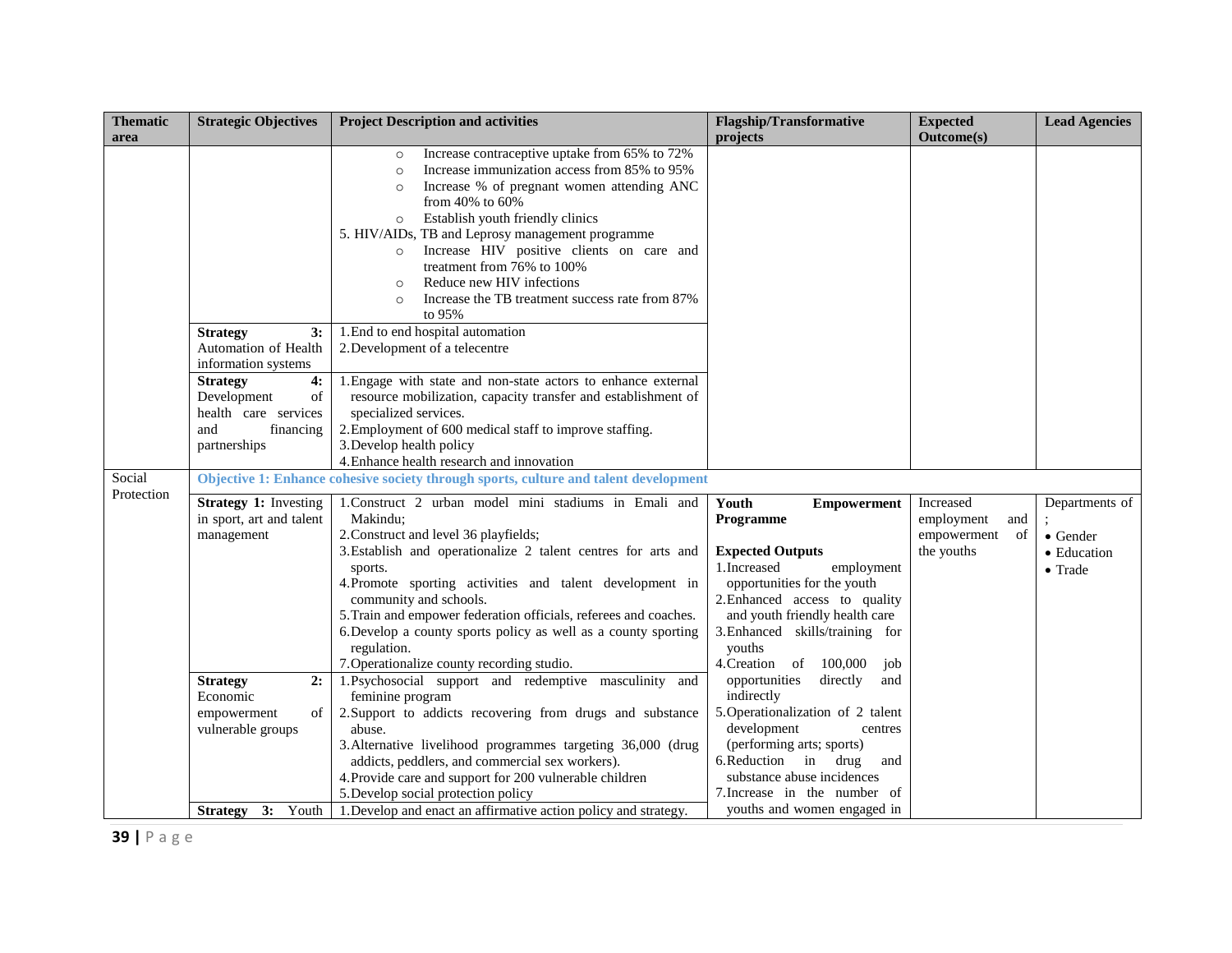| <b>Thematic</b><br>area | <b>Strategic Objectives</b>                                                                                                                                                                       | <b>Project Description and activities</b>                                                                                                                                                                                                                                                                                                                                                                                                                                                                                                                                                                                                                                                                                                                                                                                                                                                                                                                                                                                                                 | <b>Flagship/Transformative</b><br>projects                                                                                                                                                                                                                                                                                                                                                                                                                    | <b>Expected</b><br><b>Outcome(s)</b>               | <b>Lead Agencies</b>                             |
|-------------------------|---------------------------------------------------------------------------------------------------------------------------------------------------------------------------------------------------|-----------------------------------------------------------------------------------------------------------------------------------------------------------------------------------------------------------------------------------------------------------------------------------------------------------------------------------------------------------------------------------------------------------------------------------------------------------------------------------------------------------------------------------------------------------------------------------------------------------------------------------------------------------------------------------------------------------------------------------------------------------------------------------------------------------------------------------------------------------------------------------------------------------------------------------------------------------------------------------------------------------------------------------------------------------|---------------------------------------------------------------------------------------------------------------------------------------------------------------------------------------------------------------------------------------------------------------------------------------------------------------------------------------------------------------------------------------------------------------------------------------------------------------|----------------------------------------------------|--------------------------------------------------|
|                         | empowerment<br>Strategy 4: Elderly<br>support programme<br>5:<br><b>Strategy</b><br>Recreation parks and<br>cultural promotion<br>Strategy 6: Social<br>Policy development                        | 2. Develop a youth economic empowerment plan<br>3. Operationalize 2 talent centres (arts and sports)<br>4. Operationalization of Makueni Youth Empowerment services<br>$(M-YES)$ .<br>1. Strengthen and sustain access to health care by the elderly.<br>2. Increase advocacy to combat ageism, psychosocial support<br>for older persons<br>3. Strengthen the capacity of elder persons care givers<br>1. Establish 2 recreational parks with recreational amenities in 2<br>urban areas.<br>2. Construct and equip Akamba museum in Makindu.<br>3. Operationalize Mukamba cultural centre in Kibwezi.<br>4. Promote county wide cultural activities and facilitate an<br>annual Akamba cultural event.<br>1. Develop a policy framework on elderly care centers.<br>2. Develop a child protection policy.<br>3. Develop and implement sports development policy.<br>4. Develop and implement youth development policy.<br>5. Develop and implement social protection policy.<br>6. Develop and implement gender and disability mainstreaming<br>policy. | profitable agriculture - youths<br>constituting at least 20% of<br>farmers<br>8. Establishment<br>and<br>operationalization<br>of<br>agricultural incubation centre<br>9. Establish and operationalize<br>Makueni Youth Service<br>10.<br>Establish and equip<br>youth sports academy and<br>Operationalize an arts and<br>sports talent centres.<br>Sanitary towels and<br>11.<br>footwear initiative targeting<br>15,000 school going children<br>and youth |                                                    |                                                  |
| Education               | Strategy 1: Legal and<br>policy framework:                                                                                                                                                        | Objective 2: Enhance access to quality basic education and technical training<br>1. Adopt and implement the national ECDE policy.<br>2. Develop a day care policy to regulate, standardize and<br>support day care centers.<br>3. Formulate CTTI legal framework.                                                                                                                                                                                                                                                                                                                                                                                                                                                                                                                                                                                                                                                                                                                                                                                         | County<br>technical<br>training<br>restructuring and remodeling<br><b>Expected Outputs</b>                                                                                                                                                                                                                                                                                                                                                                    | Improved<br>quality<br>of<br>technical<br>training | Departments of<br>$\bullet$ Trade<br>• Education |
|                         | Strategy 2: Enhance<br>good governance and<br>quality assurance in<br>technical training.<br>$\overline{3}$ :<br><b>Strategy</b><br>Strengthening<br>Staffing Levels in<br><b>ECDEs</b> and CTTIs | 1. Undertake an assessment of the job market requirements to<br>inform courses selection for the CTTIs.<br>2. Introduce market driven CTTI curriculum.<br>1. Recruit additional ECDE teachers including skilled staff in<br>handling children with disabilities,<br>2. Capacity build ECDE teachers,<br>3. Recruit adequate CTTI instructors and managers, and<br>4. Capacity build CTTI instructors on new / emerging<br>technologies.                                                                                                                                                                                                                                                                                                                                                                                                                                                                                                                                                                                                                   | 1. Approved policy and CTTIs<br>classification guidelines<br>2.5 market driven and relevant<br>courses introduced<br>3. Competent<br>and<br>qualified<br>instructors and managers<br>4.CTTIs rehabilitated, upgraded<br>and equipped.<br>5. Incubation centres established<br>in the CTTIs                                                                                                                                                                    |                                                    | • Agriculture<br>$\bullet$ Gender                |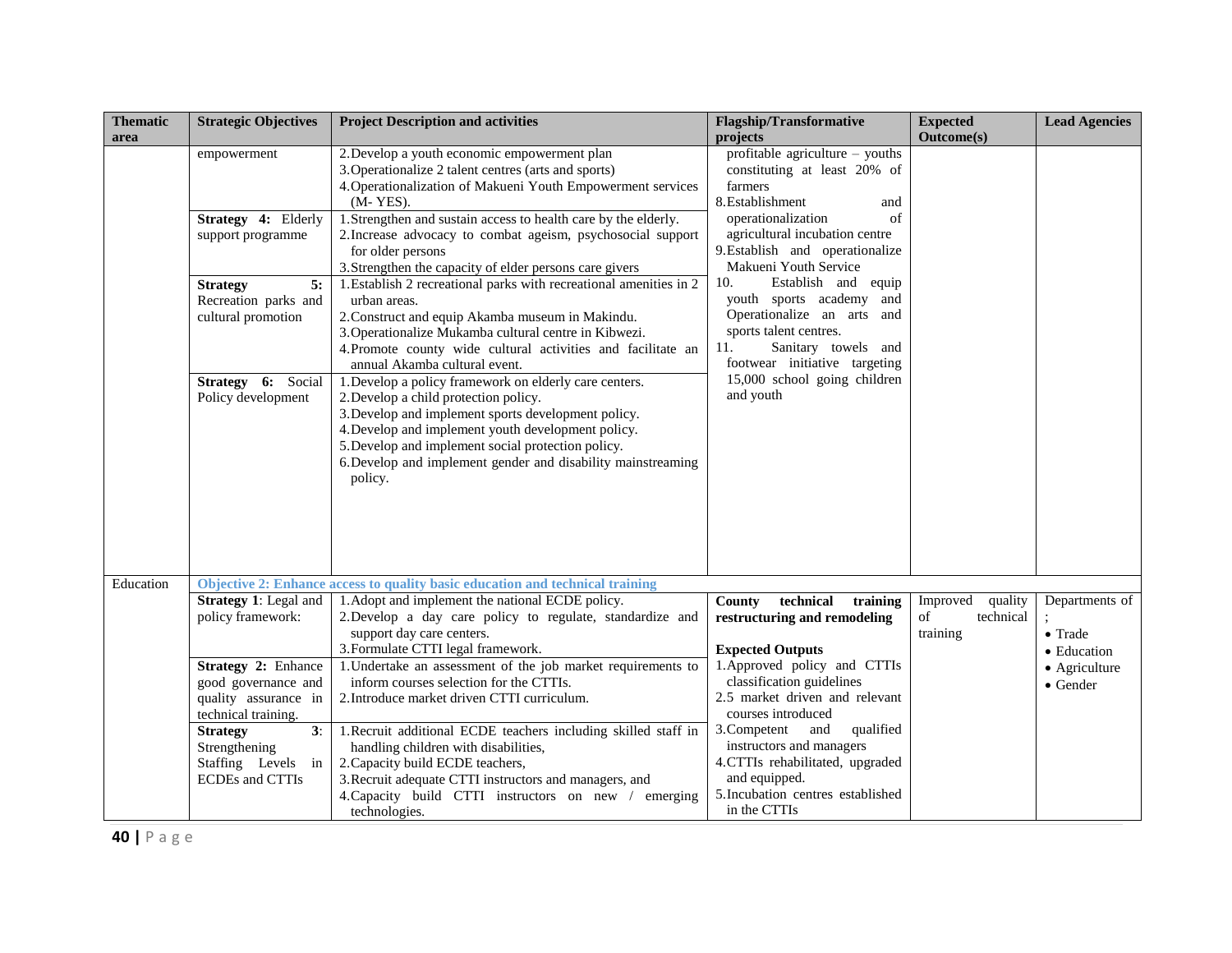| <b>Thematic</b><br>area                                                                                                      | <b>Strategic Objectives</b>                                                                                                                                                                | <b>Project Description and activities</b>                                                                                                                                                                                                                                                                                                                                                                                                                                                                                                                                                                                                                                                                                                                                                                                                                                                                        | <b>Flagship/Transformative</b><br>projects                                                                                                                                                                                                                                          | <b>Expected</b><br><b>Outcome(s)</b> | <b>Lead Agencies</b>                                         |
|------------------------------------------------------------------------------------------------------------------------------|--------------------------------------------------------------------------------------------------------------------------------------------------------------------------------------------|------------------------------------------------------------------------------------------------------------------------------------------------------------------------------------------------------------------------------------------------------------------------------------------------------------------------------------------------------------------------------------------------------------------------------------------------------------------------------------------------------------------------------------------------------------------------------------------------------------------------------------------------------------------------------------------------------------------------------------------------------------------------------------------------------------------------------------------------------------------------------------------------------------------|-------------------------------------------------------------------------------------------------------------------------------------------------------------------------------------------------------------------------------------------------------------------------------------|--------------------------------------|--------------------------------------------------------------|
|                                                                                                                              | <b>Strategy 4: Provision</b><br>of<br>adequate<br>infrastructure<br>in<br><b>CTTIs and ECDEs</b><br>Strategy 5: Support<br>Increased<br>for<br>Retention<br>and<br><b>Transition Rates</b> | 1. Construct and upgrade ECDE and CTTI infrastructure<br>centers.<br>2. Construct or upgrade one model ECDE in each of the 30<br>wards.<br>3. Provide modern equipment and learning materials in ECDE<br>centers<br>4. Establish six (6) model CTTIs.<br>5. Upgrade Makueni CTTI to Centre of excellence.<br>6. Rehabilitate and equip all CTTIs in the county.<br>7. Integrating children with disability in ECDE and CTTI<br>education through provision of accessible infrastructure and<br>equipment<br>1. Establish one fully fledged university (Makueni University)<br>in collaboration with National government,<br>2. Collaborate with existing campuses of SEKU and University<br>of Nairobi to promote technical higher education,<br>3. Partner with the national government to upgrade one CTTI to<br>a national technical college (TVET)<br>4. Support 30,000 beneficiaries with bursaries and 500 |                                                                                                                                                                                                                                                                                     |                                      |                                                              |
|                                                                                                                              |                                                                                                                                                                                            | scholarships.<br>5. Feeding programmes targeting 250,000 ECDE pupils.<br>6. Promote school farms<br>7. Establish and operationalize Makueni Education Fund<br>Scheme.<br>8. Rehabilitate 3 existing community libraries and construct 2<br>model libraries in Wote and Mtito Andei<br>9. Construct one community center.                                                                                                                                                                                                                                                                                                                                                                                                                                                                                                                                                                                         |                                                                                                                                                                                                                                                                                     |                                      |                                                              |
| Enablers                                                                                                                     |                                                                                                                                                                                            | Objective 1: Improve access to road and transport infrastructure                                                                                                                                                                                                                                                                                                                                                                                                                                                                                                                                                                                                                                                                                                                                                                                                                                                 |                                                                                                                                                                                                                                                                                     |                                      |                                                              |
| Infrastructu<br>re,<br>cooperative<br>s, financial<br>infrastructu<br>re, energy,<br>ICT<br>and<br>Institutional<br>Capacity | <b>Strategy</b><br>1:<br>Upgrading<br>road<br>infrastructure<br>and<br>connectivity                                                                                                        | 1. Upgrade 5,000 Kms of earth roads to gravel finish<br>2. Rehabilitate 6,000 Kms of existing roads<br>3. Open up 600 Km of new roads.<br>4. Tarmac 300 Km of the county roads - Emali- Ukia (45km),<br>Itangini - Kakuswi (29km), Wote-Kalawa-Wamunyu<br>(45km), and machinery - Ulilinzi-Athi, Ukia-Kikoko (20km),<br>Kyambalasi- Kikima (20Km), and Mtito Andei-Oloitoktok.<br>5. Construct 30 Non-Vented Drifts.<br>6. Construct 12 bridges<br>7. Construct interconnecting roads between Sub County<br>Headquarters, SGR main terminals and urban areas<br>8. Construct Oloitoktok - Mtito Andei link<br>9. Open up roads along Athi River irrigation belt.                                                                                                                                                                                                                                                 | Road<br>Improvement<br>Programme<br><b>Expected Outputs</b><br>· Develop a transport master<br>plan<br>• Tarmac 300km of roads:<br>Emali-Ukia 45km, Itangini-<br>Kakuswi 29km, Wote-Kalawa-<br>Wamunyu 45km, Machinery-<br>Ukia-Kikoko<br>Ulilinzi-Athi,<br>20km Kyambalasi- Kikima | Enhanced<br>road<br>connectivity     | Departments of<br>• Roads<br>• Devolution<br>$\bullet$ Lands |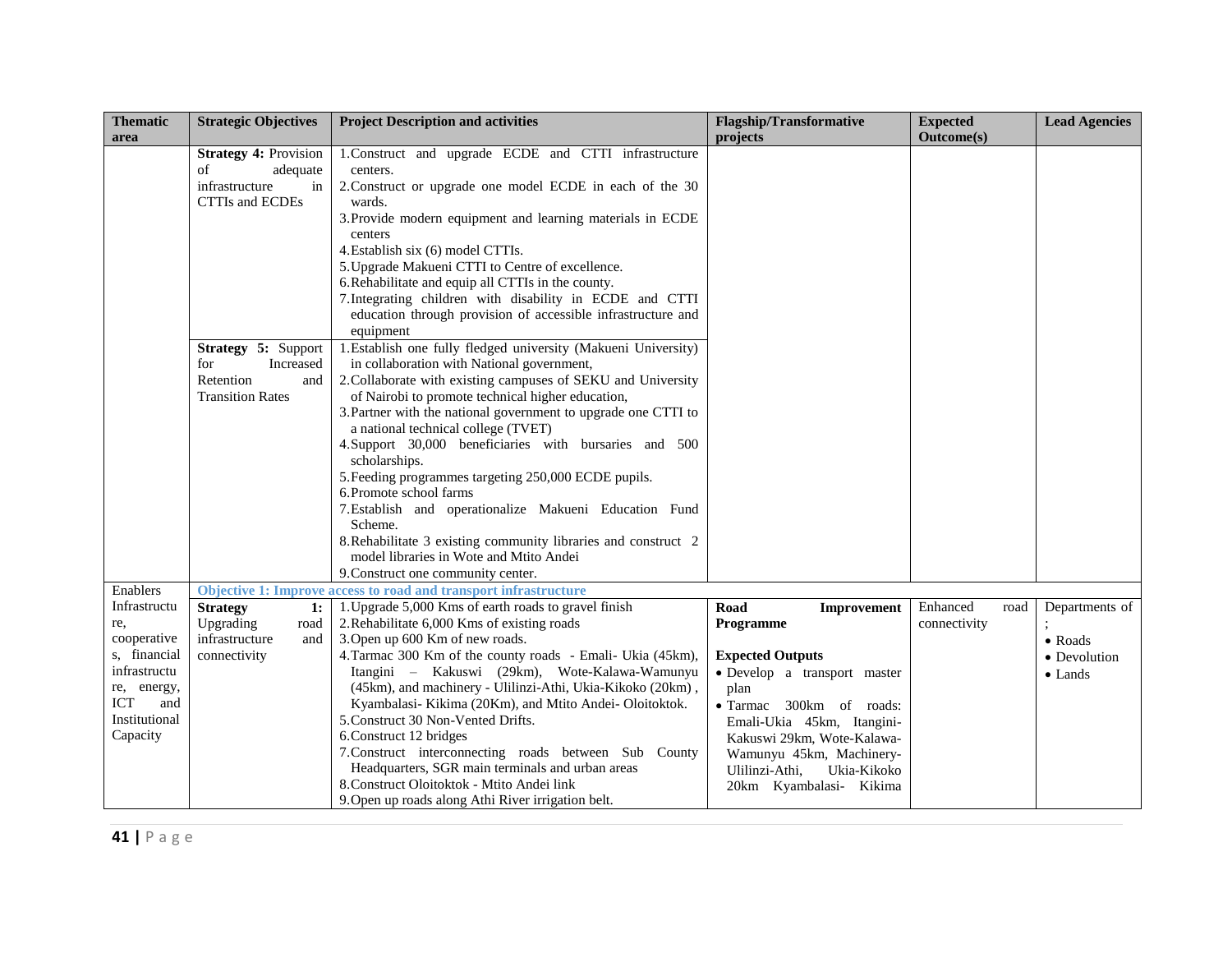| <b>Thematic</b><br>area                                    | <b>Strategic Objectives</b>                                                                                                                      | <b>Project Description and activities</b>                                                                                                                                                                                                                                                                                                                                                                                                                                                                                                                                                                                                 | <b>Flagship/Transformative</b><br>projects                                                                                                                                                                                                                                                                                                                                                                             | <b>Expected</b><br><b>Outcome(s)</b>                                                                                                                          | <b>Lead Agencies</b>                                                 |
|------------------------------------------------------------|--------------------------------------------------------------------------------------------------------------------------------------------------|-------------------------------------------------------------------------------------------------------------------------------------------------------------------------------------------------------------------------------------------------------------------------------------------------------------------------------------------------------------------------------------------------------------------------------------------------------------------------------------------------------------------------------------------------------------------------------------------------------------------------------------------|------------------------------------------------------------------------------------------------------------------------------------------------------------------------------------------------------------------------------------------------------------------------------------------------------------------------------------------------------------------------------------------------------------------------|---------------------------------------------------------------------------------------------------------------------------------------------------------------|----------------------------------------------------------------------|
|                                                            | 2:<br><b>Strategy</b><br>Improving policy and<br>collaborative<br>framework<br><b>Strategy 3: Improved</b><br>urban and market<br>infrastructure | 1. Develop a transport policy<br>2. Develop a transport master plan<br>1. Upgrading of 17 towns - installation of high mast lighting<br>flood lights, streetlights and access roads to the towns,<br>2. Improve the storm water management<br>3. Construct 4 bus parks,<br>4. Construct 4 lorry parks along Mombasa road and<br>5. Lay 15,000 $M^2$ of cabro paving in towns                                                                                                                                                                                                                                                              | $(20Km)$ ,<br>Mtito<br>Andei-<br>Oloitoktok                                                                                                                                                                                                                                                                                                                                                                            |                                                                                                                                                               |                                                                      |
|                                                            | <b>Objective 1: Enhance access to ICT services</b>                                                                                               |                                                                                                                                                                                                                                                                                                                                                                                                                                                                                                                                                                                                                                           |                                                                                                                                                                                                                                                                                                                                                                                                                        |                                                                                                                                                               |                                                                      |
| <b>Strategy 4: Improved</b><br>access to ICT<br>10.<br>11. |                                                                                                                                                  | 1. Develop ICT policy<br>2. Develop ICT Infrastructure and Communication Support<br>systems:<br>3. Interconnect all county institutions with ICT<br>4. Provision of ICT equipment to the CTTIs,<br>5. Establish an equipped ICT center in every ward<br>6. Construct an ICT Incubation center.<br>7. Extending the 5000 sq km of fibre optic connection<br>8. Provision of internet access to citizens in open<br>spaces/recreational areas<br>9. Train 4,000 members of staff on specialized ICT skills<br>ICT competence and skills capacity building<br>programme targeting 50,000 citizen<br>Automation of county government services | of Government<br><b>Automation</b><br><b>Services</b><br><b>Expected Outputs</b><br>• Increased efficiency in service<br>delivery<br>· Enhanced transparency and<br>accountability in government<br>operations<br>· Reduced operating costs in<br>delivery of services<br>• Citizen centered development<br>$\bullet$ e-government<br>policy/legal<br>framework<br>• Automate 70% of government<br>operations/services | Enhanced Service<br>Delivery                                                                                                                                  | Departments of<br>• Education<br>• Devolution                        |
|                                                            |                                                                                                                                                  | <b>Objective 1: Enhance access to reliable energy</b>                                                                                                                                                                                                                                                                                                                                                                                                                                                                                                                                                                                     |                                                                                                                                                                                                                                                                                                                                                                                                                        |                                                                                                                                                               |                                                                      |
|                                                            | Strategy 1: Increase<br>access to<br>energy,<br>production<br>and<br>distribution                                                                | 1. Develop energy policy and renewable energy master plan<br>2. Development of large scale solar farms to generate 20 MW of<br>power<br>3. Install wind plant to generate 5 MW<br>4. Rural electrification programme<br>5. Promotion of alternative sources of energy for cooking such<br>as gas, fuel efficient stoves and biogas.<br>6. Connect 15,000 households with solar energy<br>7. Establishing a fund to support activities for green energy<br>development.<br>8. Installation of biogas systems and small scale solar lighting<br>facilities countywide<br>9. Connecting public institutions with electricity                 | Green energy production and<br>promotion<br><b>Expected Outputs</b><br>· Green energy production and<br>distribution policy<br>• 50 institutions connected to<br>solar power<br>• 20 MW produced from solar<br>· 20,000 households<br>using<br>biogas for cooking fuel<br>· 20,000 households connected<br>to solar for lighting                                                                                       | Enhanced access to<br>improved sources<br>of energy<br>Increase<br>the<br>proportion<br>with<br>access<br>to<br>electricity<br>from<br>20% to 40% by<br>2022. | Departments of<br>$\bullet$ Roads<br>• Devolution<br>$\bullet$ Lands |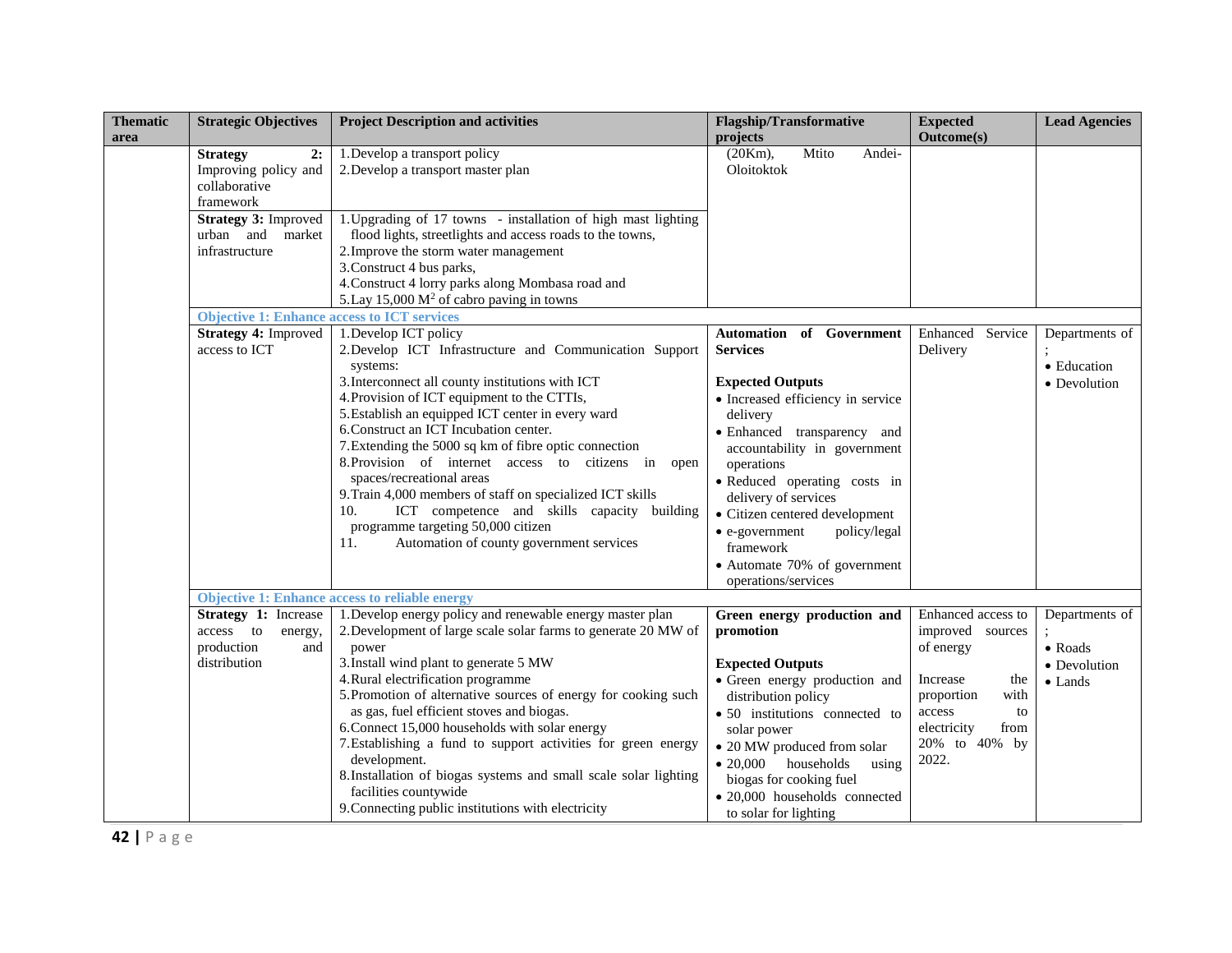| <b>Thematic</b><br>area | <b>Strategic Objectives</b>                                                                                                                            | <b>Project Description and activities</b>                                                                                                                                                                                                                                                                                                                                                                                                                                                                                                                                                                                                                                                                                                                             | <b>Flagship/Transformative</b><br>projects | <b>Expected</b><br><b>Outcome(s)</b> | <b>Lead Agencies</b>                                                                                        |
|-------------------------|--------------------------------------------------------------------------------------------------------------------------------------------------------|-----------------------------------------------------------------------------------------------------------------------------------------------------------------------------------------------------------------------------------------------------------------------------------------------------------------------------------------------------------------------------------------------------------------------------------------------------------------------------------------------------------------------------------------------------------------------------------------------------------------------------------------------------------------------------------------------------------------------------------------------------------------------|--------------------------------------------|--------------------------------------|-------------------------------------------------------------------------------------------------------------|
|                         |                                                                                                                                                        | <b>Objective 1: Enhance fiscal discipline and accountability</b>                                                                                                                                                                                                                                                                                                                                                                                                                                                                                                                                                                                                                                                                                                      |                                            |                                      |                                                                                                             |
|                         | <b>Strategy 1: Improve</b><br>institutional<br>development<br>and<br>knowledge<br>management                                                           | 1. Develop and operationalize the county communication<br>strategy<br>2. Enhance participatory development by strengthening the<br>participatory development units at the 3,612 villages, 300<br>clusters, 60 sub ward, 30 wards as well as towns and urban<br>centres development units.<br>3. Establish village councils to enhance coordination of County<br>Government functions and public service.<br>4. Establishment of Service delivery centres (Mwene Nthi<br>Centres)<br>5.Strengthen Performance Management through contracting<br>and appraisal, performance review and performance reward<br>management.<br>6. Improving County enforcement and security systems:                                                                                       |                                            |                                      | Departments of<br>• Office<br>of<br>Governor<br>$\bullet$ CPSB<br>• Finance and<br>Planning<br>• Devolution |
|                         |                                                                                                                                                        | 7. Establishing a County Human Resources and Management<br>System                                                                                                                                                                                                                                                                                                                                                                                                                                                                                                                                                                                                                                                                                                     |                                            |                                      |                                                                                                             |
|                         | <b>Strategy 2:</b><br>Strengthening<br>volunteerism,<br>internship and<br>diaspora engagement<br><b>Strategy 3:</b><br>Effective citizen<br>engagement | 1. Develop a policy on volunteerism and internship<br>2. Initiate 75 community service activities through volunteerism<br>3. Engage 100 young people on internship annually<br>4. Engage 1,500 volunteers annually<br>5. Increased diaspora participation in county development and<br>investments<br>sustainable<br>1.Promote<br>community<br>involvement<br>in<br>implementing the CIDP 2018-2022.<br>2. Increased citizen engagement will be aimed at enhancing<br>openness and accountability and ensure efficient delivery of<br>quality services to the Makueni citizenry.<br>3. Establish a county citizen feedback and complaint<br>mechanism<br>4. Develop a county communication strategy and policy<br>5. Enhance Information, Education and Communication |                                            |                                      |                                                                                                             |
|                         |                                                                                                                                                        | material publication and dissemination                                                                                                                                                                                                                                                                                                                                                                                                                                                                                                                                                                                                                                                                                                                                |                                            |                                      |                                                                                                             |
|                         | <b>Strategy 4:</b><br>Strengthening county<br>legal systems<br><b>Strategy 5: County</b><br><b>Enterprise Risk</b>                                     | 1. Establish county attorney office<br>2. Establish county legal registry and library<br>3. Establish the office of ombudsman<br>1. Develop a disaster management and response plan<br>2. Establish disaster coordination unit                                                                                                                                                                                                                                                                                                                                                                                                                                                                                                                                        |                                            |                                      |                                                                                                             |
|                         | Management                                                                                                                                             | 3. Establish 6 fire stations<br>4. Develop county risk identification and management plan                                                                                                                                                                                                                                                                                                                                                                                                                                                                                                                                                                                                                                                                             |                                            |                                      |                                                                                                             |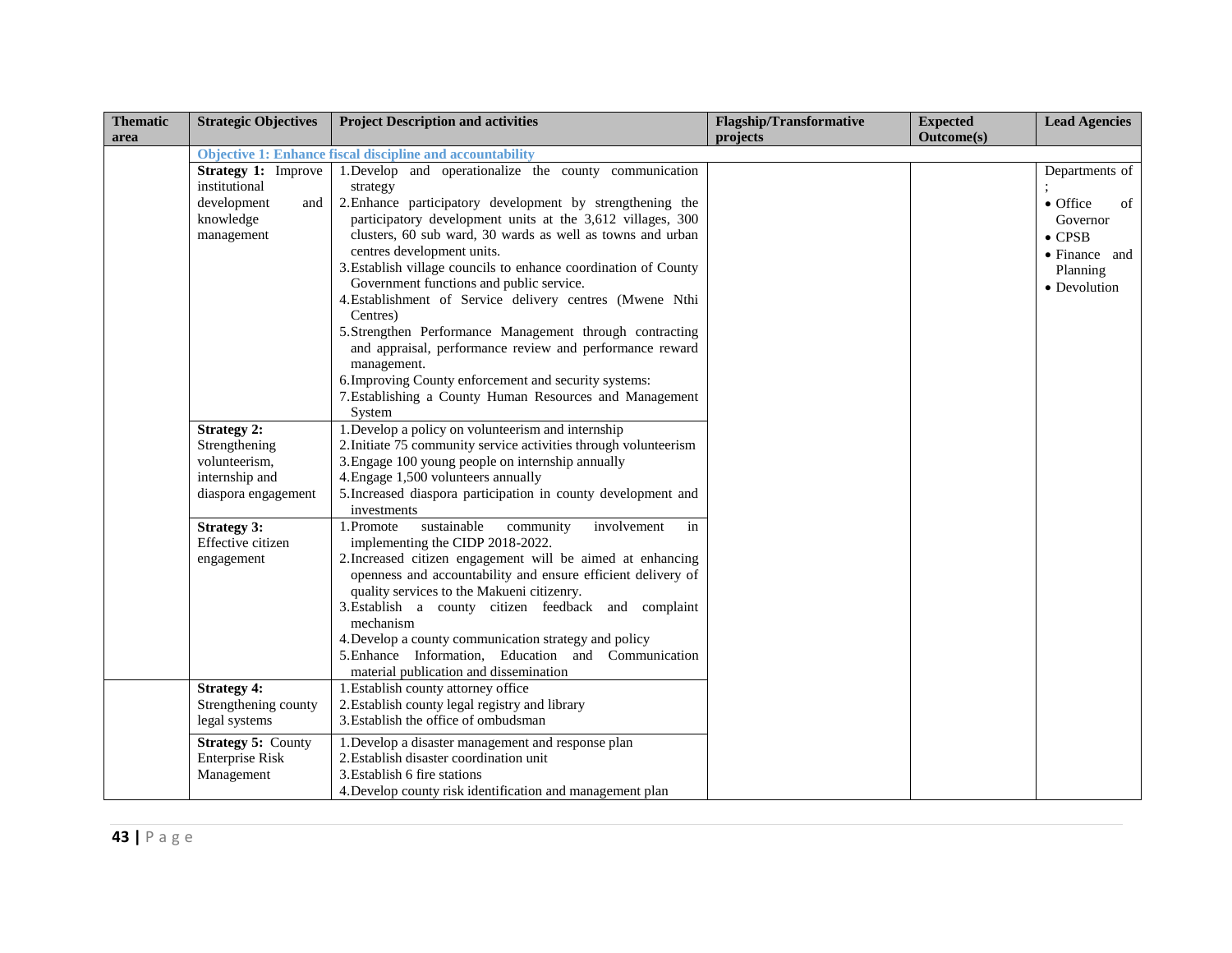| <b>Thematic</b> | <b>Strategic Objectives</b> | <b>Project Description and activities</b>                                    | <b>Flagship/Transformative</b> | <b>Expected</b>   | <b>Lead Agencies</b> |
|-----------------|-----------------------------|------------------------------------------------------------------------------|--------------------------------|-------------------|----------------------|
| area            |                             |                                                                              | projects                       | <b>Outcome(s)</b> |                      |
|                 | <b>Strategy 6: Enhance</b>  | 1. Strengthening the county budget process                                   |                                |                   |                      |
|                 | fiscal responsibility       | 2. Improving public expenditure management                                   |                                |                   |                      |
|                 | and accountability          | 3. Enhancing fiscal discipline and accountability                            |                                |                   |                      |
|                 |                             | 4. Enhancing the link between policy, planning and budgeting:                |                                |                   |                      |
|                 |                             | 5. Strengthening of Monitoring, Evaluation and Statistics                    |                                |                   |                      |
|                 |                             | Systems.                                                                     |                                |                   |                      |
|                 |                             | 6. Develop and adopt a county asset management policy                        |                                |                   |                      |
|                 | <b>Strategy 7:</b>          | 1. Strengthening civic education and development                             |                                |                   |                      |
|                 | Strengthen county           | 2. Strengthening community development at the grassroots                     |                                |                   |                      |
|                 | public participation        | 3. Strengthening participatory development units                             |                                |                   |                      |
|                 | and civic education         |                                                                              |                                |                   |                      |
|                 |                             | Objective 2: To make laws that support devolution, offer oversight to County |                                |                   |                      |
|                 | <b>Strategy 1: County</b>   | • Formulation and publication of bills                                       |                                |                   |                      |
|                 | Assembly                    | • Consideration of policies, regulations and guidelines                      |                                |                   |                      |
|                 | Legislation, oversight      | • Formulation of motions                                                     |                                |                   |                      |
|                 | and representation          | • Public participation                                                       |                                |                   |                      |
|                 |                             | • Project verification visits                                                |                                |                   |                      |
|                 |                             | • Bunge Mashinani sessions/open days                                         |                                |                   |                      |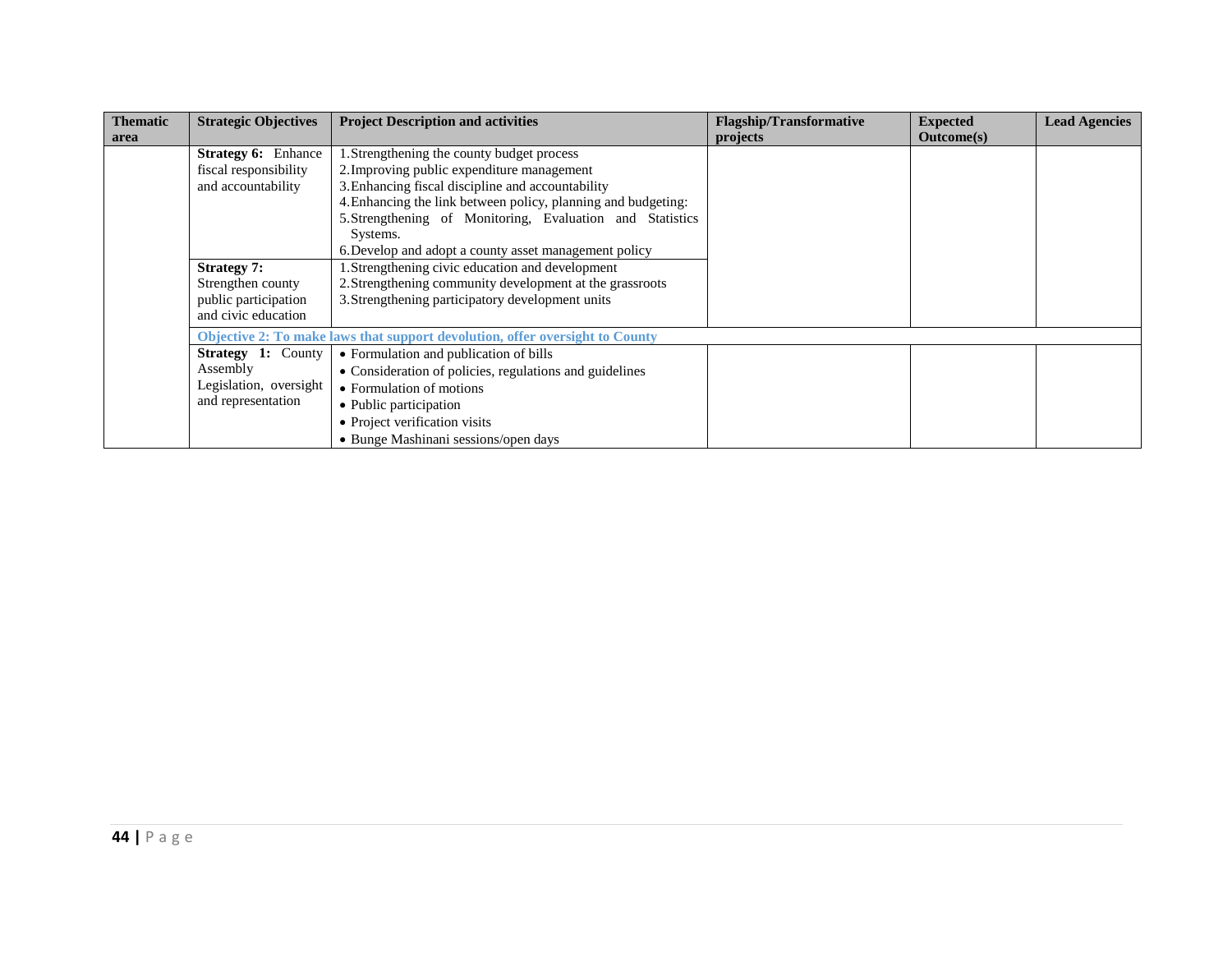## <span id="page-44-0"></span>**CHAPTER FOUR: FINANCIAL ANALYSIS**

#### <span id="page-44-1"></span>**4.0 Introduction**

This chapter reviews the revenue performance and expenditure for CIDP I by presenting a financial analysis for the period 2013-2017. This forms the basis for making revenue projections and development of revenue raising measures for the implementation of CIDP II 2018-2022. It also estimates the total outlay needed to implement CIDP II. The strategies outlined here address; revenue raising strategies; asset management strategies; financial management strategies; capital financing strategies; operational financing strategies; and strategies that would enhance cost-effectiveness.

#### <span id="page-44-2"></span>**4.1 Performance for Previous CIDP (Revenue and Expenditure) per FY and Sectors**

This section presents the county revenue performance in line with government fiscal year and source of revenues.

#### <span id="page-44-3"></span>**4.1.1 Revenue Performance 2013-2017 CIDP**

The county funded its budget through transfers from the national government and own source revenue. The national government transfers included equitable share and conditional grants. Table 2 presents the revenue performance for the period 2013-2017.

| <b>Financial</b> | <b>Equitable Share</b> | <b>Source</b><br>Own | <b>Conditional</b>       | <b>Total</b>   |
|------------------|------------------------|----------------------|--------------------------|----------------|
| Year             |                        | Revenue              | allocation               |                |
| 2013/14          | 4,366,289,296.00       | 189, 187, 741.00     |                          | 4,555,477,037  |
| 2014/15          | 5,193,526,432.00       | 215,349,954.00       | $\overline{\phantom{a}}$ | 5,408,876,386  |
| 2015/16          | 5,969,671,381.00       | 217,998,870.00       | 177,255,371.00           | 6,364,925,369  |
| 2016/17          | 6,441,351,588.00       | 218,853,188.55       | 202,117,593.00           | 6,862,322,369  |
| 2017/18          | 6,825,200,000.00       | 321,000,000.00       | 352,067,136.00           | 7,498,267,136  |
| <b>Total</b>     | 28,796,038,697         | 1,162,389,753.55     | 731,440,100              | 30,689,868,297 |

#### <span id="page-44-5"></span>**Table 2: Revenue (equitable Share and Own Source Revenue)**

In the period under review the county received a total of Kshs. 28,796,038,697.00 as equitable share and mobilized its own source revenue amounting to Kshs. 1,162,389,753.55. The equitable share increased by 56 per cent from Ksh. 4.366 billion in 2013/14 financial year to Ksh. 6.825 billion in 2017/2018 financial year. However further analysis show that the increase has been increasing at a decreasing trend where the increase between financial years 2013/2014 and 2014/2015 was 18.9 per cent compared to 5.95 per cent between financial years 2016/2017 and 2017/2018.

## <span id="page-44-4"></span>**4.1.2 Expenditure Performance 2013-2017**

Table 3 presents the county expenditure performance for the period 2013-2017.

<span id="page-44-6"></span>

| Table 3:                                     | <b>County Expenditure Performance for the period 2013-2017</b> |                                        |                                     |                                          |                               |                                    |  |  |
|----------------------------------------------|----------------------------------------------------------------|----------------------------------------|-------------------------------------|------------------------------------------|-------------------------------|------------------------------------|--|--|
| <b>Sector</b>                                | <b>RECURRENT</b><br><b>BUDGET</b>                              | <b>RECURRENT</b><br><b>EXPENDITURE</b> | <b>DEVELOPMENT</b><br><b>BUDGET</b> | <b>DEVELOPMENT</b><br><b>EXPENDITURE</b> | <b>TOTAL</b><br><b>BUDGET</b> | <b>TOTAL</b><br><b>EXPENDITURE</b> |  |  |
| Agriculture,<br>Rural & Urban<br>Development | 1,165,480,892.81                                               | 876, 957, 263. 67                      | 1,635,761,582.07                    | 1,086,205,573.26                         | 2,801,242,474.88              | 1,963,162,836.93                   |  |  |
|                                              |                                                                |                                        |                                     |                                          |                               |                                    |  |  |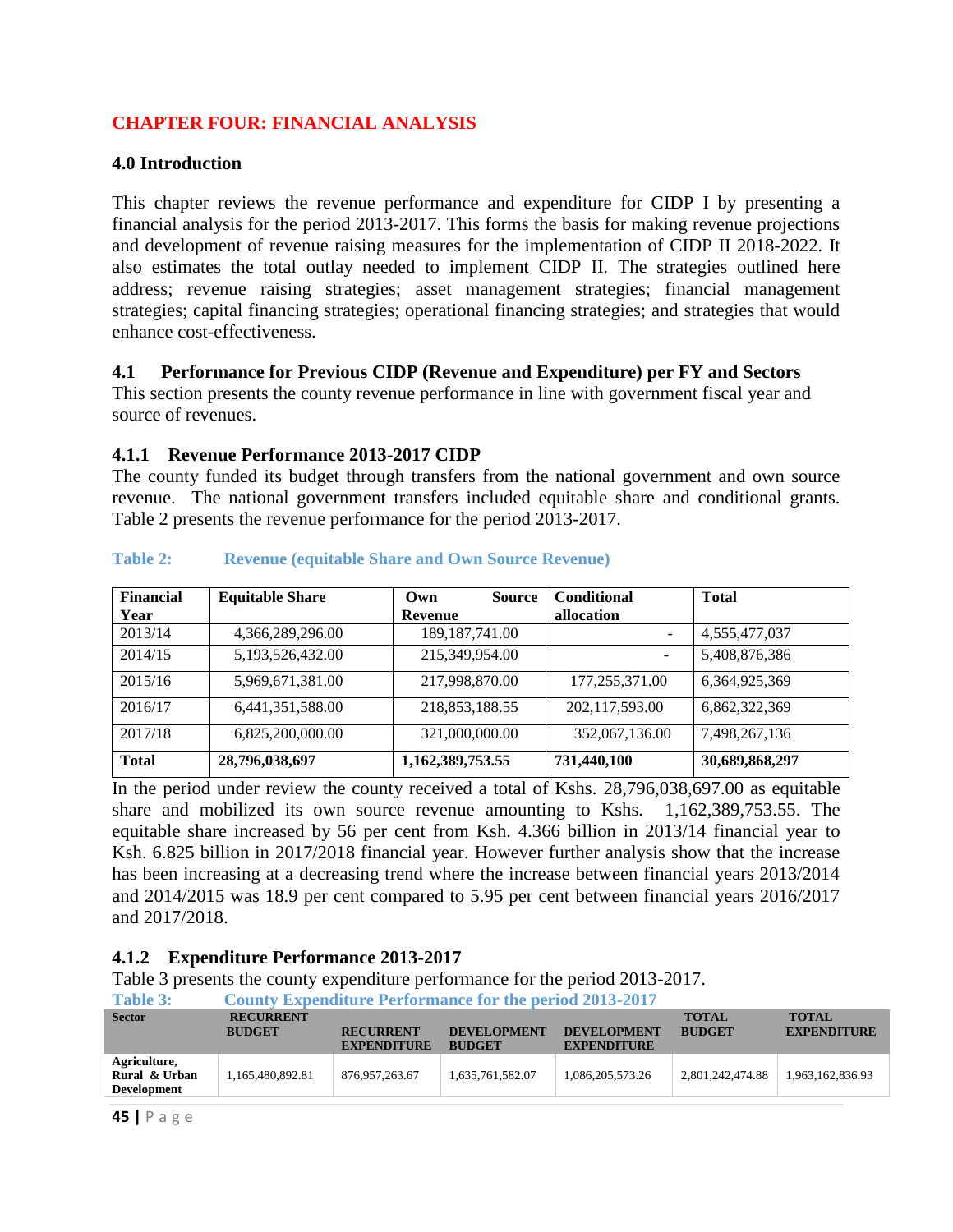| <b>Sector</b>                                                                     | <b>RECURRENT</b><br><b>BUDGET</b> | <b>RECURRENT</b><br><b>EXPENDITURE</b> | <b>DEVELOPMENT</b><br><b>BUDGET</b> | <b>DEVELOPMENT</b><br><b>EXPENDITURE</b> | <b>TOTAL</b><br><b>BUDGET</b> | <b>TOTAL</b><br><b>EXPENDITURE</b> |
|-----------------------------------------------------------------------------------|-----------------------------------|----------------------------------------|-------------------------------------|------------------------------------------|-------------------------------|------------------------------------|
| <b>Education</b>                                                                  | 1,117,044,255.50                  | 763,114,664.46                         | 931,646,989.93                      | 705,031,781.03                           | 2,048,691,245.43              | 1,468,146,445.49                   |
| Energy,<br>Infrastructure &<br><b>ICT</b>                                         | 684, 146, 483. 17                 | 558,182,354.23                         | 1,850,502,686.18                    | 1,136,329,263.80                         | 2,534,649,169.35              | 1,694,511,618.03                   |
| General<br><b>Economic</b><br><b>Commercial and</b><br><b>Labour Affairs</b>      | 263,822,734.74                    | 183,995,856.68                         | 563, 207, 139. 20                   | 433,229,343.75                           | 827,029,873.94                | 617,225,200.43                     |
| <b>Health</b>                                                                     | 7,903,351,912.67                  | 5,836,173,718.40                       | 2,158,100,891.16                    | 1,527,811,277.77                         | 10,061,452,803.8              | 7,363,984,996.17                   |
| <b>Public</b><br><b>Administration</b><br>and International<br><b>Affairs</b>     | 9,359,809,710.91                  | 6,407,192,951.78                       | 529, 304, 241. 36                   | 398,470,418.70                           | 9,889,113,952.27              | 6,805,663,370.48                   |
| <b>Social Protection,</b><br><b>Culture and</b><br>Recreation                     | 235,413,009.38                    | 160,854,159.32                         | 798,624,149.34                      | 612, 355, 192. 12                        | 1,034,037,158.72              | 773,209,351.44                     |
| <b>Environment</b><br><b>Protection, Water</b><br>and Natural<br><b>Resources</b> | 622,045,829.55                    | 469, 249, 373.86                       | 2,482,939,447.69                    | 1,471,152,751.67                         | 3,104,985,277.24              | 1,940,402,125.53                   |
| <b>Total</b>                                                                      |                                   |                                        | $10.050000 = 100000$                | $= 200$ $= 200$                          | $A + A + A + A + A + A + A$   | AA CAC AND ALL                     |

**21,351,114,828.73 15,255,720,342.4 10,950,087,126.93 7,370,585,602.1 32,301,201,955.66 22,626,305,944.5**  In the period under review, the county government had a net total cumulative budget of Kshs 32,301,201,955.66. Recurrent expenditure was allocated 66 per cent of the total budget whereas 34 per cent was channeled to development expenditure. The total cumulative absorption for both recurrent and development budget stood at 71% and 67% respectively.

## <span id="page-45-0"></span>**4.2 Resource Requirements for CIDP 2018-2022**

This section presents the resource mobilization framework and projected resource needs according to the Medium Term Expenditure framework.

#### <span id="page-45-1"></span>**4.2.1 Resource Mobilization Framework**

The county's resource mobilization strategy will revolve around internal and external mobilization. The internal strategy focuses on enhancing the county's own source revenue while the external strategy shifts the attention towards engaging external partners to finance implementation of the CIDP. The external strategy involves deepening engagement with bilateral and multilateral agencies, public private partnerships, private foundations and diaspora engagement (fundraising). Table 4 presents the internal and external resource mobilization focus for the period 2018-2022.

| <b>Internal Resource Mobilization Focus</b> |                                        |  | <b>External Resource Mobilization Focus</b>      |
|---------------------------------------------|----------------------------------------|--|--------------------------------------------------|
|                                             | Strengthening revenue streams inter-   |  | Building engagement with private foundations     |
|                                             | linkages and creating dependencies     |  |                                                  |
| 2                                           | Policy and legal framework for revenue |  | Deepening 'diaspora' engagements within Kenya    |
|                                             | collection                             |  | and abroad                                       |
|                                             | Change management focusing both on     |  | Building<br>partnerships with bilateral<br>and   |
|                                             | revenue staff and rate payers          |  | multilateral agencies and financial institutions |
|                                             | Conducting county's revenue potential  |  | Building Public private partnerships             |

<span id="page-45-2"></span>**Table 4: Internal and External Resource Mobilization Focus**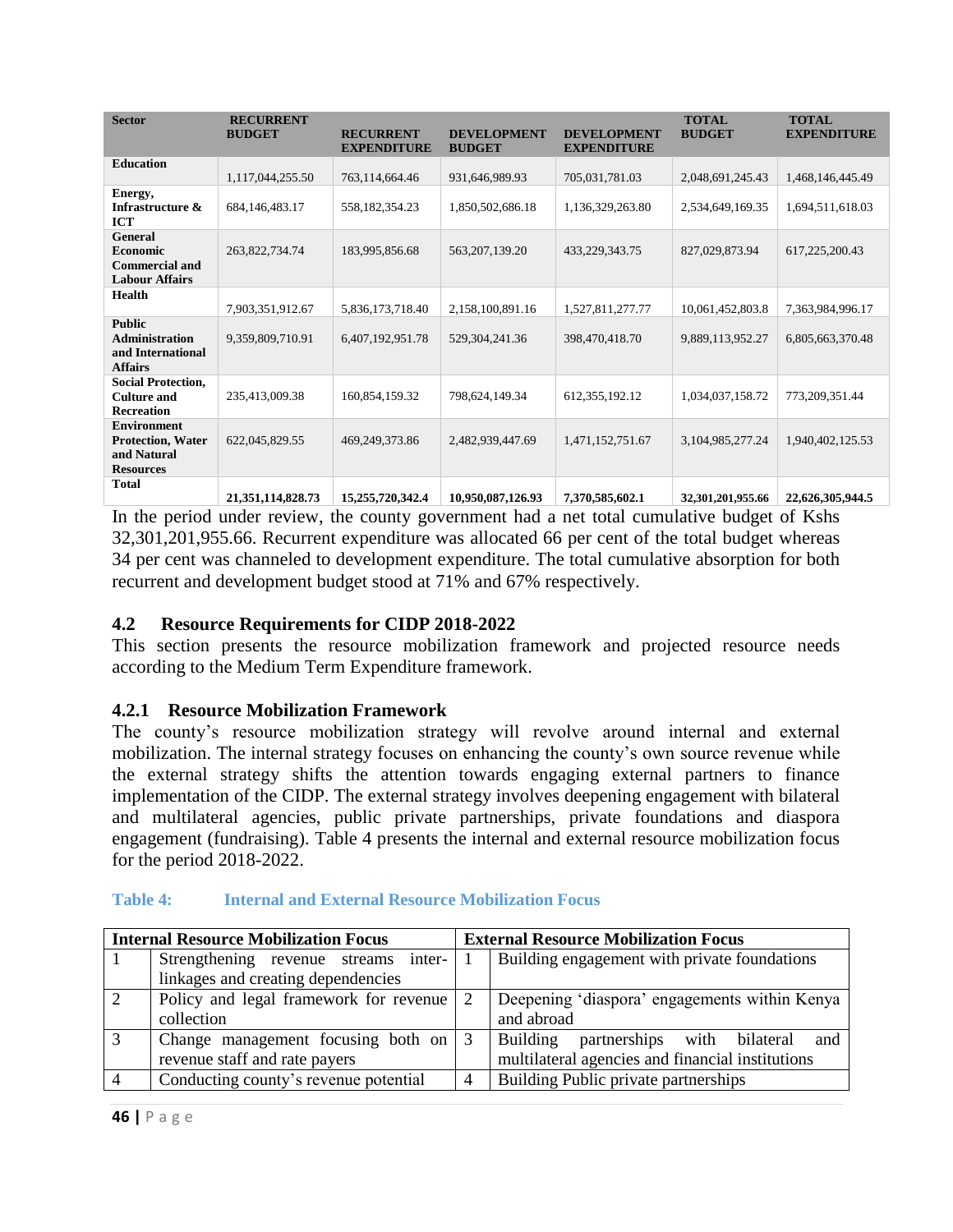| Divesting progressively from county $\vert 5 \rangle$ |  |  |  | Strengthening collaboration with the national |
|-------------------------------------------------------|--|--|--|-----------------------------------------------|
| investments                                           |  |  |  | government                                    |
|                                                       |  |  |  | Raising Awareness of Comparative Advantage of |
|                                                       |  |  |  | Makueni County                                |

The revenues mobilized through the focus in Table 4 will finance the 2018-2022 programmes and projects identified in the sectors. The estimated cost of programmes and projects in the CIDP 2018-2022 are enumerated in Table 5.

#### <span id="page-46-0"></span>**Table 5: Estimated sector Programmes and project costs**

| <b>Sector</b>                                                    | <b>Recurrent Budget</b> | <b>Development Budget</b> | <b>Total Budget</b>   | $%$ share |
|------------------------------------------------------------------|-------------------------|---------------------------|-----------------------|-----------|
| Agriculture, Rural &<br>Urban Development                        | 1,291,022,436.38        | 5,024,750,000.00          | 6,315,772,436.38      | 8%        |
| Education                                                        | 1,384,837,925.81        | 1,187,000,000.00          | 2,571,837,925.81      | 3%        |
| Energy, Infrastructure $\&$<br><b>ICT</b>                        | 744,098,661.97          | 16,377,200,000.00         | 17, 121, 298, 661. 97 | 21%       |
| General Economic<br>Commercial and Labour<br><b>Affairs</b>      | 306,579,648.53          | 800,000,000.00            | 1,106,579,648.53      | $1\%$     |
| Health                                                           | 9,549,081,528.16        | 13,209,304,049.50         | 22,758,385,577.66     | 28%       |
| Public Administration and<br><b>International Affairs</b>        | 12,440,326,541.25       | 295,000,000.00            | 12,735,326,541.25     | 15%       |
| Social Protection, Culture<br>and Recreation                     | 304,298,202.55          | 1,350,000,000.00          | 1,654,298,202.55      | 2%        |
| <b>Environment Protection,</b><br>Water and Natural<br>Resources | 1,041,727,112.49        | 17,283,750,000.00         | 18, 325, 477, 112. 49 | 22%       |
| Total                                                            | 27,061,972,057.13       | 55,527,004,049.50         | 82,588,976,106.63     | 100.00%   |

The total estimated cost of implementation of the CIDP 2018-2022 is Ksh 82,588,976,106.63. The Health sector is estimated to utilize 28 percent of the total cost of financing the CIDP followed by Environment Protection, Water and Natural Resources with 22 percent and Energy, Infrastructure & ICT with 21 percent.

The projected revenues for financing the 2018-2022 CIDP will be raised from revenue streams illustrated in Table 6. The projected revenue sources include equitable share, own source revenue, conditional allocations, donor funding, loans & grants, community engagement and public private partnerships. Table 6 presents the projected revenues classified by source.

#### <span id="page-46-1"></span>**Table 6: Projected Revenue Amount (Kshs) Classified by Source**

| <b>Revenue source</b>   | Amount                | $%$ age |
|-------------------------|-----------------------|---------|
| Equitable share         | 45,981,142,460.36     | 56%     |
| Own source revenues     | 3,740,000,000.00      | 5%      |
| Conditional allocations | 2,547,978,762.32      | 3%      |
| Revenue gap             | 30, 319, 854, 883. 95 | 37%     |
| <b>Total</b>            | 82,588,976,106.63     |         |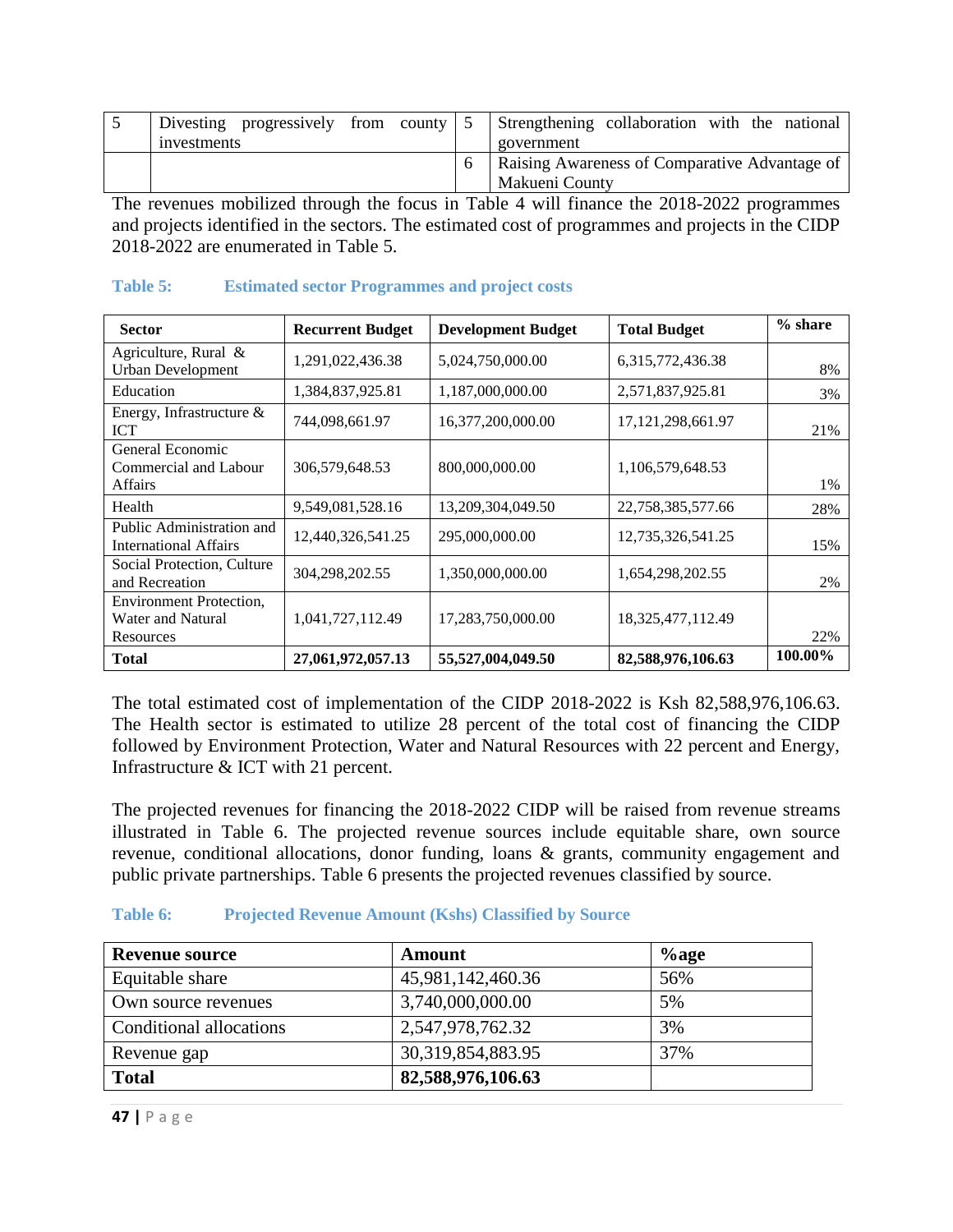The CIDP 2018-2022 will be financed by equitable share to a tune of Ksh.45.9 Billion representing 56 percent of the total estimated cost of implementing the CIDP. The county has a revenue gap amounting to Ksh. 30,319,854,883.95 translating to a revenue shortfall of 37%.

#### <span id="page-47-0"></span>**4.3 Bridging the Revenue Gap**

The estimated cost of implementing the CIDP has a financing gap of Ksh. 30,319,854,883.95. The county will employ the following avenues to bridge the revenue gap:

- i. **Public Private Partnerships**: Public private partnerships enable the public sector to harness efficiencies and expertise that the private sector presents to the delivery of certain facilities. The county will resort to mobilize resources through public private partnership to fund infrastructural development. The county will establish a public private partnership framework to guide engagement with the private sector. The county will also identify a number of infrastructural programmes for engaging the private sector. The energy subsector is very attractive to the private sector due to readily available market for power and an elaborate framework for purchasing power from independent power producers administered by the Ministry of Energy.
- ii. **Grants:** The county will establish a donor liaison office which will be the focal point for donor engagement. The liaison office will evaluate country strategy papers (CSP) of all bilateral and multilateral organizations and identify possible areas for collaboration in the implementation of the programmes identified in the CIDP.
- iii. **Loans:** The county government prepared a County Debt Management Strategy Paper that outlines the framework which will guide it in ensuring that: debt levels stay affordable and sustainable, any borrowing is for a good purpose and that the costs and risks of borrowing are minimized. Deficit financing will be geared towards funding the productive sectors, priority core infrastructure and development initiatives identified in the CIDP that will stimulate growth and development of all other sectors.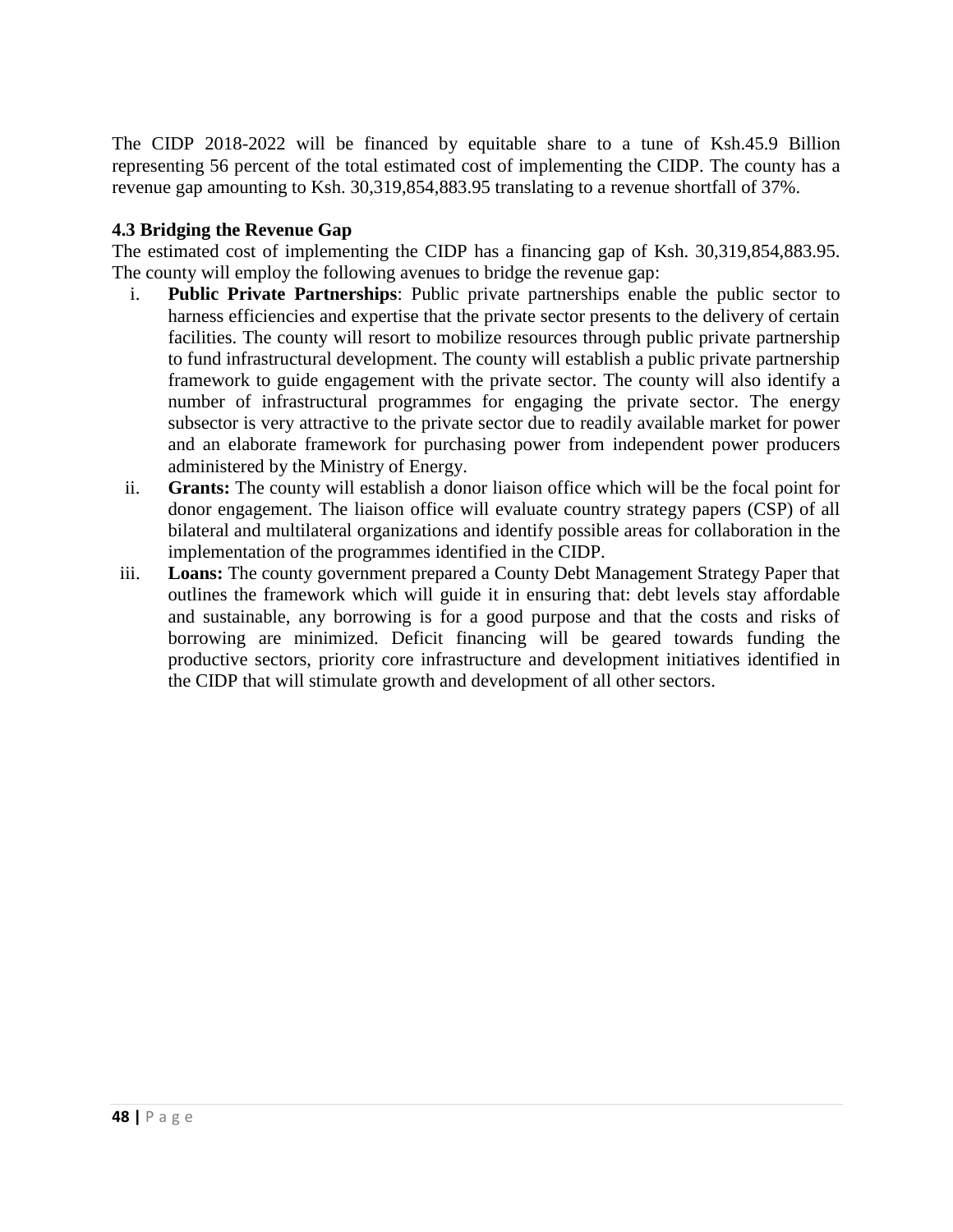# <span id="page-48-0"></span>**CHAPTER FIVE: MONITORING AND EVALUATION FRAMEWORK**

This chapter gives the monitoring and evaluation framework to track progress of the implementation of programmes and projects in the Makueni CIDP 2018-2022.

### <span id="page-48-1"></span>**5.1 Justification for M and E**

The main objective of county monitoring and evaluation is to avail timely and reliable information on progress of programmes and projects and how they are on course to realize social economic transformation. County Monitoring and Evaluation will rely on local accountability, local corrective actions and local learnings which will help fast track local development and results. Monitoring and evaluation will inform progress, challenges encountered, what could have been done better and advice on future plans and allocation. Partnership among development actors within the county and improved stakeholder communication on desired outcomes and strategies are also dependent on an effective monitoring and evaluation system.

#### <span id="page-48-2"></span>**5.1.1 Monitoring**

In monitoring, programme and project implementers will be expected to systematically collect qualitative and quantitative data on implementation progress against the planned targets. These data will provide implementers and other stakeholders an indication on the extent of progress made towards achieving the set objectives. The monitoring process shall be guided by a framework that stipulates indicator identification; indicator data; frequency of data collection; responsibility for data collection; data analysis and use; reporting and dissemination.

## <span id="page-48-3"></span>**5.1.2 Evaluation**

Evaluation will be undertaken to answer specific questions regarding development interventions. The evaluations will mainly focus on why results are being achieved or not, their relevance, effectiveness, impact and sustainability. Evaluations will be either internal or external with stakeholders participating in all phases including planning, data collection, analysis, reporting, feedback, dissemination and follow-up actions-taking and review.

## <span id="page-48-4"></span>**5.1.3 Performance**

Envisaged outcomes in the CIDP 2018-2022 will be the basis of performance measurement with indicators developed to measure the targets. Performance will be based on institutional, sectoral, individual and policy achievements towards set targets at all administrative levels. It will entail gathering and analyzing evidence to influence decisions. Budget allocation at all levels will be tracked to ensure effective and efficient utilization and enhance value for money.

## <span id="page-48-5"></span>**5.1.4 Indicators**

The implementation of the CIDP will be monitored on a refined set of indicators. A tentative list of indicators is identified in Table 7. The table contains social - economic indicators and targets that will be used to monitor the progress in achieving the desired goals. The government will undertake a comprehensive baseline survey for CIDP II to inform realistic annual targeting for all programmes.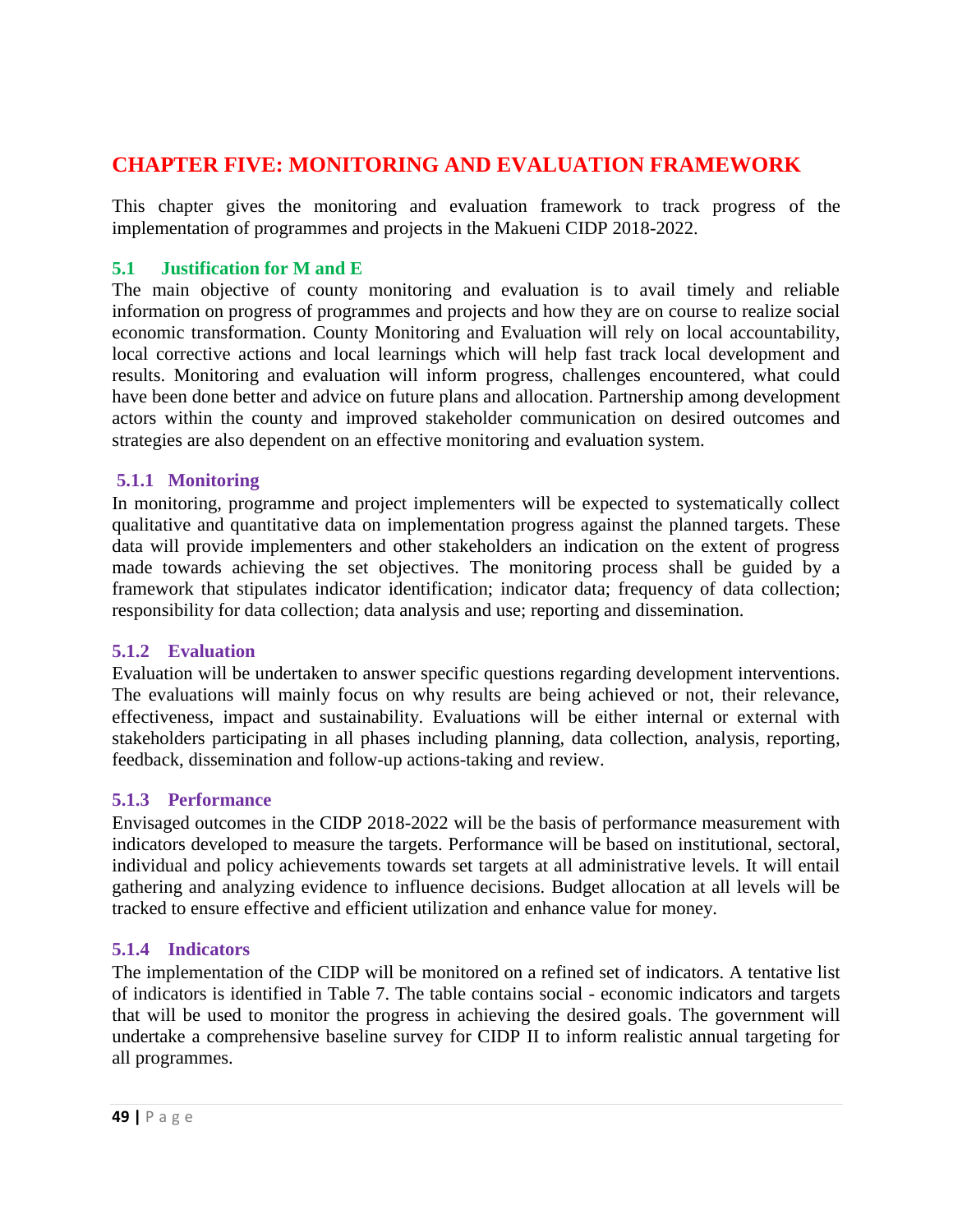| <b>Thematic</b>                                    | <b>Programmes</b>                         | <b>Key Performance Indicators</b>                                                                   |
|----------------------------------------------------|-------------------------------------------|-----------------------------------------------------------------------------------------------------|
| <b>Area/Outcomes</b>                               |                                           |                                                                                                     |
| <b>Community Economic</b>                          | 1. Integrated<br>beef                     | Value of livestock and livestock products marketed                                                  |
| <b>Empowerment</b>                                 | production<br>and<br>marketing            | Quantity in kilograms of dressed beef produced and sold                                             |
| <b>Outcomes</b>                                    | 2. Fruit and<br>other                     | Total revenue generated from sale of beef                                                           |
| 1. Increased agricultural<br>productivity          | horticultural<br>crops<br>development and | % increase in beef production and revenue year on year                                              |
| 2. Reduced poverty                                 |                                           | No. of animals sold in the markets                                                                  |
| levels                                             | marketing<br>Programme                    | No. of MT of assorted fruits and vegetables produced                                                |
| 3. Increased employment<br>rate                    | 3. Dairy                                  | No. of new Ha of fruit trees established                                                            |
| 4. Enhanced value                                  | development and                           | No. of MT of assorted fruits and vegetables processed(                                              |
| addition in agriculture<br>(gender initiated value | marketing<br>4. Fodder/Feed               | mangoes, citrus fruits, passion, avocado and tomatoes)                                              |
| addition projects)                                 | production<br>and                         | Revenue generated<br>from sale of processed fruits<br>and<br>vegetables( for both local and export) |
| 5. Increased utilization<br>of irrigation          | storage<br>5. Production<br>and           | Annual milk production in liters                                                                    |
| 6. Increased value of                              | marketing<br>of                           | Investments in diary processing plants                                                              |
| livestock and livestock<br>production              | drought<br>tolerant<br>cereals<br>and     | Revenue generated from the sale of the dairy product                                                |
| 7. Increased investment                            | legumes                                   | Average growth in yield per cow per day                                                             |
| 8. Enhanced access to<br>banking, saving and       | 6. Agriculture<br>and<br>livestock        | % increase in Diary animals year by year in the County                                              |
| credit facilities                                  | extension                                 | Quantity in liters/ kgs of processed and branded dairy products                                     |
| 9. Enhanced growth of                              | services                                  | in the market                                                                                       |
| manufacturing sector                               | 7. Land                                   | No of bales produced                                                                                |
| Enhanced<br>10.<br>tourism and tourism             | development and<br>agricultural           | No of Ha under pasture                                                                              |
| earnings                                           | mechanization                             | Tonnage of animal feed produced and sold                                                            |
|                                                    | 8. Pest<br>control<br>Programme           | No of hay making and storage facilities established                                                 |
|                                                    | 9. Irrigation                             | Tonnage of grains produced per year                                                                 |
|                                                    | enhancing<br>Programme                    | % increase in grains production year on year                                                        |
|                                                    | 10.<br>Poultry                            | Average production per unit area                                                                    |
|                                                    | development and<br>marketing              | Growth in revenue generated from sale of grains year on year(                                       |
|                                                    | Programme                                 | both local and export)<br>No. of extension services given                                           |
|                                                    | Agriculture<br>11.<br>trade<br>and        | No. of farmers who have adopted modern farming technology                                           |
|                                                    | management                                | % increase in agricultural output per unit                                                          |
|                                                    | information<br>system                     | % Reduction in post-harvest losses                                                                  |
|                                                    | 12.<br>Trade,                             | No. of post-harvest handling centres established                                                    |
|                                                    | Industrialization<br><b>Business</b>      | Area in Ha reclaimed and conserved                                                                  |
|                                                    | and<br>incubation                         | % reduction of man hours and labor cost                                                             |
|                                                    |                                           |                                                                                                     |

## <span id="page-49-0"></span>**Table 7: Summary of Key Performance Indicators**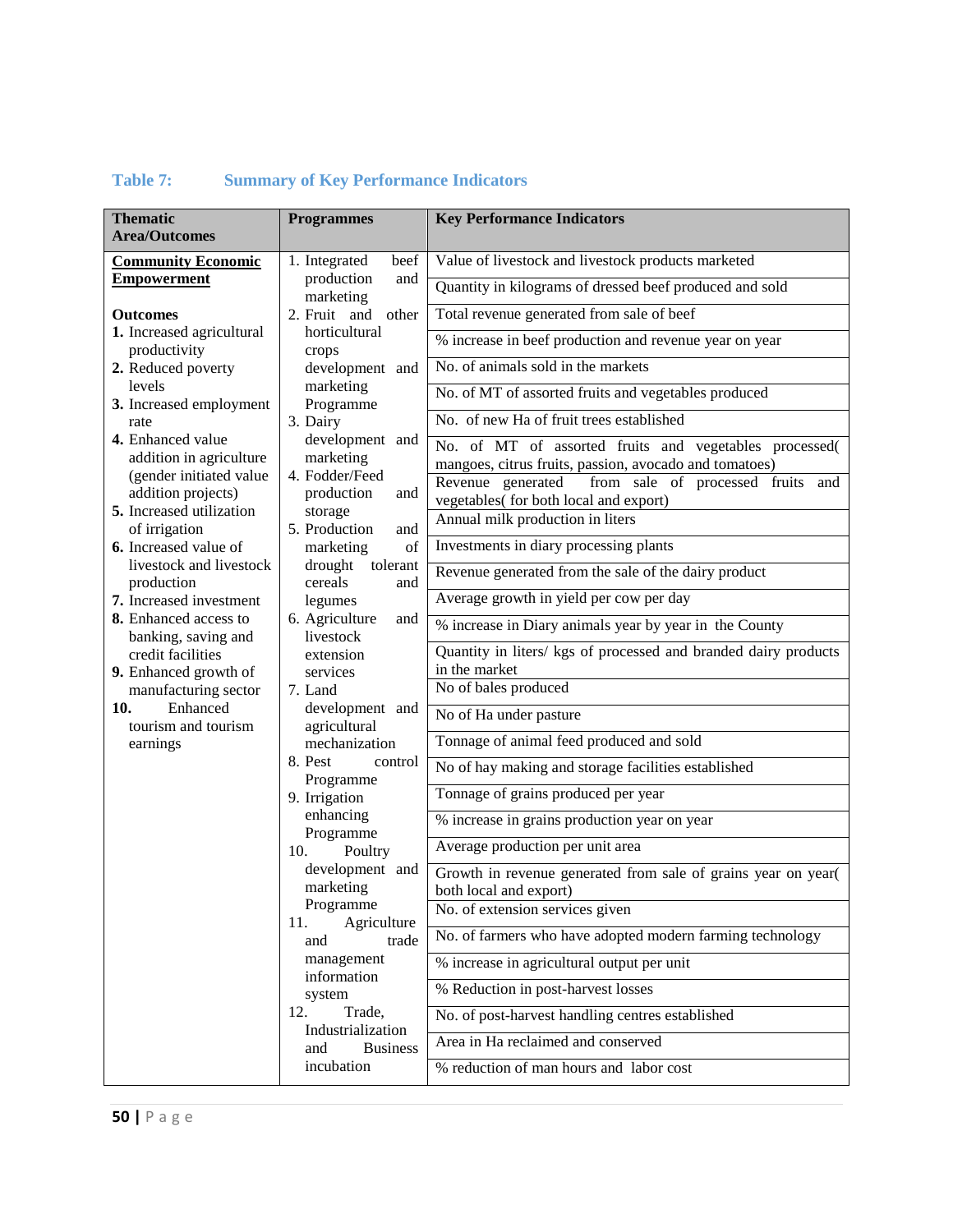| <b>Thematic</b><br><b>Area/Outcomes</b>       | <b>Programmes</b>                                     | <b>Key Performance Indicators</b>                                                        |
|-----------------------------------------------|-------------------------------------------------------|------------------------------------------------------------------------------------------|
|                                               |                                                       | % adoption of agricultural mechanization in the County                                   |
|                                               |                                                       | % reduction in losses of livestock and crops                                             |
|                                               |                                                       | % reduction in disease and pests                                                         |
| <b>Water Resource</b>                         | 1. Rural water                                        | % of HHs with access to potable water                                                    |
| <b>Management</b>                             | harvesting,<br>storage, treatment                     | Water storage per capita in cubic metres                                                 |
| <b>Outcomes</b>                               | and distribution                                      | Average distance to the nearest protected safe water source                              |
| 1. Improved access to<br>clean and safe water | 2. Integrated urban<br>water Programme                | % of public and private institutions with reliable and sufficient                        |
| 2. Increased access to                        | 3. Water institutions                                 | water storage capacity                                                                   |
| sanitation                                    | support and                                           | % of HHs with sufficient rain water harvesting and storage<br>capacity                   |
| 3. Increased forest cover<br>and ecosystem    | strengthening<br>4. Infrastructure<br>development for | % of HHs with access to reliable and potable water in urban<br>centers                   |
| management<br>4. Increased sustainable        | irrigation                                            | % of water institutions meeting governance criterion                                     |
| resource utilization                          | 5. Strengthening                                      | Area in Ha covered by the water distribution infrastructure                              |
|                                               | local<br>communities                                  | No of water projects/ programmes that are sustainably managed                            |
|                                               | participation in<br>water governance                  | Monthly reports on water management and accountability of<br>funds                       |
|                                               | 6. Community                                          | % of urban centers with access to sewerage system                                        |
|                                               | sanitation<br>Programme                               | % of HHs with access to individual or shared toilet facility                             |
|                                               | 7. Climate change                                     | No. of functional waste management facility                                              |
|                                               | adaptation and<br>resilience                          | % of land covered by forest                                                              |
|                                               | 8. Conservation of                                    | % of trees grown that survive for at least 1 year                                        |
|                                               | water towers and<br>wetlands                          | No. of protected fragile zones                                                           |
|                                               |                                                       | % of villages declared ODF                                                               |
|                                               |                                                       | No of climate adaptation projects                                                        |
|                                               |                                                       | No of climate smart technologies promoted                                                |
|                                               |                                                       | % increase of land under forest cover                                                    |
|                                               |                                                       | No of protected wetlands and fragile ecosystems                                          |
|                                               |                                                       | No of protected water catchment areas                                                    |
|                                               | Area in HA of reclaimed and conserved                 |                                                                                          |
| Socio-Economic                                | 1. Universal Health                                   | Average fertility rate                                                                   |
| <b>Development</b>                            | Care<br>2. Child nutrition $&$                        | Number of people registered for UHC and NHIF per 1000 by<br>2022                         |
| <b>Health</b><br><b>Outcomes</b>              | Immunization<br>3. Increased                          | Attainment of the WHO doctor patient ratio by 2022                                       |
| 1. Reduced population                         | Community                                             | Availability of adequate diagnostic equipment and medicine as                            |
| growth rate<br>2. Enhanced infant and         | health Awareness<br>4. Sanitation                     | per WHO standards by 2022<br>% coverage of the population by community health workers by |
| child health/well being                       | (policy,                                              | 2022                                                                                     |
| 3. Improved maternal                          | infrastructure,                                       | % immunization of all children below 5 years by 2022                                     |
| health<br>4. Improved access to               | Enforcement)<br>5. Health                             | % immunization of all children below 1 year by 2022                                      |

**51 |** P a g e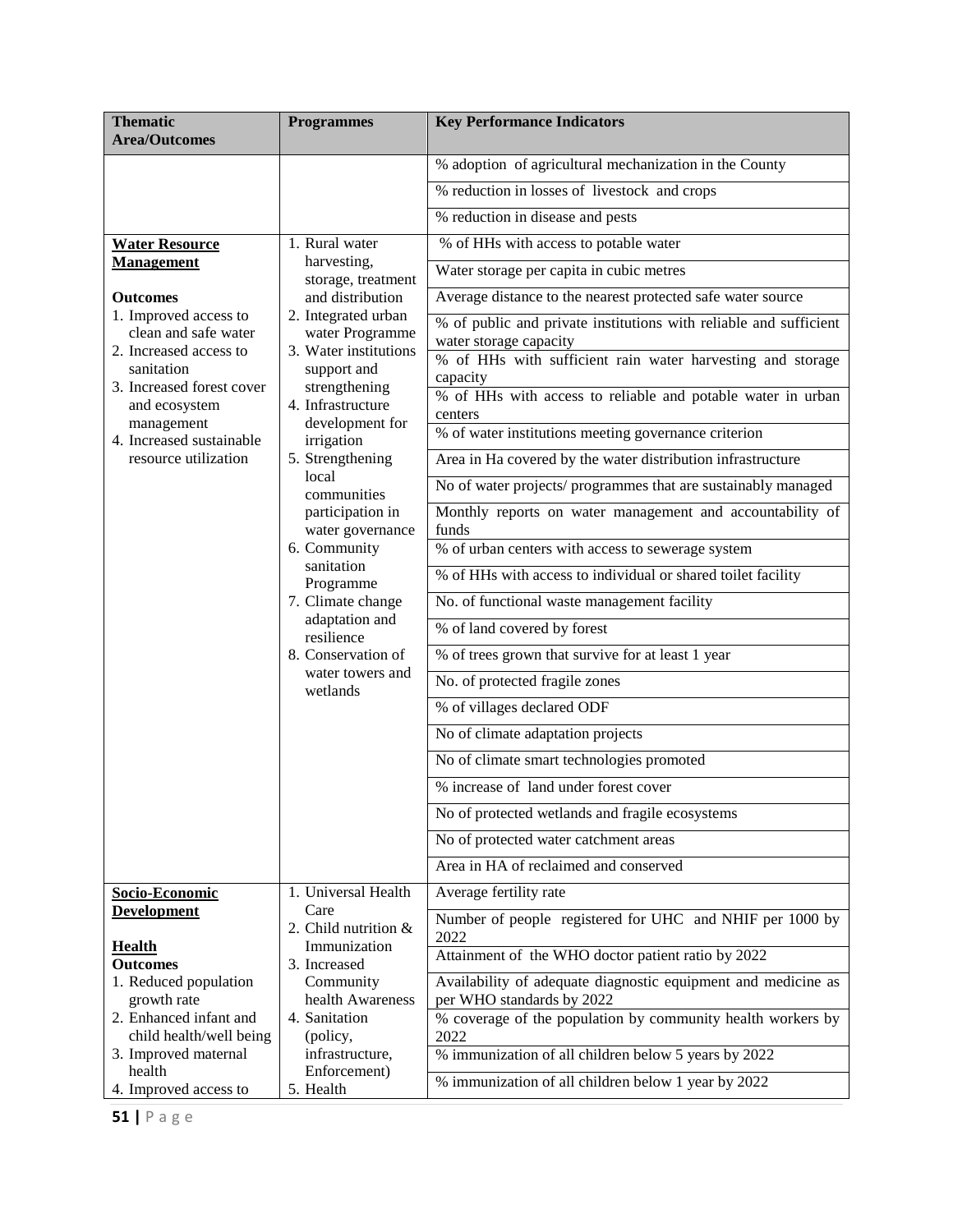| <b>Thematic</b><br><b>Area/Outcomes</b>         | <b>Programmes</b>             | <b>Key Performance Indicators</b>                                                                      |
|-------------------------------------------------|-------------------------------|--------------------------------------------------------------------------------------------------------|
| quality health care<br>5. Reduced HIV           | management<br>information     | % of children below the age of 5 years to access at least one<br>balanced meal per day                 |
| prevalence<br>6. Reduced incidence of           | systems                       | Reduced water borne disease cases,<br>% of households sensitized on WASH                               |
| diseases                                        |                               |                                                                                                        |
| 7. Improved<br>reproductive health              |                               | HMIS developed & operational                                                                           |
|                                                 |                               | Infant mortality rate                                                                                  |
|                                                 |                               | Under 5 mortality rate                                                                                 |
|                                                 |                               | Maternal mortality rate                                                                                |
|                                                 |                               | % births attended by skilled birth attendant                                                           |
|                                                 |                               | % of expectant mothers attending at least 4 ANC                                                        |
|                                                 |                               | % of HHs registered in Universal health Care                                                           |
|                                                 |                               | HIV prevalence rate                                                                                    |
|                                                 |                               | Incidences of malaria and TB                                                                           |
|                                                 |                               | Contraceptive uptake rate (%)                                                                          |
| Socio-Economic<br><b>Development</b>            | 1. Financial<br>inclusion &   | % of youth, women & PWD with a regular saving plan by 2022                                             |
|                                                 | cooperatives                  | % of PWDs have received specialized training matching their                                            |
| <b>Education, Recreation</b>                    | development                   | strengths and disabilities.<br>% of out of school youth who have no skills are facilitated to          |
| and Social Protection                           | 2. PWD capacity<br>building   | access technical training                                                                              |
| <b>Outcome</b>                                  | 3. Market Driven              | % age of new registered businesses owned by:                                                           |
| 1. Increased access to<br><b>ECD</b>            | Technical<br>training         | Youth-35%<br>$\Omega$                                                                                  |
| 2. Increased access and                         | 4. Entrepreneurship           | Women-20%<br>$\Omega$                                                                                  |
| equity of students in<br>tertiary education     | programme<br>5. Makueni youth | <b>PWDs-10%</b><br>$\Omega$                                                                            |
| 3. Increased access and                         | empowerment                   | Net enrollment rate for girls and boys                                                                 |
| utilization of special                          | programme                     | Gross enrollment rate for girls and boys                                                               |
| interest funds for<br>women, youth and          |                               | No. of needy students benefiting from bursary                                                          |
| PWDs                                            |                               | Enrollment in TVET                                                                                     |
| 4. Enhancing<br>development of sports           |                               | No. of women/youth and PWD groups accessing Tetheka,                                                   |
| skills and talent                               |                               | Women empowerment fund and Uwezo fund<br>No. of sports talent academies and facilities established and |
| 5. Increased productive<br>participation of     |                               | operational                                                                                            |
| women, youth and                                |                               | % of women, youth and PWD elected and appointed in county                                              |
| PWD in development                              |                               | government structure<br>% of women, youth and PWD in public sector at management                       |
| 6. Increased gender<br>equality                 |                               | level grade M and above                                                                                |
| 7. Reduced harmful                              |                               | % of businesses owned by women, youth and PWD receiving<br>government tenders under AGPO               |
| cultural practices and<br>gender based violence |                               | Proportion of county budget allocated to specific gender                                               |
| 8. Improved social                              |                               | empowerment programmes                                                                                 |
| protection and                                  |                               | Rate of adolescent birth (%)                                                                           |
| livelihood of                                   |                               | Rate of sexual gender based violence                                                                   |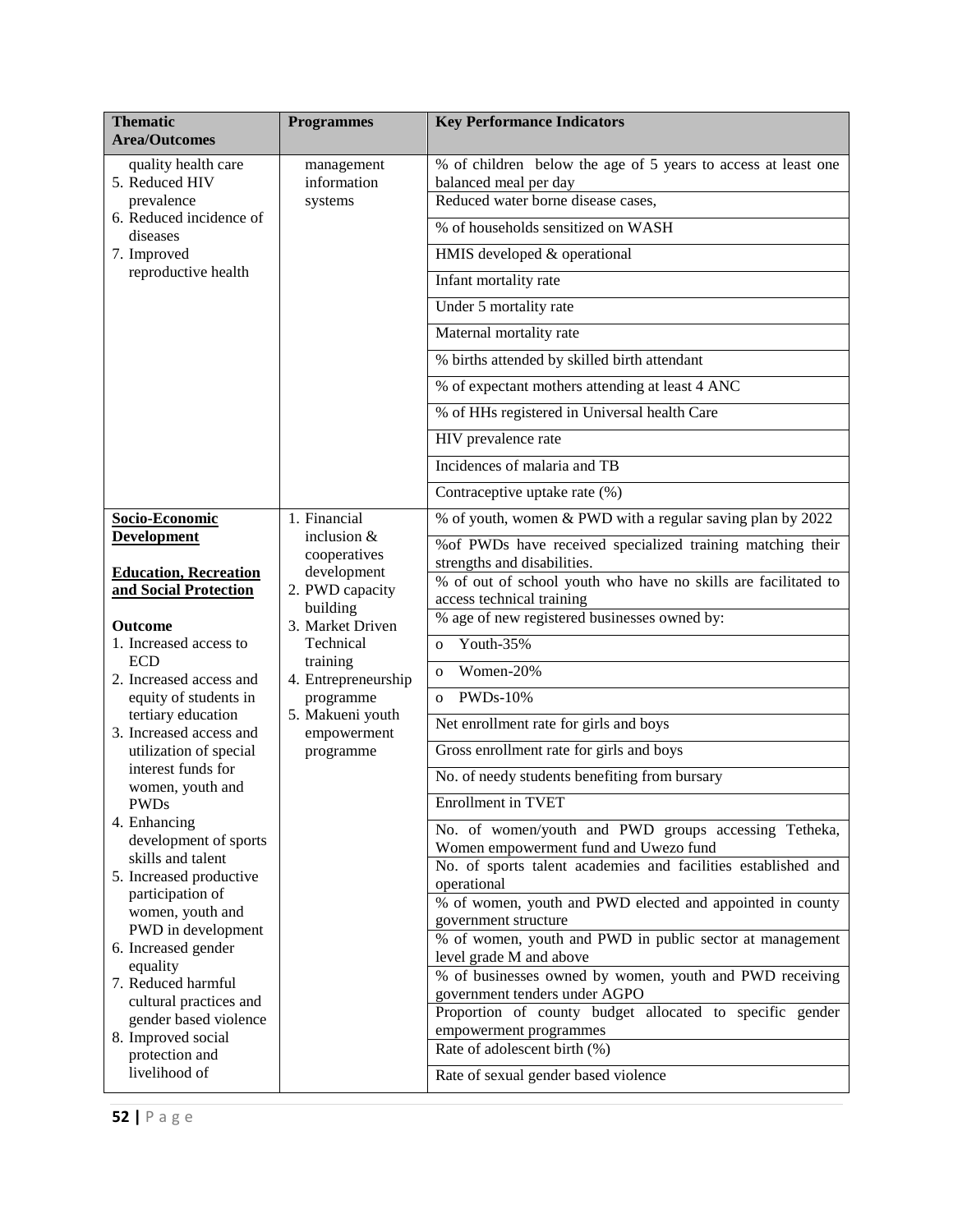| <b>Thematic</b><br><b>Area/Outcomes</b>                                                                                                                                                                                                                                                                                                                                                                                                                                                                                                                                                                                                                                                                                                               | <b>Programmes</b>                                                                                                                                                                                                                                                                                                                                                                                                                                                                                                                                                           | <b>Key Performance Indicators</b>                                                                                                                                                                                                                                                                                                                                                                                                  |
|-------------------------------------------------------------------------------------------------------------------------------------------------------------------------------------------------------------------------------------------------------------------------------------------------------------------------------------------------------------------------------------------------------------------------------------------------------------------------------------------------------------------------------------------------------------------------------------------------------------------------------------------------------------------------------------------------------------------------------------------------------|-----------------------------------------------------------------------------------------------------------------------------------------------------------------------------------------------------------------------------------------------------------------------------------------------------------------------------------------------------------------------------------------------------------------------------------------------------------------------------------------------------------------------------------------------------------------------------|------------------------------------------------------------------------------------------------------------------------------------------------------------------------------------------------------------------------------------------------------------------------------------------------------------------------------------------------------------------------------------------------------------------------------------|
| vulnerable groups<br>9. Enhanced child<br>welfare and protection                                                                                                                                                                                                                                                                                                                                                                                                                                                                                                                                                                                                                                                                                      |                                                                                                                                                                                                                                                                                                                                                                                                                                                                                                                                                                             | % of eligible households with OVCs receiving cash transfer<br>No. of children/minors in government managed children homes<br>No. of child offences reported                                                                                                                                                                                                                                                                        |
| <b>Lands, Planning and</b><br><b>Urban Development</b><br><b>Outcomes</b><br>1. Increased access and<br>control on land<br>resources<br>2. Enhanced land<br>security and utilization<br>3. Improved county<br>planning                                                                                                                                                                                                                                                                                                                                                                                                                                                                                                                                | 1. Spatial planning,<br>Survey &<br>mapping and<br>Titling<br>2. Legal support to<br>access Estate<br>administration<br>and adjudication<br>services.<br>3. Land<br>management                                                                                                                                                                                                                                                                                                                                                                                              | % of settled land area titled to the total land settled<br>% of urban areas with governance structures in place.<br>% of urban population living in informal settlements or<br>inadequate housing<br>No. of men and women with access and control of land<br>resources<br>No. of land tittle deeds registered and issued<br>No. of individual and community land/plots adjudicated<br>No. of Part Development Plans (PDP) in place |
| 4. Improved housing and<br>information<br>decent living<br>system<br>condition for all<br>4. Urban planning<br>residents<br>and development-<br>5. County land<br>Valuation roll<br>6. Mineral mapping<br>and development                                                                                                                                                                                                                                                                                                                                                                                                                                                                                                                             | No. of urban plans approved<br>% of population with decent housing<br>No. of urban areas with functional drainage system<br>No. of landless households resettled                                                                                                                                                                                                                                                                                                                                                                                                            |                                                                                                                                                                                                                                                                                                                                                                                                                                    |
| 1. Governance<br><b>ENABLER 1:</b><br>Governance, Institutional<br>Program<br>capacity and citizen<br>(Establishment of<br>engagement<br>citizen centres,<br><b>Outcome</b><br>County public<br>1. Improved and quality<br>participation and<br>public service delivery<br>civic education,<br>2. Enhanced results<br>Public<br>based management in<br>communication<br>public service<br>and information<br>3. Strengthened<br>management)-<br><b>Structures</b><br>engagement and<br>participation of<br>(Establishment<br>citizens<br>and<br>operationalization<br>of village<br>councils), legal<br>provisions,<br>stakeholder<br>involvement &<br>Management<br>function<br>2. Human resource<br>management and<br>development<br>3. Performance | % of the population satisfied with their last experience of public<br>services<br>% of population involved in participatory and representative<br>decision-making<br>% of positions (by sex, age, persons with disabilities and<br>population groups) in public institutions (national and local<br>legislatures, public service, and judiciary) compared to approved<br>Government policies<br>% of population who believe decision making is inclusive and<br>responsive, by sex, age, disability and population group<br>% of population satisfied with service delivery |                                                                                                                                                                                                                                                                                                                                                                                                                                    |
|                                                                                                                                                                                                                                                                                                                                                                                                                                                                                                                                                                                                                                                                                                                                                       | Average turnaround time for key processes and requests<br>% of public servants meeting 70% of performance appraisal<br>targets<br>No. of operational mwene nthi centres established<br>No. of services offered in Huduma centre<br>%. of business processes fully re-engineered<br>% of procurement undertaken through e-procurement<br>% of procurement adhering to open contracting criteria<br>No. of hits/visits in the county website<br>No. of forums on public opinion seeking and awareness creation<br>held                                                        |                                                                                                                                                                                                                                                                                                                                                                                                                                    |
| <b>ENABLER 2:</b>                                                                                                                                                                                                                                                                                                                                                                                                                                                                                                                                                                                                                                                                                                                                     | management<br>1. ICT sector                                                                                                                                                                                                                                                                                                                                                                                                                                                                                                                                                 | No. of people participating in development processes<br>% of population with access to electricity                                                                                                                                                                                                                                                                                                                                 |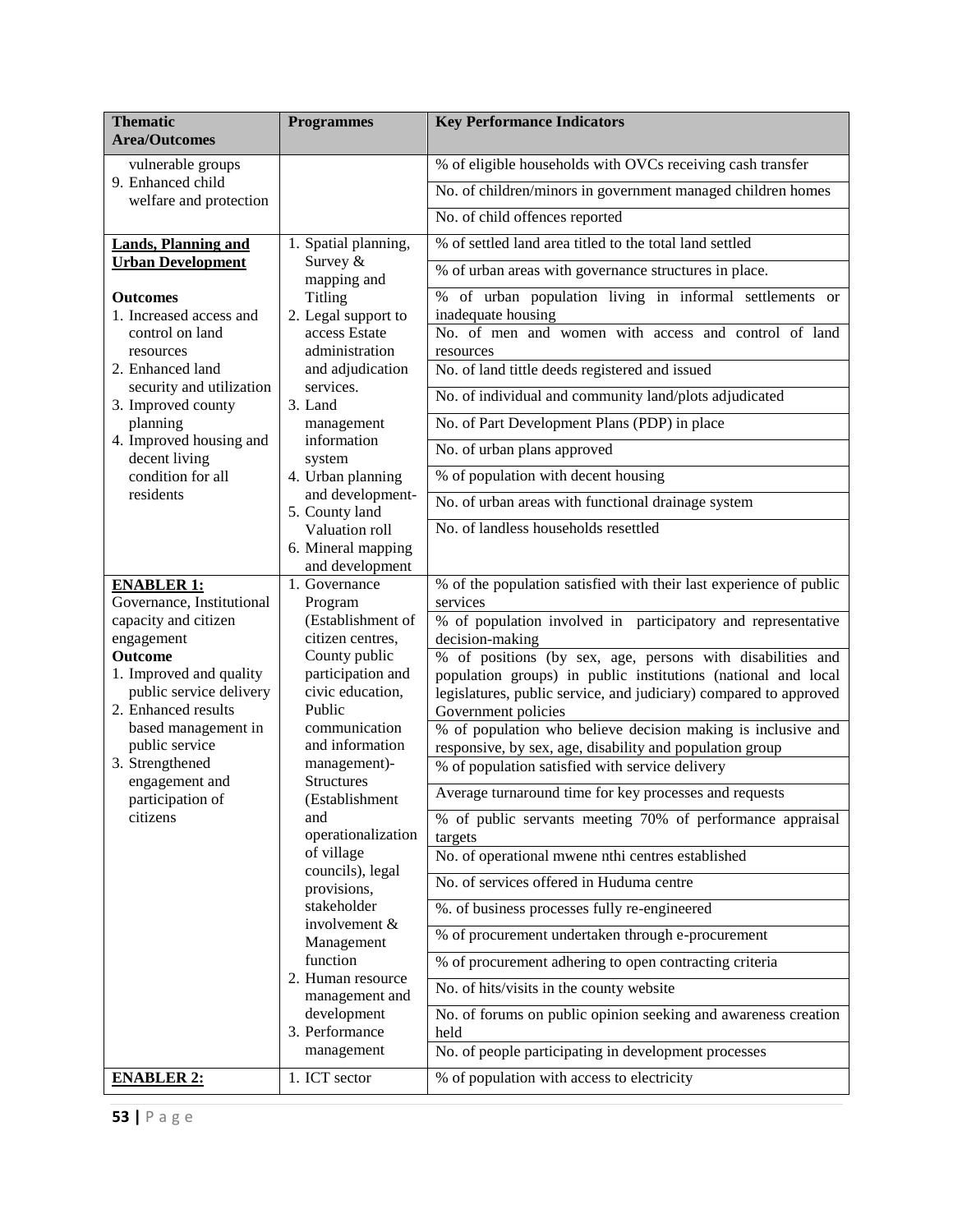| <b>Thematic</b>                                             | <b>Programmes</b>                                      | <b>Key Performance Indicators</b>                                                    |
|-------------------------------------------------------------|--------------------------------------------------------|--------------------------------------------------------------------------------------|
| <b>Area/Outcomes</b>                                        |                                                        |                                                                                      |
| Improved access to ICT,<br>Infrastructure and energy        | development<br>2. E-government for                     | % of population with primary reliance on clean fuels and<br>technology               |
| <b>Outcome</b>                                              | service delivery                                       | % renewable energy share in the total final energy consumption                       |
| 1. Improved access and<br>utilization of ICT                | 3. Roads<br>development for                            | % of population with primary reliance on clean fuels and<br>technology               |
| services<br>2. Enhanced use of ICT                          | essential services<br>and connectivity                 | % of e-government services available to citizens.                                    |
| in county service                                           | 4. Energy                                              | Fixed Internet broadband subscriptions per 100 inhabitants, by                       |
| delivery<br>3. Enhanced                                     | generation and<br>distribution                         | speed<br>Total amount of approved funding to promote the development,                |
| development of                                              |                                                        | transfer, dissemination and diffusion of environmentally sound                       |
| infrastructure<br>4. Enhanced access to                     |                                                        | technologies<br>% of individuals using the Internet                                  |
| electricity for                                             |                                                        | No. of operational ICT centres established by the government                         |
| household and public<br>institutions                        |                                                        | No. of county departments/services fully automated                                   |
| 5. Enhanced utilization                                     |                                                        | % of the rural population who live within 2kms of all-weather                        |
| of alternative energy                                       |                                                        | road                                                                                 |
| sources                                                     |                                                        | % share of infrastructural investment to total county expenditure                    |
|                                                             |                                                        | No. of Kms of bitumen tarmac roads constructed                                       |
|                                                             |                                                        | % of HHs using solar for lighting                                                    |
|                                                             |                                                        | % of HHs using biogas for cooking                                                    |
|                                                             |                                                        | % of HHs using energy saving jikos                                                   |
|                                                             |                                                        | % of government offices using renewable energy sources                               |
| <b>ENABLER 3</b><br><b>Enhanced</b> fiscal                  | 1. County Public                                       | % of public debt on the total county revenue.                                        |
| responsibility and                                          | Finance<br>management<br>Reforms<br>2. County Resource | % of development budget in the total county budget.                                  |
| accountability                                              |                                                        | deviation of budget implemented from the original<br>$\%$<br>budget/budget virement. |
| <b>Outcomes</b>                                             | Mobilization                                           | Degree of linkage between plans and budgets.                                         |
| 1. Accelerated economic<br>growth                           | Programme<br>3. County                                 | County external audit opinion                                                        |
| 2. Enhanced capacity to<br>mitigate and prevent<br>disaster | Enterprise risk<br>Management<br>Programme             | % of annual budget funded by own source revenue                                      |
|                                                             |                                                        | % of Annual budget funded by development partners                                    |
|                                                             |                                                        | % of capital investments in the CIDP funded by development                           |
|                                                             |                                                        | partners<br>Development and implementation of a County risk barometer.               |
|                                                             |                                                        | No. of county developments with risk identification and                              |
|                                                             |                                                        | management plans.                                                                    |
|                                                             |                                                        | No. of farmers accessing climate change insurance services for<br>crop and livestock |
|                                                             |                                                        | % of county expenditure allocated to disaster mitigation and                         |
|                                                             |                                                        | prevention<br>No. of occurrences of natural or man-made disasters                    |
|                                                             |                                                        |                                                                                      |
|                                                             |                                                        | No. of HHs requiring support due to disaster                                         |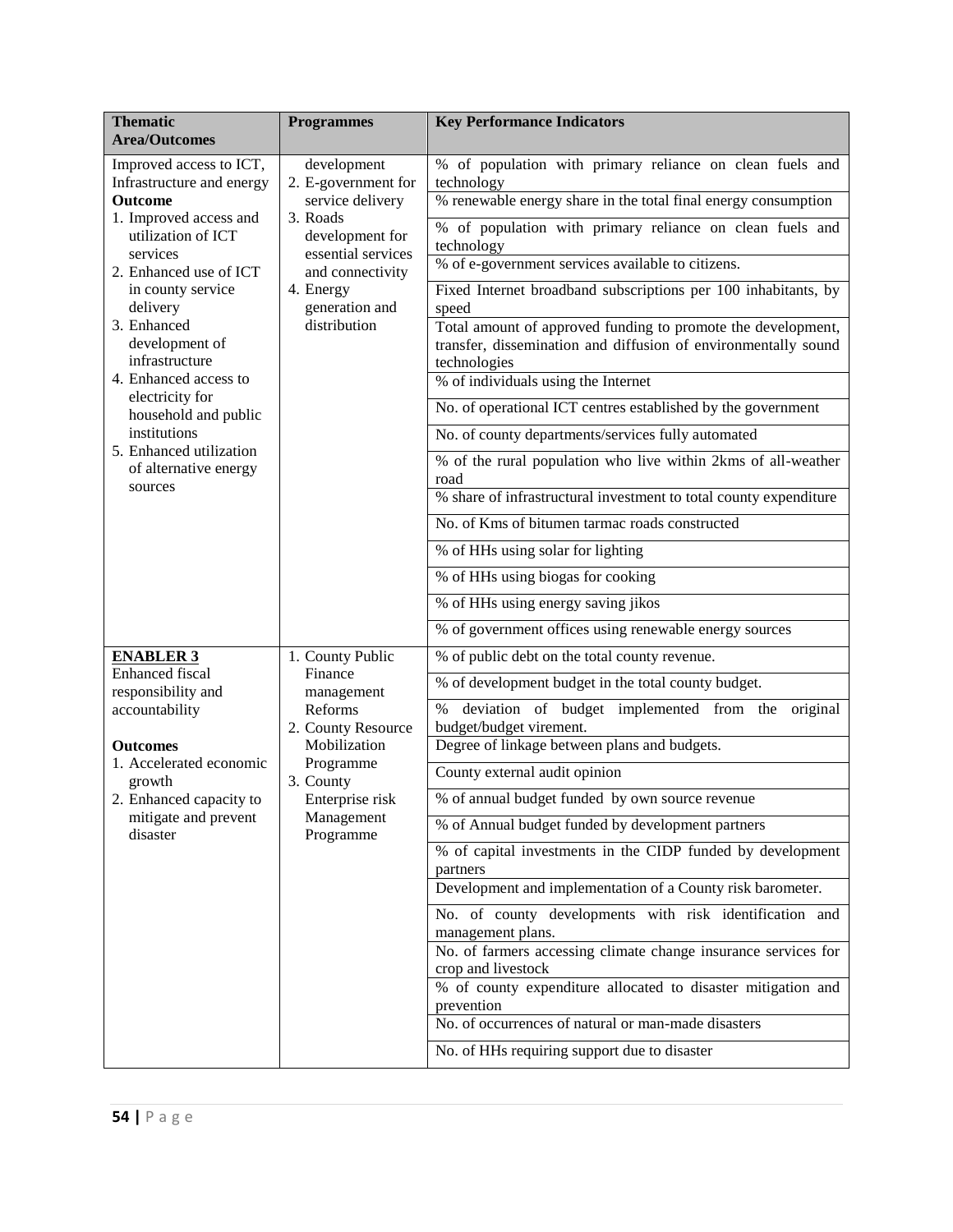#### <span id="page-54-0"></span>**5.1.5 M& E plan**

All projects and programmes shall include a budgeted M&E plan prior to approval. Minimum requirements for the plan shall include: SMART indicators for implementation and results.

#### <span id="page-54-1"></span>**5.1.6 Dissemination of M&E information**

The Monitoring and Evaluation report will be disseminated to meet the constitutional requirement that M&E reports must be available to the public; strengthen projects and programmes institutionally; advocate for additional resources; create citizen awareness and ownership, and promote people-friendly policies; ensure that county development activities are captured in NIMES; share understanding of what works and other good practices.

#### <span id="page-54-2"></span>**5.2 Monitoring and Evaluation Structure and Reporting**

Robust monitoring and evaluation is needed to ensure that actual implementation is in line with policies and plans and also using available financial and human resources. Good governance, accountability and transparency mechanisms are not limited to the M  $\&$  E system; multiple sections play a significant role in the context. The county government shall prepare an M&E policy in line with NIMES and CIMES guidelines and strengthen the institutional arrangement and reporting structure along the following key institutions: the M&E Unit, County M&E Committee, M&E Technical Oversight Committee and Sector M&E Committees, Sub county Development Committee, Ward Development Committee and Sub Ward development committee, and project management committee for every project and programme and County Citizens Participation Forum.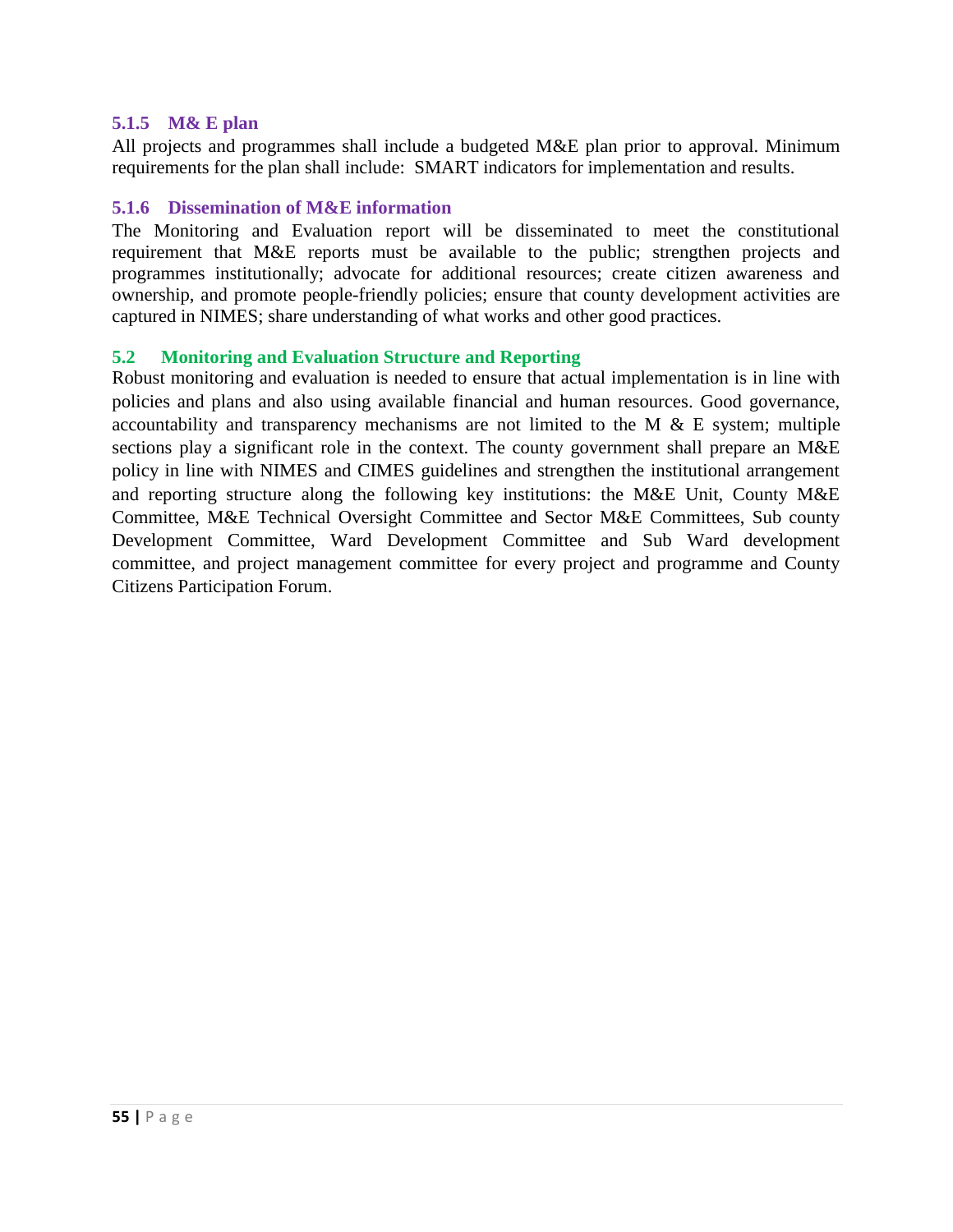## <span id="page-55-0"></span>**CHAPTER SIX: RISK AND RISK MITIGATION FRAMEWORK**

This chapter presents a brief framework for risk management that includes identifying, assessing, monitoring, making decisions on and communicating risk issues in the programmes and projects by the county government. Risks come from uncertainty in financial operations, project failures, legal liabilities, credit risks, natural causes and disasters. The section presents identifiable risks which could inhibit the achievement of this development plan. They include fiscal, process, capacity and management risks.

#### **1. Fiscal risks**

These risks will emanate from reduction in funding, late disbursement of finances, inefficient utilization of resources and pending debts.

#### **i. Reduction in funding**

Previous analyses have shown a consistent reduction in the rate of increase of funding from the national government. Over 97 percent of funding comes from the national government. Unmatched increases in demand for services and infrastructural development compared to transfers from the national government is identified as a major risk in the next five years. In the last five years, the county has not been able to mobilize substantial own source revenue. Own source revenue has averaged 3.7 per cent funding of the county expenditures. The county is rooting for partnerships to bolster funding for infrastructural development. However, ineffective partnership arrangements may not realize substantial mobilization of funding from development partners.

**Mitigation:** The county does not have control over the amount of allocation from the national government. To mitigate the risk of reduced funding, the county will turn to mobilization of funding in own source revenue and from development partners. The county will reengineer the revenue directorate and ensure that own source revenue amounts to at least 10 per cent of the total county expenditure. To increase synergies with development partners, the county will adopt a robust partner engagement framework to be able to mobilize resources for infrastructural development. The county will establish a donor liaison office to ensure institutional memory exists for partnerships to continue beyond individual departmental heads.

## **ii. Late Disbursement of Funds**

Delayed disbursement of funds from the exchequer is another fiscal risk that the county might run in to. Delayed disbursement leads to late owning of obligation by the county and might lead to interest charges by the county suppliers and service providers. This increases the county's operating costs and leads further to accumulation of pending bills.

**Mitigation.** The county will seek to enter into contracts with adequate grace period to cover for the delays. The county shall further prepare a procurement plan early to allow for departments to organize for financial requisitions from the exchequer.

## **iii. Inefficient utilization of resources**

This will result from failure of the county to deal with skewed staff establishment which leaves crucial sectors understaffed. Use of county assets in inappropriate and unauthorized means that leads to wastage portends risks that could usurp achievements of the county goals.

**Mitigation.** The county has to implement the recommendations of the Capacity Assessment and Rationalization of the Public Service. The county shall ensure full enforcement of existing government assets management frameworks.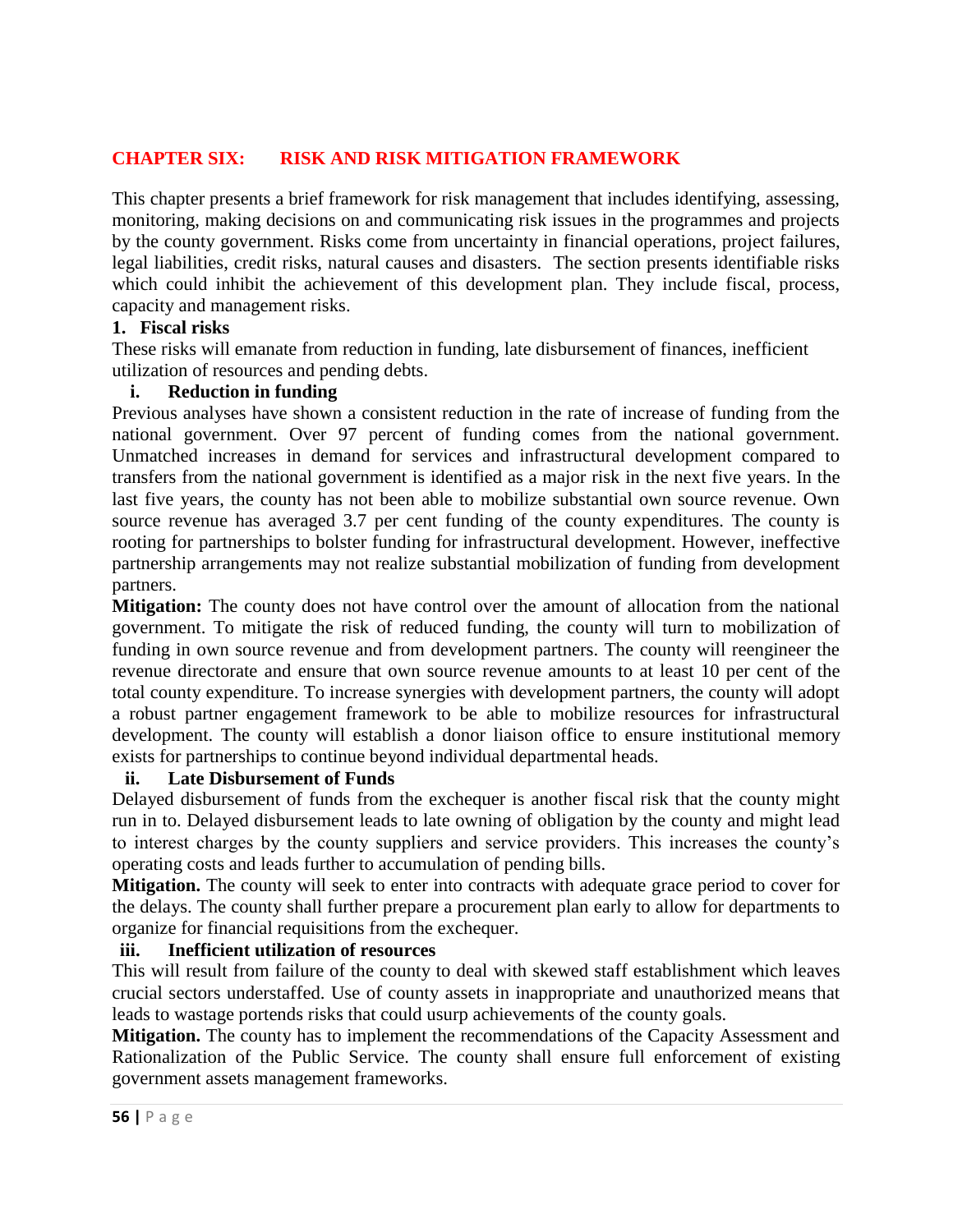## **iv. Pending bills**

Pending bills have the effect of crippling a county government's ability to deliver in subsequent financial years. Pending bills makes it hard for counties to budget in subsequent financial years.

**Mitigation.** The county will make sure that it plans to implement projects in a timely manner and ensure that it is not disadvantaged by time value of money. Delayed implementation of projects may occasion increases in the cost of projects above and beyond the estimated budget. The county will also adopt serious quantity surveying approach to make sure it estimates costs of infrastructural projects.

#### **2. Process Risks**

## **i. Planning and Implementation Process Risks**

The county has effectively adopted participatory planning and budgeting which is a bottom-up arrangement to planning. This ensures project ownership and sustainability thereof. This opportunity may be abused by intensive and skewed lobbying for villages to have projects just for the sake of having them without regard to full utilization of its potential and maintenance costs. Sometimes projects are placed in the name of ensuring regional balance without looking at the need its serving in that particular location. The public has in the past suggested many projects to be implemented by the county government which after technical analysis was evident that there might have been no need to budget and implement them as suggested.

All county plans, budgets, policies and laws have to be approved by the county assembly. The approval process requires adequate consultative process and time to ensure that there is full interrogation and ownership of the plans, budgets, policies and laws before approval.

**Mitigation.** The county will ensure robust public participation where the public will be requested to voice their development issues and challenges whereas the county government will be left to come with strategies of addressing the challenges. With regard to approvals by the county assembly, the executive will ensure adequate time and consultation is allowed for each of the laws, policies, plans and budget. As the executive starts on preparation of these documents, it will be mandatory to design a road map scheduling the process and allow adequate time for the county assembly to interrogate the documents and subsequent approval.

#### **ii. Procurement**

The procurement and contract administration process are prone to risks. There are risks in developing specifications, selecting the appropriate procurement methods, preparing tender documents and advertising, evaluation and selection of firms and individuals, negotiating the contract, and contract administration. The risks may be understatements, overstatements or misinterpretation of the need, narrow commercial and biased specification, failure to identify potential sources, selecting inappropriate methods, providing inadequate information, actual or perceived breach of confidentiality, offers fail to meet needs and failure to identify a clear winner.

**Mitigation.** The county will need to apply the spirit of the Public Procurement and Disposal Act, 2015 which explicitly outlines how procurement should be conducted to the above mentioned risks. Technical departments' in-charge of infrastructure projects will also need to design implementable work plan for execution.

#### **iii. Accounting and Reporting Risks**

This risk might arise from incompetent personnel, poor supervision and weak internal audit oversight.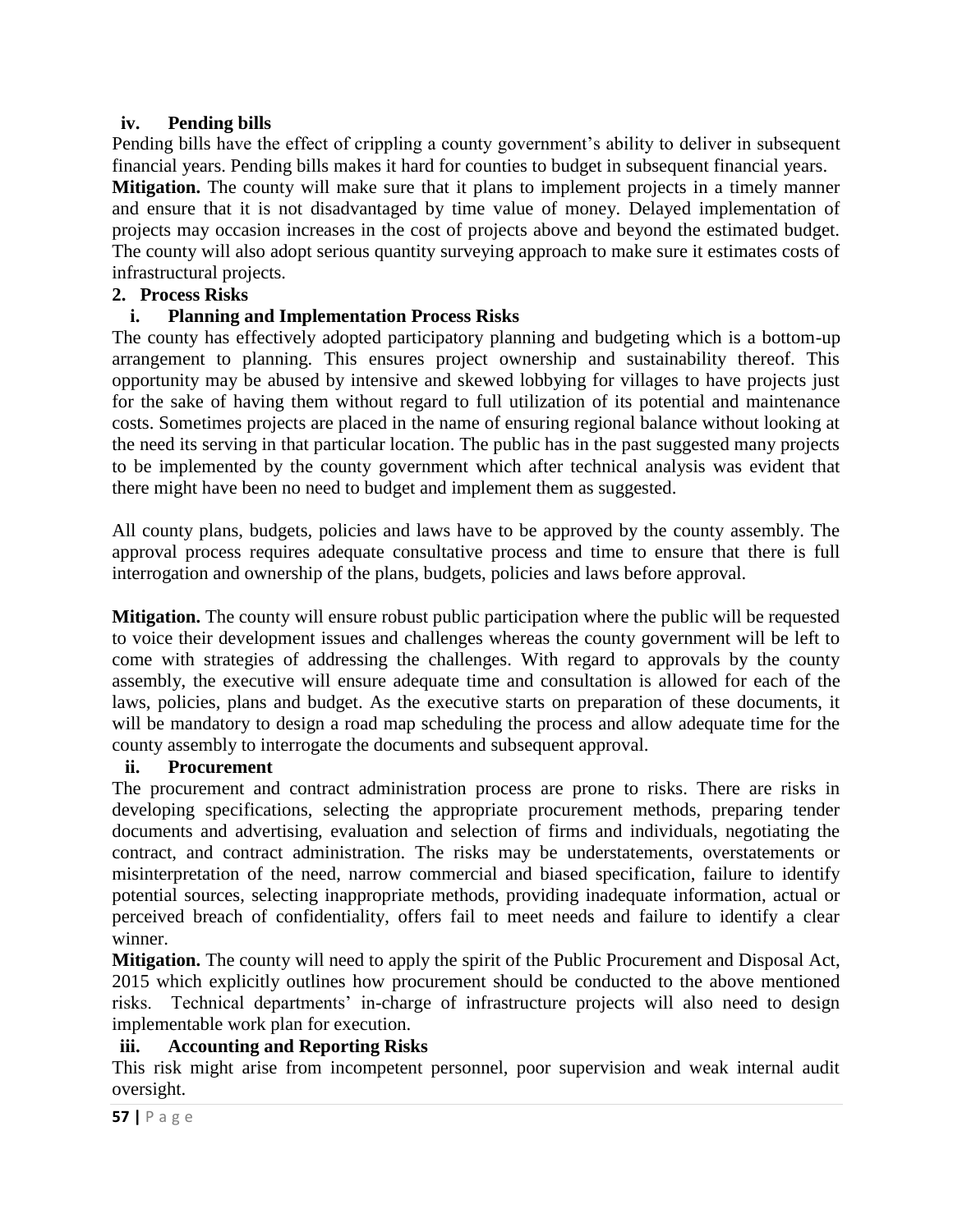**Mitigation**. The county should ensure that the financial accounting and reporting department is adequately staffed with competent trained staff and adequately supervised. The internal audit should regularly review financial statements and approve selection of accounting policies used.

## **3. Capacity Risks**

## **i. Technical Risks**.

Anticipated technical risks are associated with engineering designs, site specific characteristics, construction and installation, and operation and maintenance.

**Mitigation.** The county will strengthen the section which carries out design review, procurement support, construction supervision and test run support to control design and construction quality to ensure that no time is lost in design and site changes.

#### ii. **Absorptive Risks**

Low absorption of budgeted funds may delay delivery of essential infrastructure and programmes envisaged in the CIDP and therefore delay in meeting the aspirations of the county in the next five years.

**Mitigation.** The county will undertake monthly and quarterly implementation reporting of all county projects and programmes to ensure planned projects and programmes are implemented and paid on time. Care will be taken to ensure financial procedures and procurement regulations are duly followed in implementation of the county projects and programmes. All county employees will be put on performance contracting and ensure targets set relate to county development plans and policies.

## iii. **Inadequate Legal Framework**

Weak or inadequate legal frameworks may pose great risks in delayed implementation of projects due to litigations as a result of loop holes in the legal framework in the county institutions.

**Mitigation.** Each department has to profile its entire institutional legal framework and put everything in place. This will happen in the first year of the CIDP so that legal thrust is available for implementation in the remaining period of the plan period.

## **4. Change Management Risks**

The design of programmes in the CIDP 2018-2022 envisages inter-departmental synergies for successful implementation. The CIDP is set in such a way that development initiatives are theme based and sectors will have to contribute to the achievement of the aspirations in the thematic areas. Development is a county initiative and not a sectoral affair.

**Mitigation**. The Department of Finance and Socio-economic Planning will do exhaustive dissemination of the CIDP to ensure that each of the stakeholders understand their role in contributing towards its implementation and achieving the county vision.

## **5. Exogenous Risks**

These risks are attributed to processes outside the county systems. They include:

**Natural calamities**. The CIDP is cognizant of natural calamities like floods and famine which may befall the county and force the county to rework its budget to accommodate the situation. This will divert funds from strategic areas and affect smooth implementation of the programmes in the CIDP. The Public Finance Management Act, 2012 section 110 provides for establishment of an emergency fund to allow for forward budgeting and appropriation for funds for emergencies.

**Political risks.** Changes in holders of political offices or shift in political economy may completely derail the programmes and projects in the CIDP. This will delay delivery of the vision of the CIDP in the programmed period.